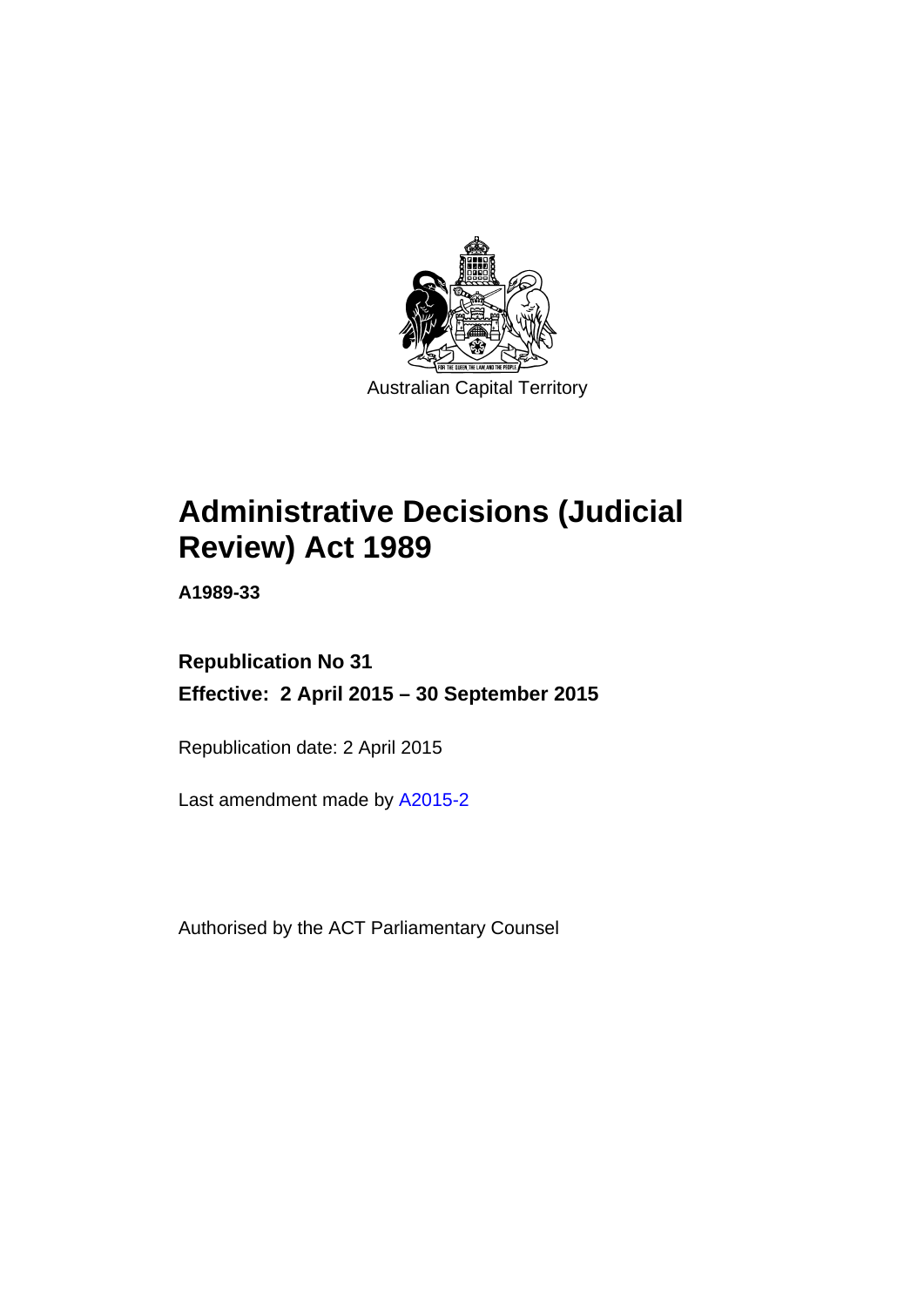### **About this republication**

#### **The republished law**

This is a republication of the *Administrative Decisions (Judicial Review) Act 1989* (including any amendment made under the *[Legislation Act 2001](http://www.legislation.act.gov.au/a/2001-14)*, part 11.3 (Editorial changes)) as in force on 2 April 2015*.* It also includes any commencement, amendment, repeal or expiry affecting this republished law to 2 April 2015.

The legislation history and amendment history of the republished law are set out in endnotes 3 and 4.

#### **Kinds of republications**

The Parliamentary Counsel's Office prepares 2 kinds of republications of ACT laws (see the ACT legislation register at [www.legislation.act.gov.au](http://www.legislation.act.gov.au/)):

- authorised republications to which the *[Legislation Act 2001](http://www.legislation.act.gov.au/a/2001-14)* applies
- unauthorised republications.

The status of this republication appears on the bottom of each page.

#### **Editorial changes**

The *[Legislation Act 2001](http://www.legislation.act.gov.au/a/2001-14)*, part 11.3 authorises the Parliamentary Counsel to make editorial amendments and other changes of a formal nature when preparing a law for republication. Editorial changes do not change the effect of the law, but have effect as if they had been made by an Act commencing on the republication date (see *[Legislation Act 2001](http://www.legislation.act.gov.au/a/2001-14)*, s 115 and s 117). The changes are made if the Parliamentary Counsel considers they are desirable to bring the law into line, or more closely into line, with current legislative drafting practice.

This republication does not include amendments made under part 11.3 (see endnote 1).

#### **Uncommenced provisions and amendments**

If a provision of the republished law has not commenced, the symbol  $\mathbf{U}$  appears immediately before the provision heading. Any uncommenced amendments that affect this republished law are accessible on the ACT legislation register [\(www.legislation.act.gov.au\)](http://www.legislation.act.gov.au/). For more information, see the home page for this law on the register.

#### **Modifications**

If a provision of the republished law is affected by a current modification, the symbol  $\mathbf{M}$ appears immediately before the provision heading. The text of the modifying provision appears in the endnotes. For the legal status of modifications, see the *[Legislation Act 2001](http://www.legislation.act.gov.au/a/2001-14)*, section 95.

#### **Penalties**

At the republication date, the value of a penalty unit for an offence against this law is \$150 for an individual and \$750 for a corporation (see *[Legislation Act 2001](http://www.legislation.act.gov.au/a/2001-14)*, s 133).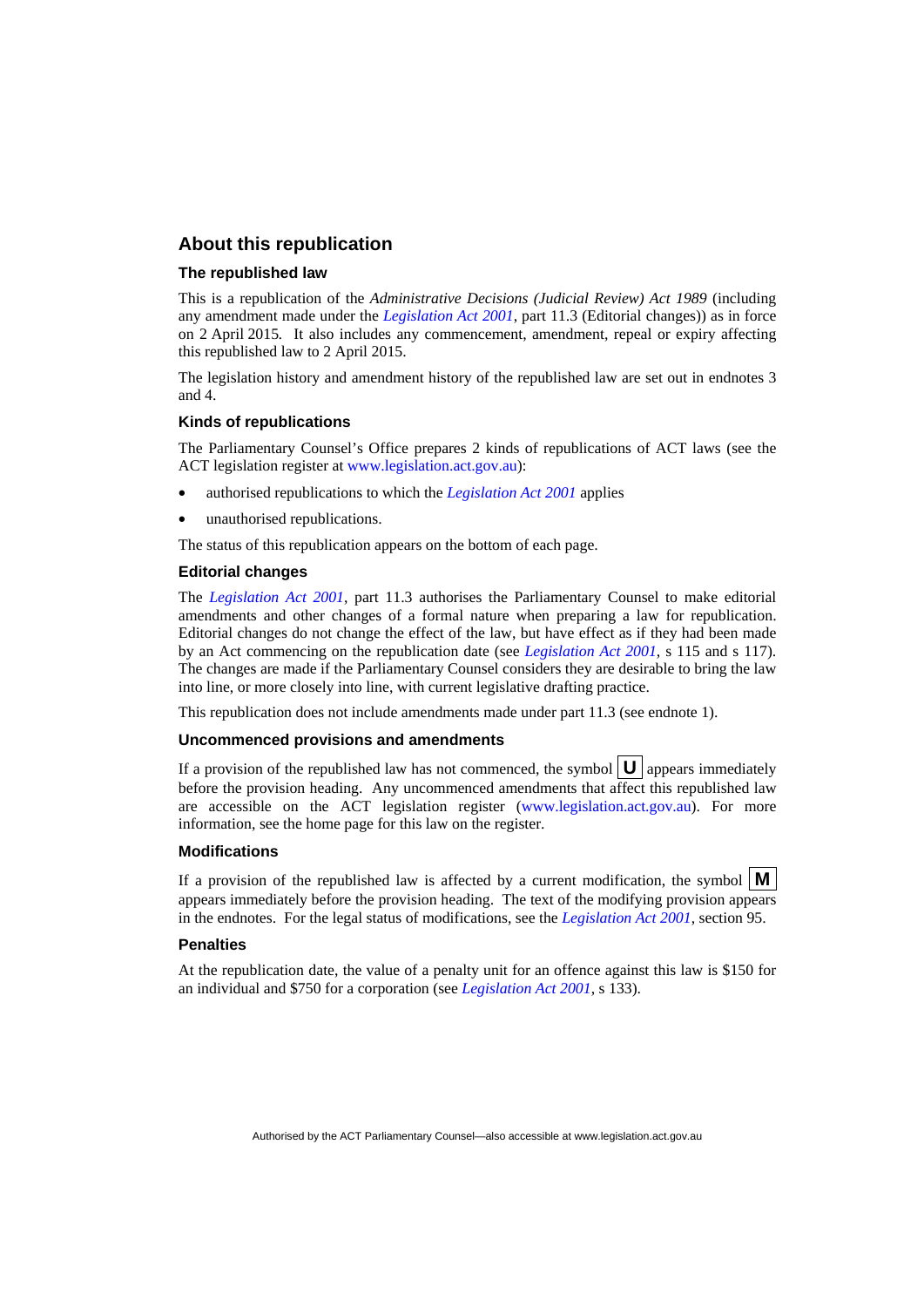

# **Administrative Decisions (Judicial Review) Act 1989**

# **Contents**

|                 |                                                                                     | Page       |
|-----------------|-------------------------------------------------------------------------------------|------------|
| 1               | Name of Act                                                                         | 2          |
| 2               | Dictionary                                                                          | 2          |
| 3               | <b>Notes</b>                                                                        | 2          |
| 3A              | Meaning of <i>making</i> and <i>failure to make</i> a decision                      | 2          |
| ЗC              | Meaning of <i>conduct engaged in</i> for purpose of making decision                 | 3          |
| 4               | Act to operate despite anything in existing laws                                    | 3          |
| 4A              | Who may make an application under this Act                                          | 3          |
| 5               | Applications for review of decisions                                                | 5          |
| 6               | Applications for review of conduct related to making of decisions                   | 7          |
| 7               | Applications for failures to make decisions                                         | 9          |
| 8               | Effect of Act on other rights                                                       | 10         |
| 9               | Applications for order of review must set out grounds                               | 11         |
| 10              | Period in which application for order of review must be made                        | 11         |
| 11              | Application for order of review not limited to grounds in application               | 14         |
| R31<br>02/04/15 | Administrative Decisions (Judicial Review) Act 1989<br>Effective: 02/04/15-30/09/15 | contents 1 |
|                 |                                                                                     |            |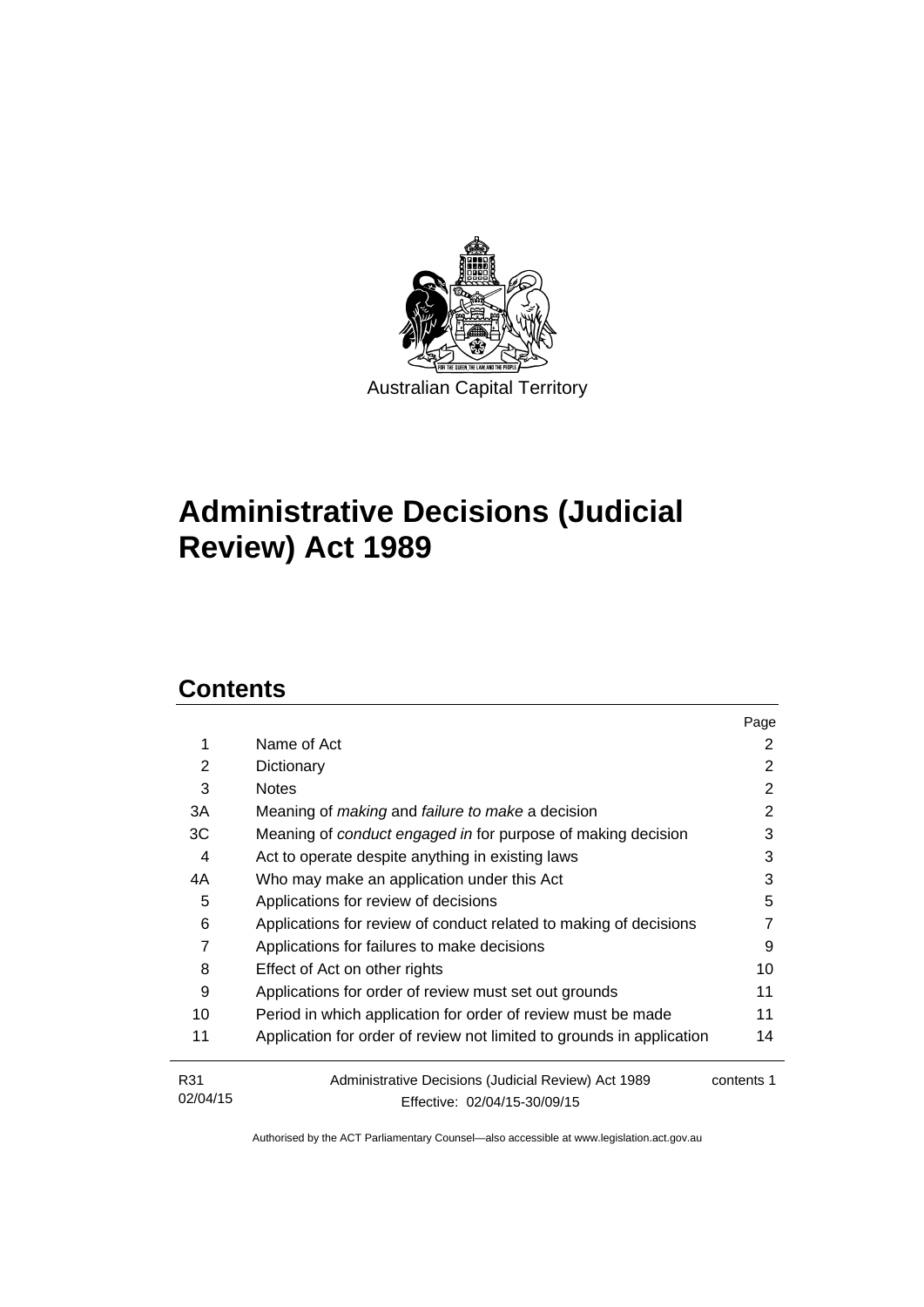#### **Contents**

|                   |                                                                         | Page |  |
|-------------------|-------------------------------------------------------------------------|------|--|
| 12                | Application to be made a party to a proceeding                          | 14   |  |
| 13                | Reasons for decision may be obtained                                    | 14   |  |
| 14                | Certain information not required to be disclosed                        | 17   |  |
| 15                | Ministerial certificate about disclosure of information                 | 18   |  |
| 16                | Stay of proceedings                                                     | 19   |  |
| 17                | Powers of Supreme Court in relation to applications for order of review | 20   |  |
| 18                | Change in person holding, or performing the duties of, an office        | 21   |  |
| 19                | 21<br>Intervention by Minister                                          |      |  |
| 19A               | Intervention by other people                                            |      |  |
| 20                | Act not to apply to certain decisions                                   | 22   |  |
| 21                | Regulation-making power                                                 | 23   |  |
| <b>Schedule 1</b> | Decisions to which this Act does not apply                              | 24   |  |
| <b>Schedule 2</b> | Decisions to which s 13 does not apply                                  | 29   |  |
| 2.1               | Administration of criminal justice                                      | 29   |  |

| 2.2 | Civil proceedings                                                | 29 |
|-----|------------------------------------------------------------------|----|
| 2.3 | Decisions relating to territory finance                          | 30 |
| 2.4 | Decisions relating to administration of the public service       | 30 |
| 2.5 | Certain other appointment decisions                              | 31 |
| 2.6 | Certain decisions under the Crimes (Sentence Administration) Act | 31 |
| 2.7 | Decisions of the ACAT                                            | 32 |

## **[Dictionary](#page-36-0)** [33](#page-36-0)

### **[Endnotes](#page-38-0)** 1 [About the endnotes 35](#page-38-1) 2 [Abbreviation key 35](#page-38-2) 3 [Legislation history 36](#page-39-0) 4 Amendment history **43** 5 [Earlier republications 46](#page-49-0)

| contents 2 | Administrative Decisions (Judicial Review) Act 1989 | R31      |
|------------|-----------------------------------------------------|----------|
|            | Effective: 02/04/15-30/09/15                        | 02/04/15 |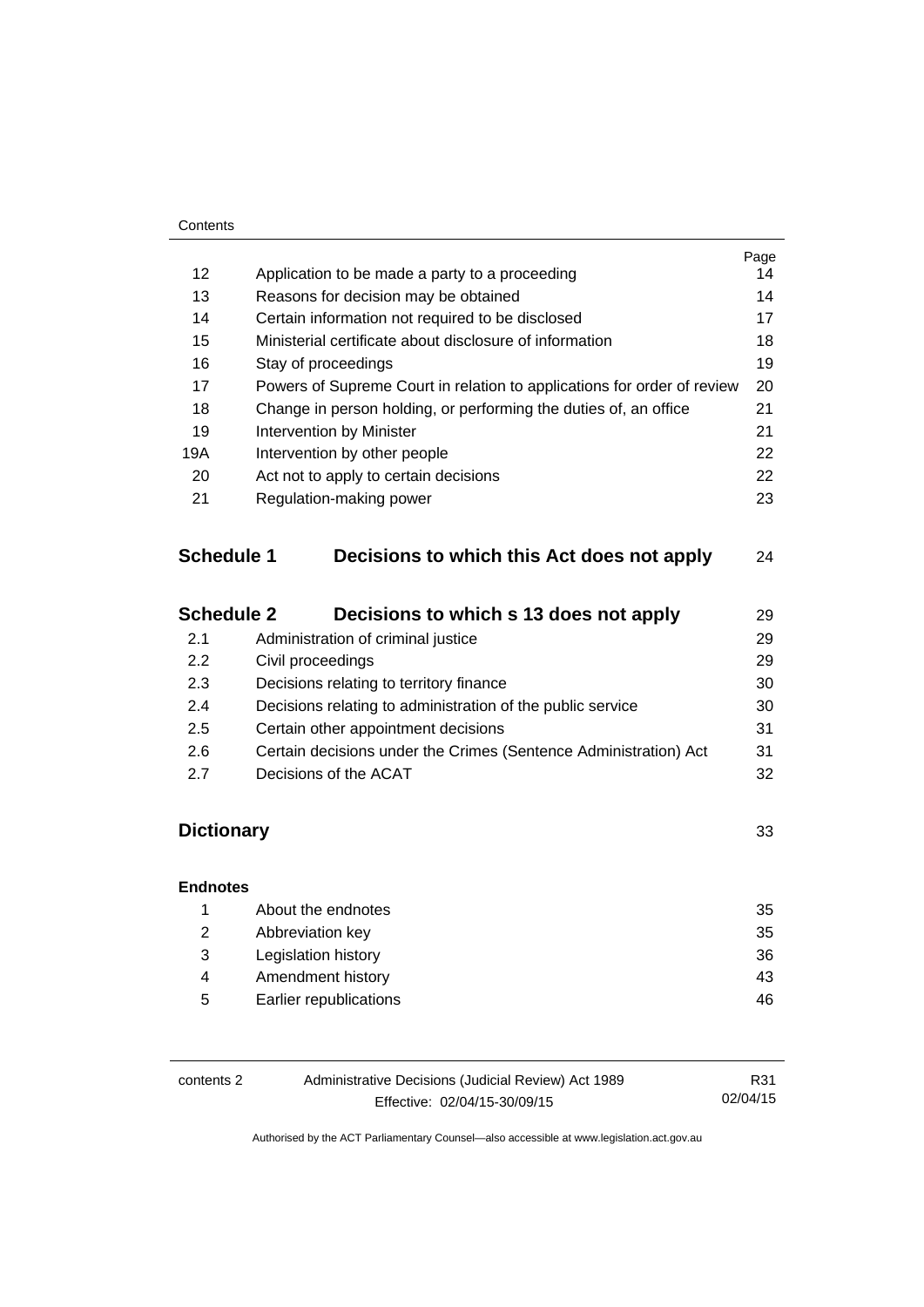

# **Administrative Decisions (Judicial Review) Act 1989**

An Act relating to the review on questions of law of certain administrative decisions

R31 02/04/15

l

Administrative Decisions (Judicial Review) Act 1989 Effective: 02/04/15-30/09/15

page 1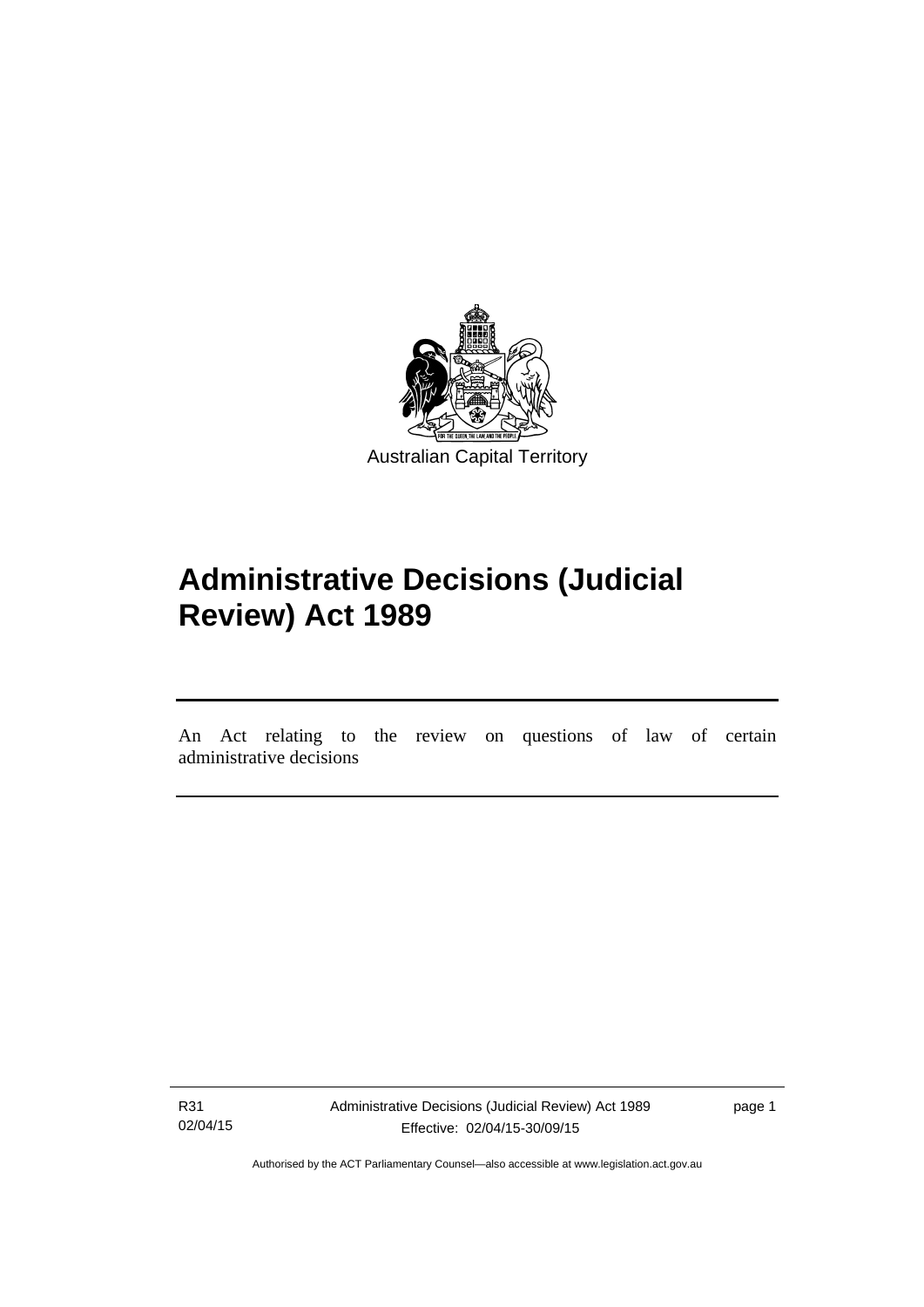### <span id="page-5-0"></span>**1 Name of Act**

This Act is the *Administrative Decisions (Judicial Review) Act 1989*.

### <span id="page-5-1"></span>**2 Dictionary**

The dictionary at the end of this Act is part of this Act.

*Note 1* The dictionary at the end of this Act defines certain terms used in this Act, and includes references (*signpost definitions*) to other terms defined elsewhere.

> For example, the signpost definition '*conduct engaged in* for the purpose of making a decision—see section 3C.' means that the term 'conduct engaged in' is defined in that section.

*Note 2* A definition in the dictionary (including a signpost definition) applies to the entire Act unless the definition, or another provision of the Act, provides otherwise or the contrary intention otherwise appears (see [Legislation Act,](http://www.legislation.act.gov.au/a/2001-14) s  $155$  and s  $156$  (1)).

### <span id="page-5-2"></span>**3 Notes**

A note included in this Act is explanatory and is not part of this Act.

*Note* See the [Legislation Act,](http://www.legislation.act.gov.au/a/2001-14) s 127 (1), (4) and (5) for the legal status of notes.

### <span id="page-5-3"></span>**3A Meaning of** *making* **and** *failure to make* **a decision**

- (1) For this Act, a reference to the *making* of a decision includes a reference to—
	- (a) making, suspending, revoking or refusing to make an order, award or determination; or
	- (b) giving, suspending, revoking or refusing to give a certificate, direction, approval, consent or permission; or
	- (c) issuing, suspending, revoking or refusing to issue a licence, authority or other instrument; or
	- (d) imposing a condition or restriction; or

| page 2 | Administrative Decisions (Judicial Review) Act 1989 | R31      |
|--------|-----------------------------------------------------|----------|
|        | Effective: 02/04/15-30/09/15                        | 02/04/15 |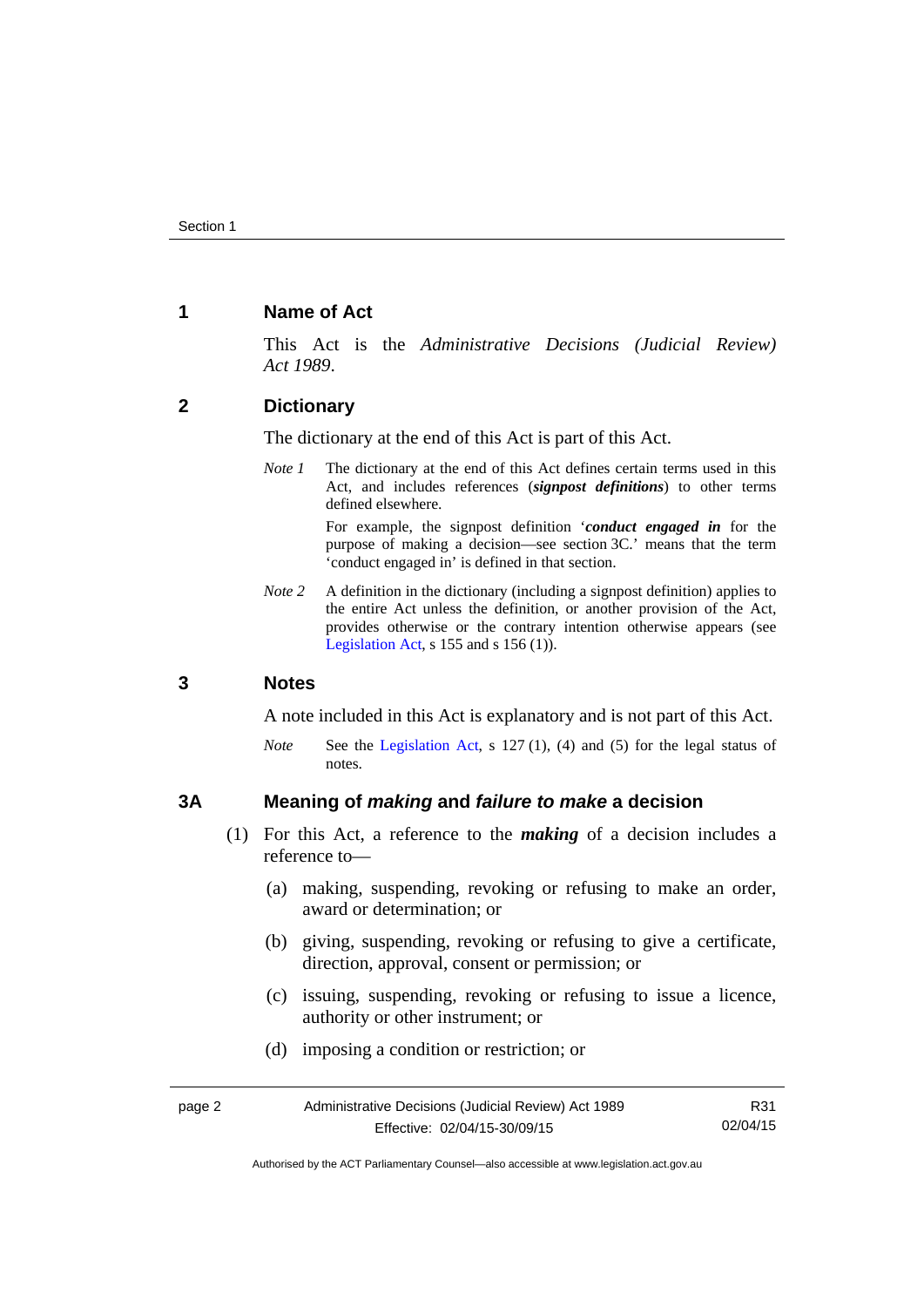- (e) making a declaration, demand or requirement; or
- (f) keeping, or refusing to give up, an article; or
- (g) doing or refusing to do anything else;
- (2) If provision is made by an enactment for the making of a report or recommendation before a decision is made, the making of the report or recommendation is itself taken, for this Act, to be the *making* of a decision.
- (3) A reference to a *failure to make* a decision includes a reference to a failure to make—
	- (a) a decision mentioned in subsection  $(1)$  (a) to  $(g)$ ; or
	- (b) a report or recommendation mentioned in subsection (2).
	- *Note Fail* is defined in the [Legislation Act](http://www.legislation.act.gov.au/a/2001-14), dict, pt 1, to include refuse.

### <span id="page-6-0"></span>**3C Meaning of** *conduct engaged in* **for purpose of making decision**

For this Act, a reference to *conduct engaged in* for the purpose of making a decision includes a reference to the doing of anything preparatory to the making of the decision, including—

- (a) the taking of evidence; or
- (b) the holding of an inquiry or investigation.

### <span id="page-6-1"></span>**4 Act to operate despite anything in existing laws**

This Act has effect despite anything contained in any enactment in force at the commencement of this Act.

### <span id="page-6-2"></span>**4A Who may make an application under this Act**

(1) An eligible person may make an application under this Act, subject to subsections (2) and (3).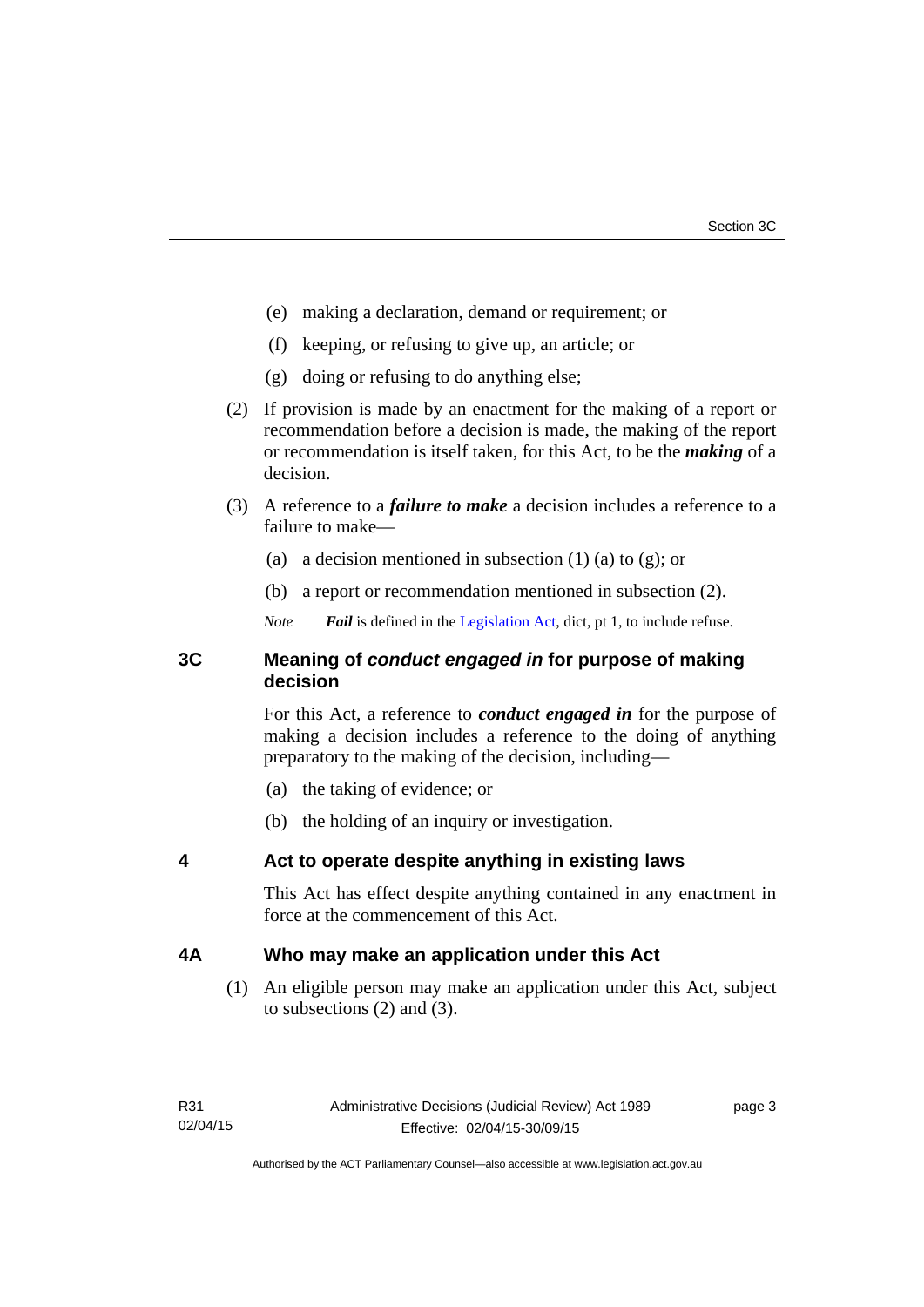- (2) If the application relates to a category A decision, or conduct engaged in for the purpose of making the decision, the person may make the application only if—
	- (a) the person's interests are, or would be, adversely affected by the decision, failure to make the decision, or conduct engaged in for the purpose of making the decision; or
	- (b) if the decision is of a kind that is proposed in a report or recommendation—the person's interests are, or would be, adversely affected if the decision were, or were not, made in accordance with the report or recommendation.
- (3) If the application relates to a category B decision, or conduct engaged in for the purpose of making the decision, the person may make the application unless—
	- (a) an enactment does not allow the person to make the application; or
	- (b) each of the following apply:
		- (i) the interests of the eligible person are not adversely affected by the decision or conduct;
		- (ii) the application fails to raise a significant issue of public importance.
- (4) The Supreme Court may at any time, on application by a party, refuse to hear the application or dismiss the application if satisfied that the applicant is not an eligible person.
- (5) In this section:

*category A decision* means a decision of an administrative character made, proposed to be made, or required to be made (whether in the exercise of a discretion or not) under—

(a) the *[Heritage Act 2004](http://www.legislation.act.gov.au/a/2004-57/default.asp)*; or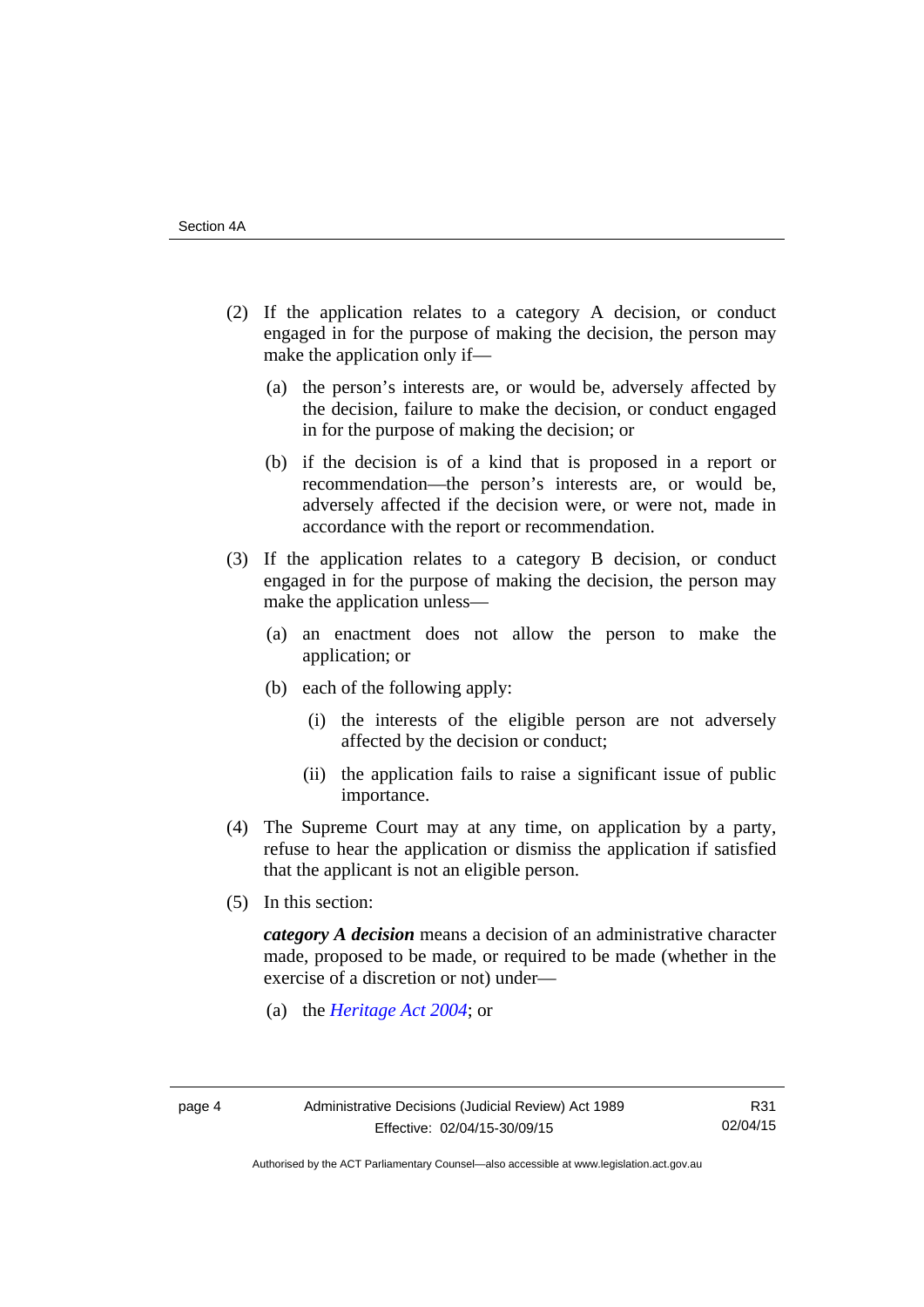(b) the *[Planning and Development Act 2007](http://www.legislation.act.gov.au/a/2007-24/default.asp)*, other than a decision under that Act mentioned in schedule 1.

*category B decision* means a decision to which this Act applies, other than a category A decision.

### <span id="page-8-0"></span>**5 Applications for review of decisions**

- (1) An eligible person may apply to the Supreme Court for an order of review in relation to a decision to which this Act applies on 1 or more of the following grounds:
	- (a) that a breach of the rules of natural justice happened in relation to the making of the decision;
	- (b) that procedures that were required by law to be observed in relation to the making of the decision were not observed;
	- (c) that the person who purported to make the decision did not have jurisdiction to make the decision;
	- (d) that the decision was not authorised by the enactment under which it was purported to be made;
	- (e) that the making of the decision was an improper exercise of the power given by the enactment under which it was purported to be made;
	- (f) that the decision involved an error of law, whether or not the error appears on the record of the decision;
	- (g) that the decision was induced or affected by fraud;
	- (h) that there was no evidence or other material to justify the making of the decision;
	- (i) that the decision was otherwise contrary to law.
	- *Note* The *[Human Rights Act 2004](http://www.legislation.act.gov.au/a/2004-5)*, s 40B (1) (b) makes it unlawful for a public authority to fail to give proper consideration to a relevant human right when making a decision.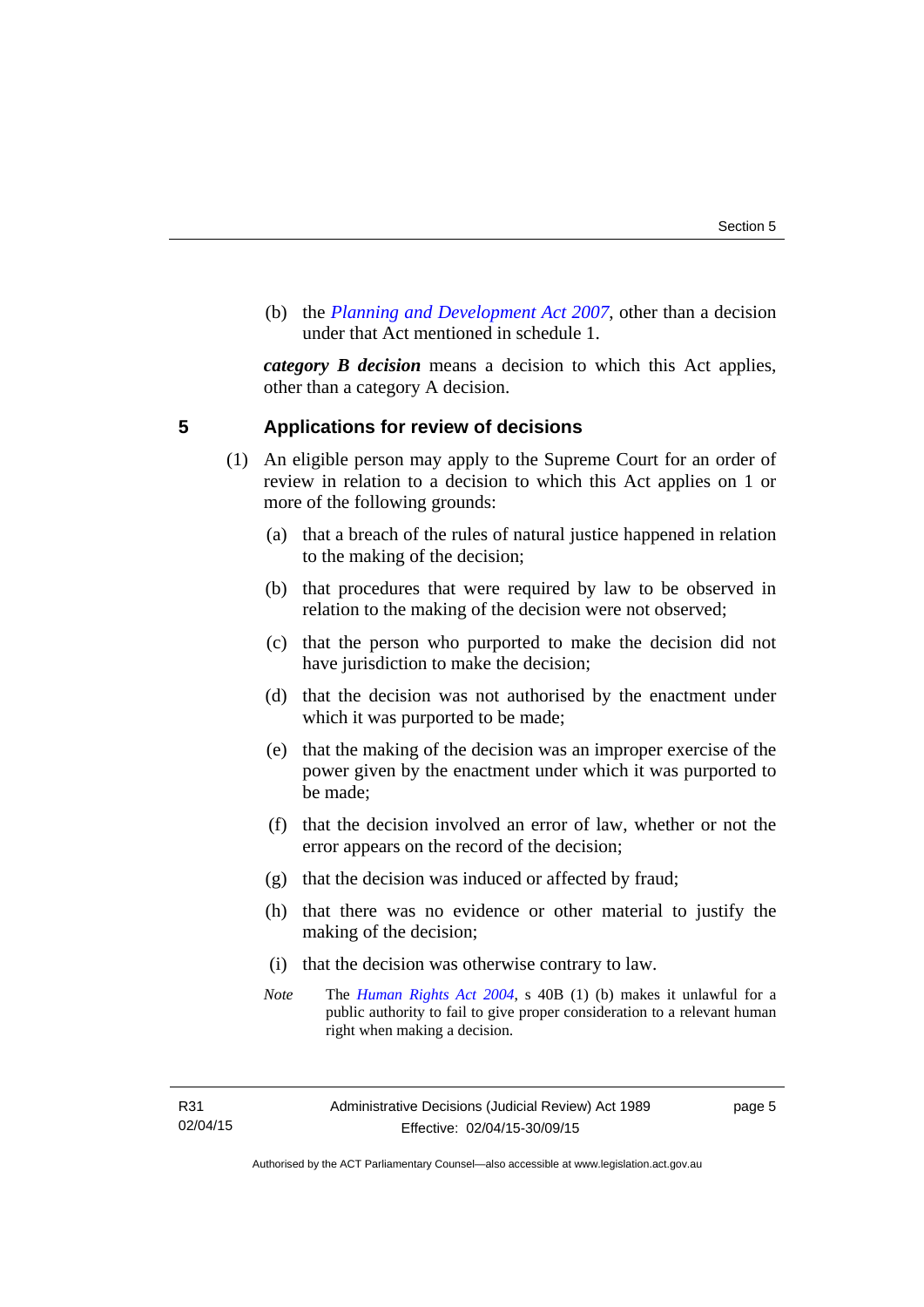- (2) The reference in subsection (1) (e) to an *improper exercise* of a power includes a reference to—
	- (a) taking an irrelevant consideration into account in the exercise of a power; and
	- (b) failing to take a relevant consideration into account in the exercise of a power; and
	- (c) an exercise of a power for a purpose other than a purpose for which the power is given; and
	- (d) an exercise of a discretionary power in bad faith; and
	- (e) an exercise of a personal discretionary power at the direction or behest of another person; and
	- (f) an exercise of a discretionary power in accordance with a rule or policy without regard to the merits of the particular case; and
	- (g) an exercise of a power that is so unreasonable that no reasonable person could have so exercised the power; and
	- (h) an exercise of a power in such a way that the result of the exercise of the power is uncertain; and
	- (i) any other exercise of a power in a way that is abuse of the power.
- (3) The ground mentioned in subsection (1) (h) is not taken to be made out unless—
	- (a) the person who made the decision was required by law to reach that decision only if a particular matter was established, and there was no evidence or other material (including facts of which the person was entitled to take notice) from which the person could reasonably be satisfied that the matter was established; or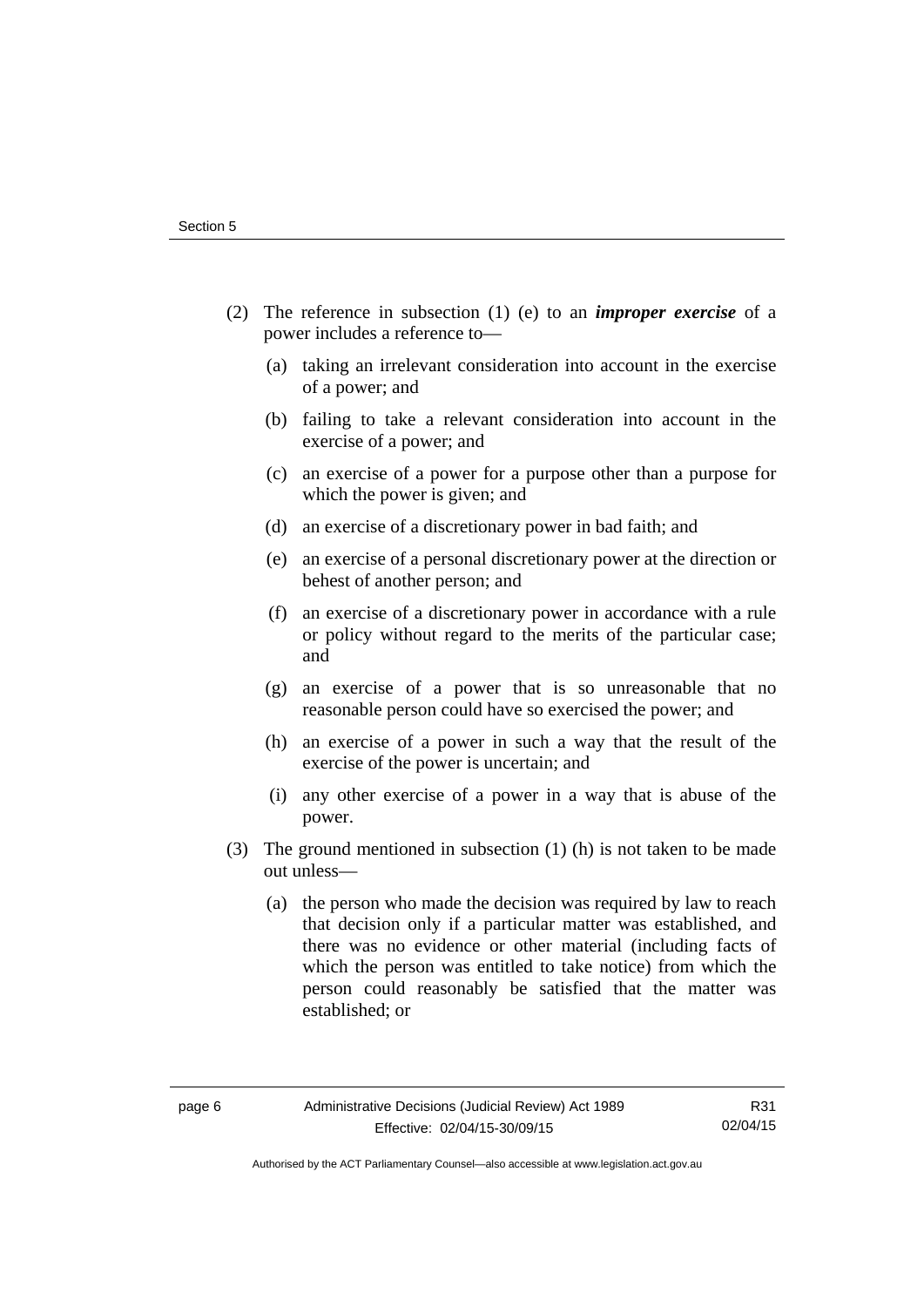(b) the person who made the decision based the decision on the existence of a particular fact, and that fact did not exist.

### <span id="page-10-0"></span>**6 Applications for review of conduct related to making of decisions**

- (1) If a person has engaged, is engaging, or proposes to engage, in conduct for the purpose of making a decision to which this Act applies, an eligible person may apply to the Supreme Court for an order of review in relation to the conduct on any 1 or more of the following grounds:
	- (a) that a breach of the rules of natural justice has happened, is happening, or is likely to happen, in relation to the conduct;
	- (b) that procedures that are required by law to be observed in relation to the conduct have not been, are not being, or are likely not to be, observed;
	- (c) that the person who has engaged, is engaging, or proposes to engage, in the conduct does not have jurisdiction to make the proposed decision;
	- (d) that the enactment under which the decision is proposed to be made does not authorise the making of the proposed decision;
	- (e) that the making of the proposed decision would be an improper exercise of the power given by the enactment under which the decision is proposed to be made;
	- (f) that an error of law—
		- (i) has been, is being, or is likely to be, committed in the course of the conduct in the making of the proposed decision; or
		- (ii) is likely to be committed in the making of the proposed decision.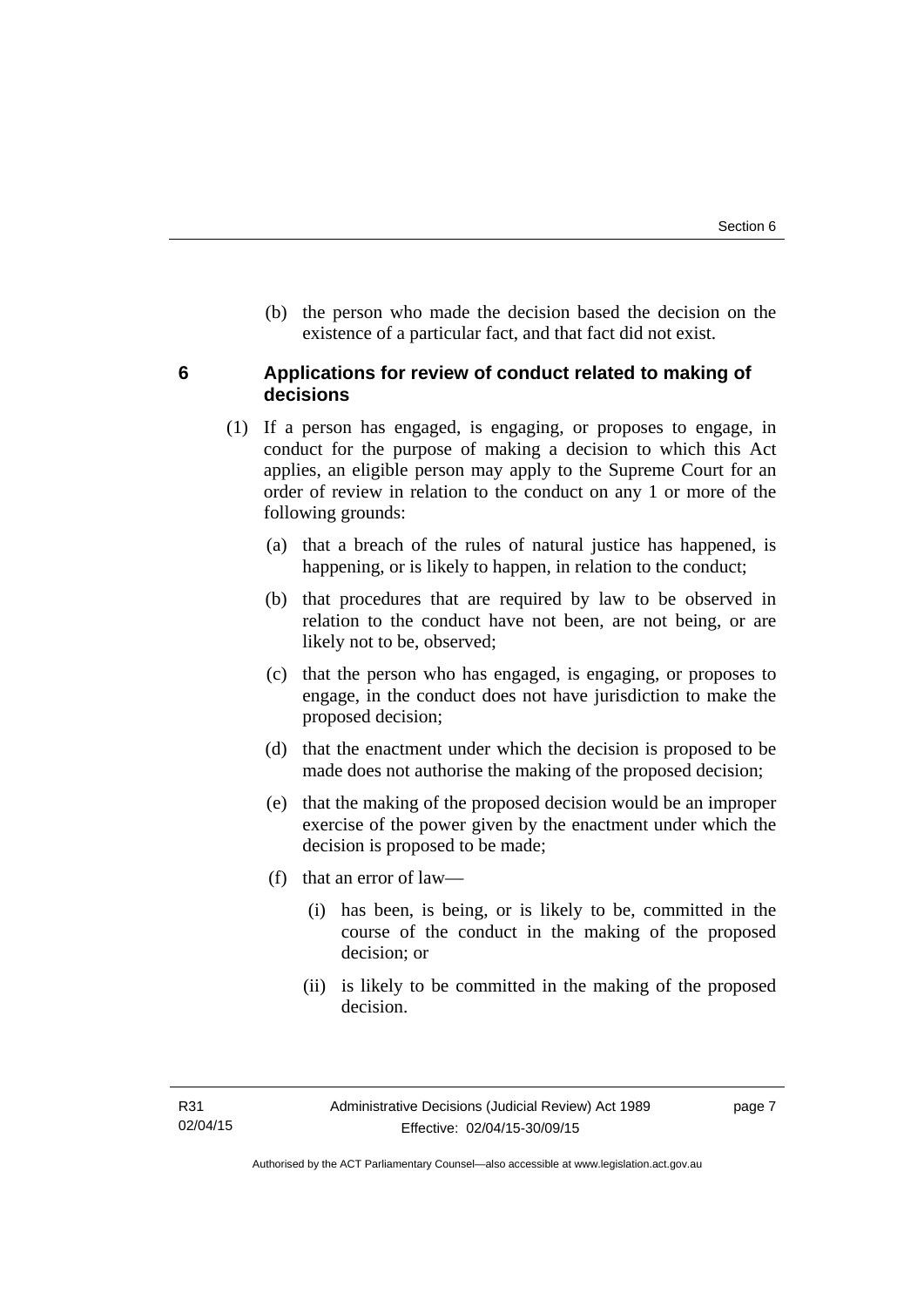- (g) that fraud has taken place, is taking place, or is likely to take place, in the course of the conduct;
- (h) that there is no evidence or other material to justify the making of the proposed decision;
- (i) that the making of the proposed decision would be otherwise contrary to law.
- (2) The reference in subsection (1) (e) to an *improper exercise* of a power includes a reference to—
	- (a) taking an irrelevant consideration into account in the exercise of a power; and
	- (b) failing to take a relevant consideration into account in the exercise of a power; and
	- (c) an exercise of a power for a purpose other than a purpose for which the power is given; and
	- (d) an exercise of a discretionary power in bad faith; and
	- (e) an exercise of a personal discretionary power at the direction or behest of another person; and
	- (f) an exercise of a discretionary power in accordance with a rule or policy without regard to the merits of the particular case; and
	- (g) an exercise of a power that is so unreasonable that no reasonable person could have so exercised the power; and
	- (h) an exercise of a power in such a way that the result of the exercise of the power is uncertain; and
	- (i) any other exercise of a power in a way that is abuse of the power.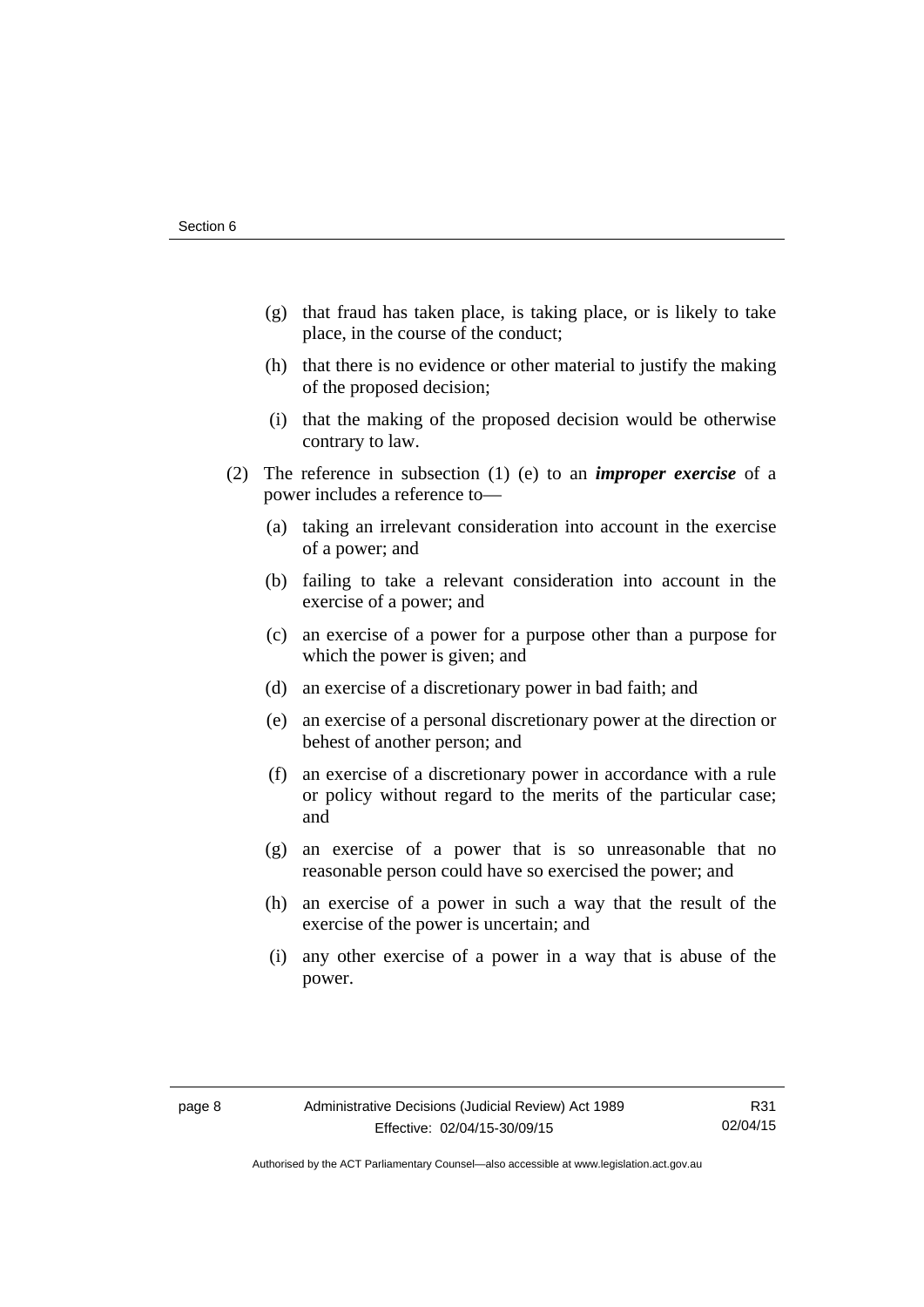- (3) The ground mentioned in subsection (1) (h) is not taken to be made out unless—
	- (a) the person who proposes to make the decision is required by law to reach that decision only if a particular matter is established, and there is no evidence or other material (including facts of which the person was entitled to take notice) from which the person can reasonably be satisfied that the matter is established; or
	- (b) the person proposed to make the decision on the basis of the existence of a particular fact, and that fact does not exist.

### <span id="page-12-0"></span>**7 Applications for failures to make decisions**

- $(1)$  If—
	- (a) a person has a duty to make a decision to which this Act applies; and
	- (b) there is no law that prescribes a period within which the person is required to make that decision; and
	- (c) the person has failed to make that decision;

an eligible person may apply to the Supreme Court for an order of review in relation to the failure to make the decision on the ground that there has been unreasonable delay in making the decision.

- $(2)$  If—
	- (a) a person has a duty to make a decision to which this Act applies; and
	- (b) a law prescribes a period within which the person is required to make that decision; and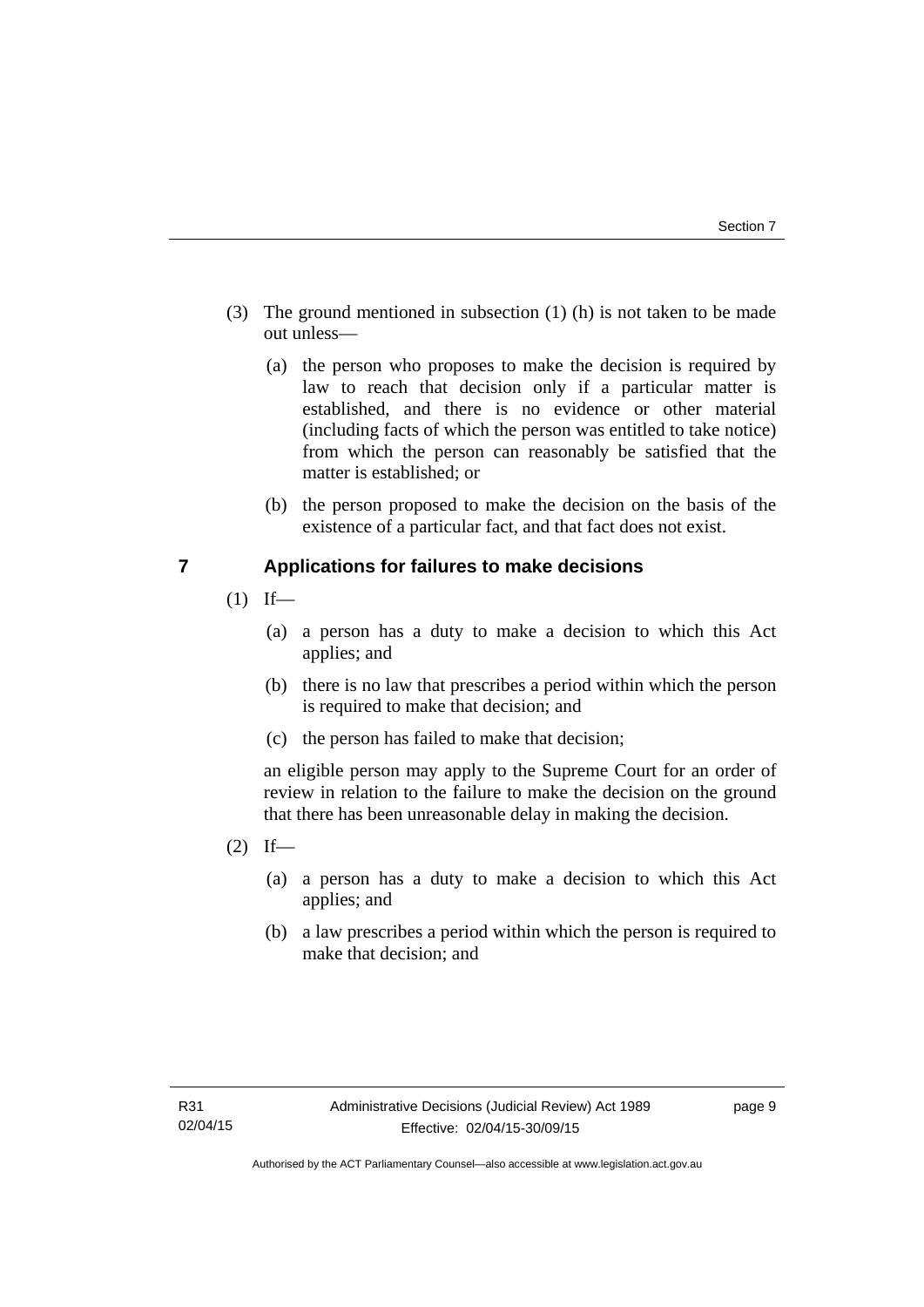(c) the person has failed to make that decision before the end of that period;

an eligible person may apply to the Supreme Court for an order of review in relation to the failure to make the decision within that period on the ground that the person has a duty to make the decision even though the period has ended.

### <span id="page-13-0"></span>**8 Effect of Act on other rights**

- (1) The rights given by section 5, section 6 and section 7 to a person to seek an order for review—
	- (a) are additional to the rights of the person to seek a review in another way; and
	- (b) must be disregarded for the *[Ombudsman Act 1989](http://www.legislation.act.gov.au/a/alt_a1989-45co)*, section 6 (6).
- (2) However—
	- (a) the Supreme Court or any other court may, in a proceeding brought otherwise than under this Act, refuse to grant an application for review in relation to a matter if an application for review of that matter has been made to the Supreme Court under section 5, section 6 or section 7; and
	- (b) the Supreme Court may, in its discretion, refuse to grant an application for review of a matter under section 5, section 6 or section 7 if—
		- (i) the applicant has sought a review by a court including the Supreme Court of the matter otherwise than under this Act; or
		- (ii) adequate provision is made by a law other than this Act under which the applicant is entitled to seek a review of that matter; or

Authorised by the ACT Parliamentary Counsel—also accessible at www.legislation.act.gov.au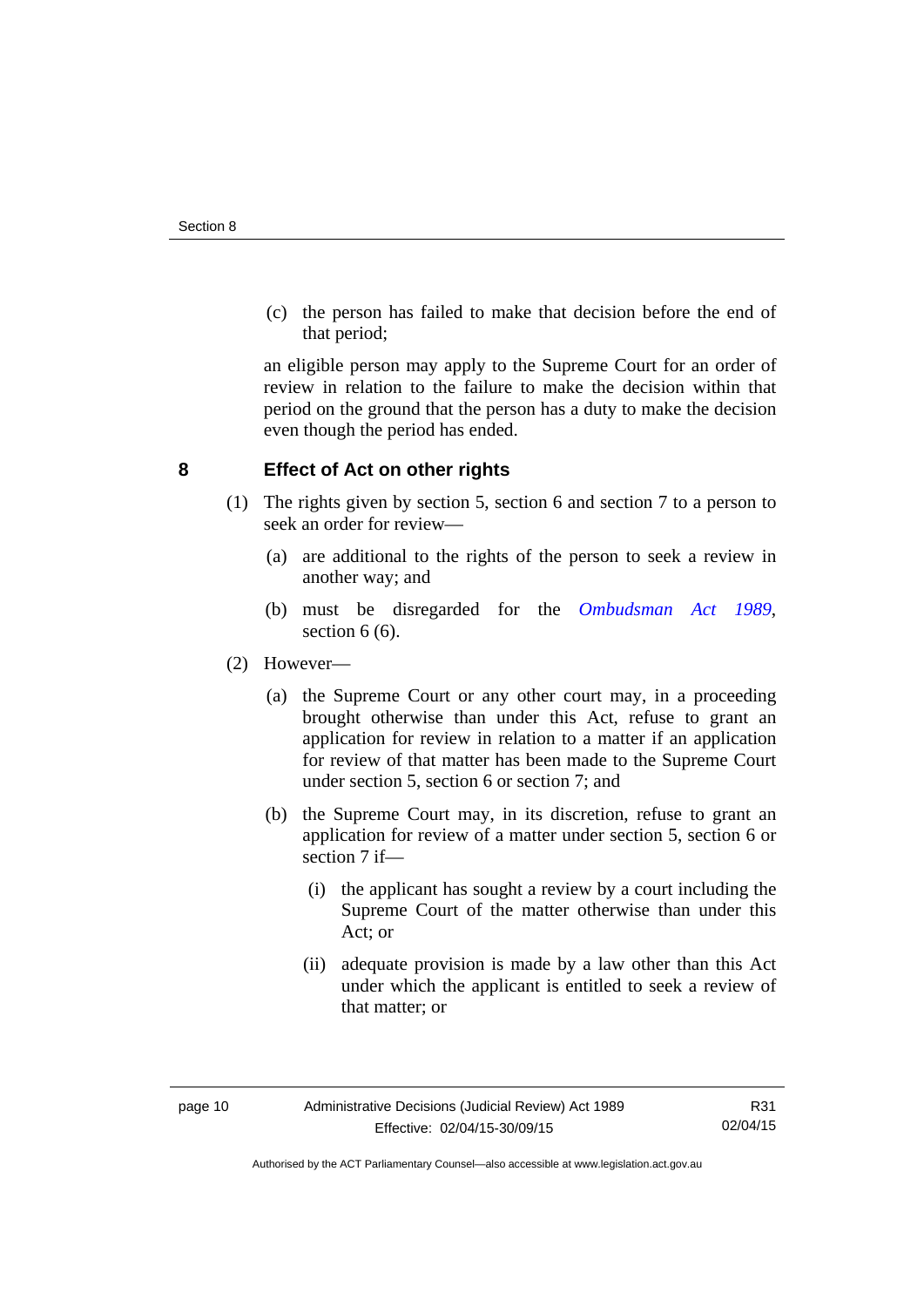(iii) the matter to which the application relates arises under the *[Planning and Development Act 2007](http://www.legislation.act.gov.au/a/2007-24)* or the *[Heritage](http://www.legislation.act.gov.au/a/2004-57)  [Act 2004](http://www.legislation.act.gov.au/a/2004-57)* and is a matter being reviewed, or for which application has been made for review, under a law other than this Act, whether on the application of the person who has made application to the Supreme Court for review of the matter under this Act or anyone else.

### (3) In this section:

*review* includes—

- (a) a review by way of reconsideration, rehearing or appeal; and
- (b) the grant of an injunction; and
- (c) the making of a prerogative order, declaration or other order.

### <span id="page-14-0"></span>**9 Applications for order of review must set out grounds**

An application to the Supreme Court for an order of review must set out the grounds of the application.

### <span id="page-14-1"></span>**10 Period in which application for order of review must be made**

- (1) An application to the Supreme Court for an order of review in relation to a decision that has been made (including a decision made after the end of the period within which it was required to be made) must be made within the period required by subsection (2) (or any further time allowed by the court) if the terms of the decision were—
	- (a) recorded in writing; and
	- (b) set out in a document that was given to the applicant.
	- *Note* The court may allow further time after the end of the period required by s (2) (see [Legislation Act](http://www.legislation.act.gov.au/a/2001-14), s 151C).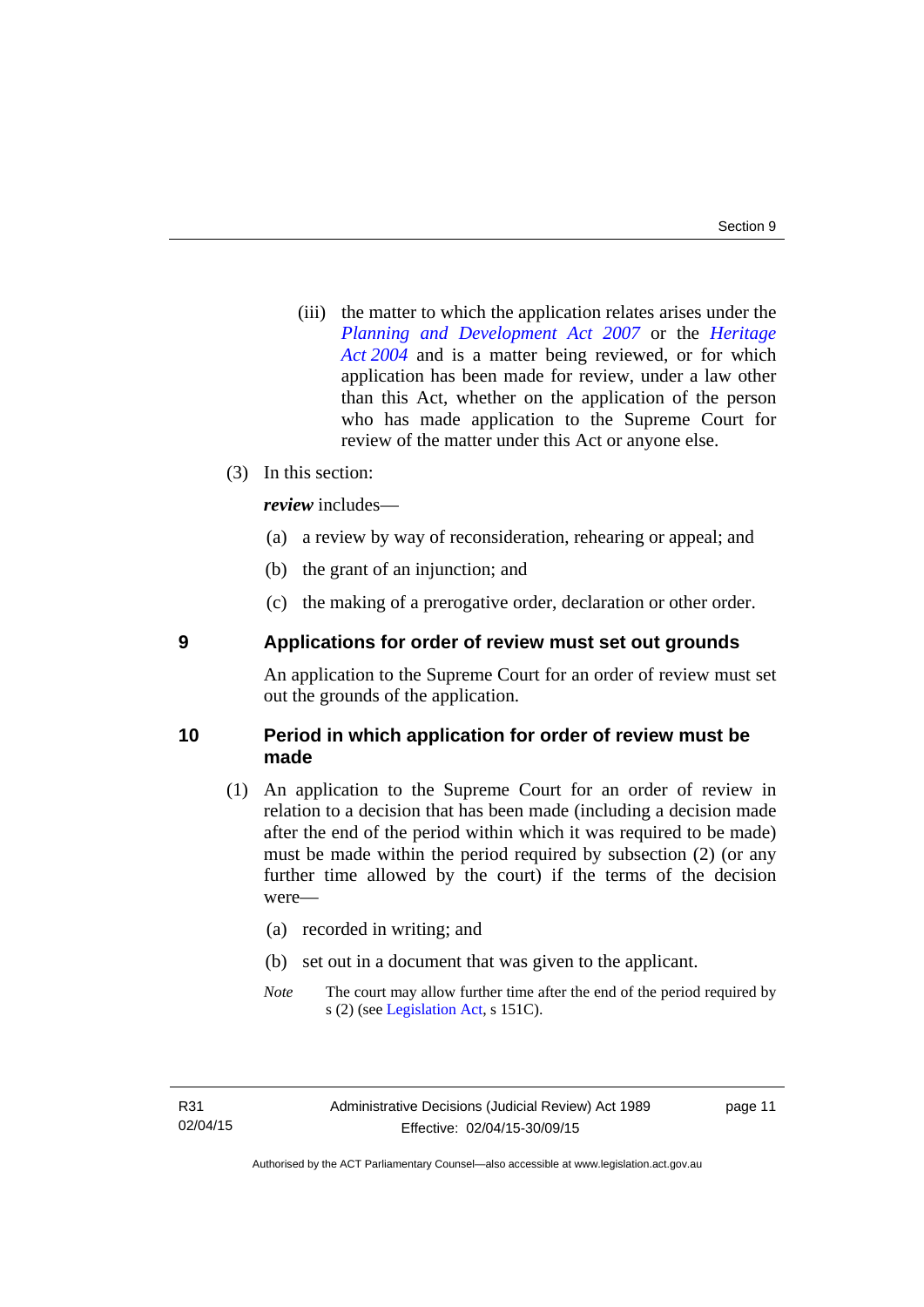- (2) For subsection (1), the period within which an application for an order of review is required to be made is the period beginning on the day the decision is made and ending 28 days after the relevant day.
- (3) If there is no period prescribed for making an application for an order for review in relation to a particular decision, the Supreme Court may refuse to consider an application for an order for review in relation to the decision if it is of the opinion that the application was not made within a reasonable time after the decision was made.
- (4) If there is no period prescribed for making an application by a particular person for an order for review in relation to a particular decision, the Supreme Court may refuse to consider an application by the person for an order for review in relation to the decision if it is of the opinion that the application was not made within a reasonable time after the decision was made.
- (5) In forming an opinion for subsection (3) or (4), the Supreme Court—
	- (a) must have regard to—
		- (i) the time when the applicant became aware of the decision; and
		- (ii) if subsection (4) applies—the period prescribed for the making of an application by anyone else for an order of review in relation to the decision; and
	- (b) may have regard to anything else it considers relevant.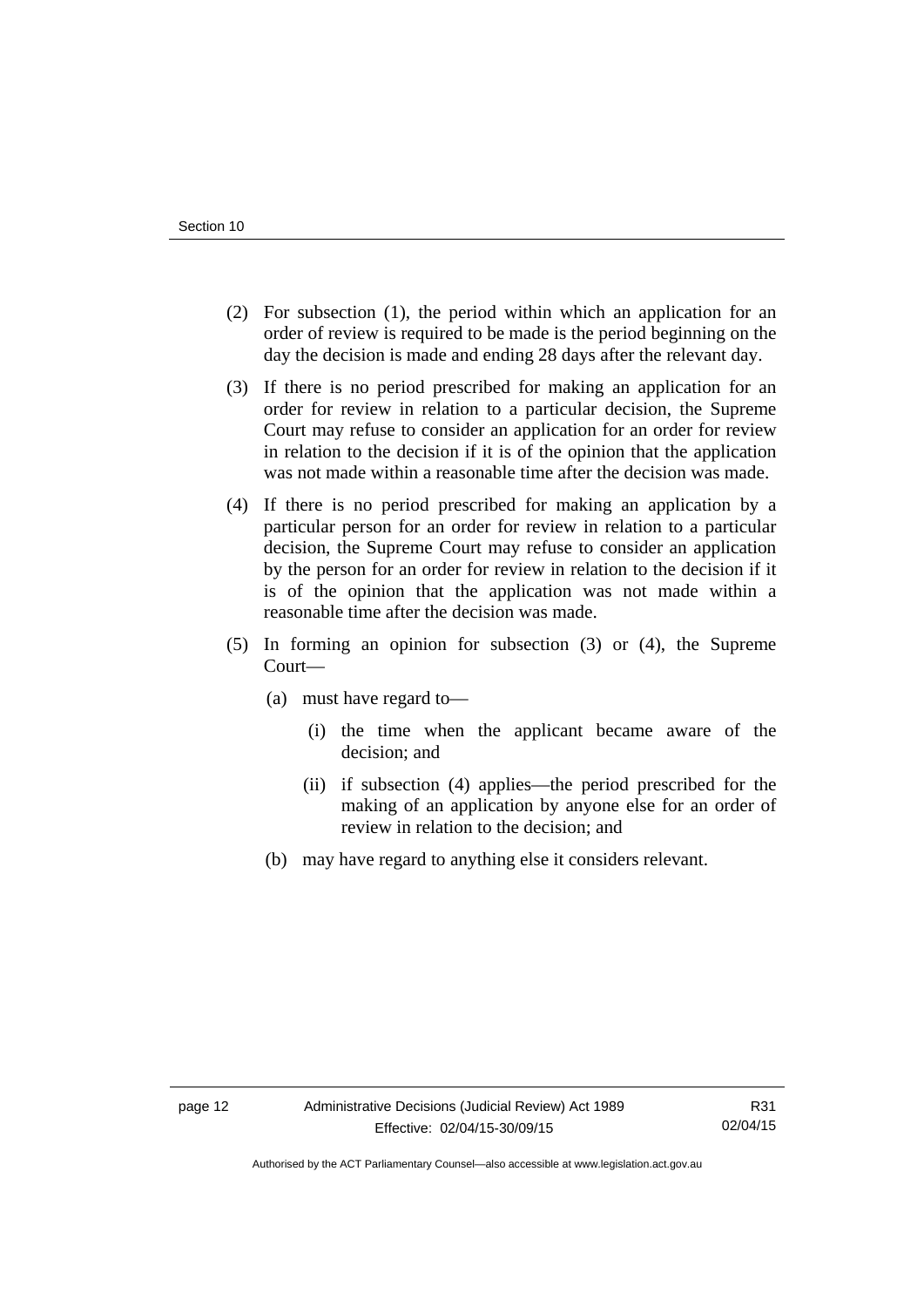(6) In subsection (2):

*relevant day* means—

 (a) if the decision includes, or is accompanied by, a written statement of reasons for the decision—the day a document setting out the terms of the decision is given to the applicant; or

*Note* For the meaning of *statement of reasons*, see the dict.

- (b) if paragraph (a) does not apply and a written statement of reasons for the decision is given to the applicant (otherwise than because of a request under section 13 (1)) not later than 28 days after the day a document setting out the terms of the decision is given to the applicant—the day the statement is given to the applicant; or
- (c) if paragraph (a) does not apply and the applicant requests the person who made the decision to give a statement under section 13 $(1)$ —
	- (i) the day the statement is given to the applicant; or
	- (ii) the day the applicant is told under section 13 (3) that the applicant was not entitled to make the request; or
	- (iii) the day the Supreme Court makes an order under section 13 (6) declaring that the applicant was not entitled to make the request; or
	- (iv) the day the applicant is told under section 14 (3) or section 15 (3) that the statement will not be given to the applicant.
- (d) in any other case—the day a document setting out the terms of the decision is given to the applicant.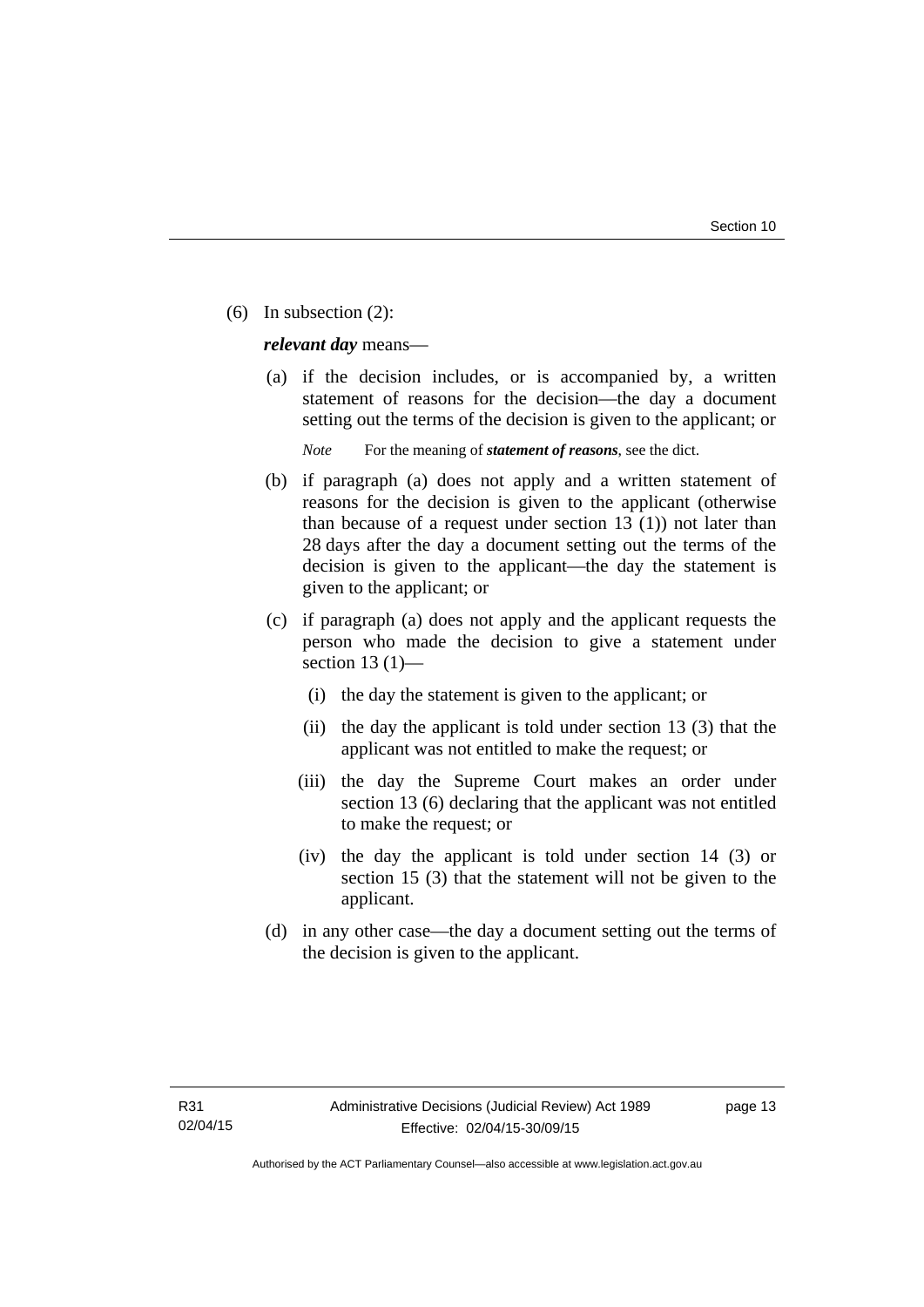### <span id="page-17-0"></span>**11 Application for order of review not limited to grounds in application**

The applicant for an order of review is not limited to the grounds set out in the application but, if the applicant wishes to rely on a ground not set out in the application, the Supreme Court may direct the application be amended to state the ground.

### <span id="page-17-1"></span>**12 Application to be made a party to a proceeding**

- (1) An eligible person may apply to the Supreme Court to be made a party to an application made under this Act.
- (2) The Supreme Court may, in its discretion—
	- (a) grant the application either unconditionally or subject to the conditions that it considers appropriate; or
	- (b) refuse the application.

### <span id="page-17-2"></span>**13 Reasons for decision may be obtained**

(1) If a person (the *decision-maker*) makes a decision to which this section applies, a person (the *requester*) who is entitled to make an application to the Supreme Court under section 5 in relation to the decision may, in writing, request the decision-maker to provide a written statement of reasons in relation to the decision.

*Note* For the meaning of *statement of reasons*, see the dict.

- (2) The decision-maker must, as soon as practicable and in any event not later than 28 days after the day the decision-maker receives the request (the *request day*), prepare the statement and give it to the requester.
- (3) If the decision-maker is of the opinion that the requester was not entitled to make the request, the decision-maker may, not later than 28 days after the request day—
	- (a) give to the requester written notice of the decision-maker's opinion; or

| page 14 | Administrative Decisions (Judicial Review) Act 1989 | R31      |
|---------|-----------------------------------------------------|----------|
|         | Effective: 02/04/15-30/09/15                        | 02/04/15 |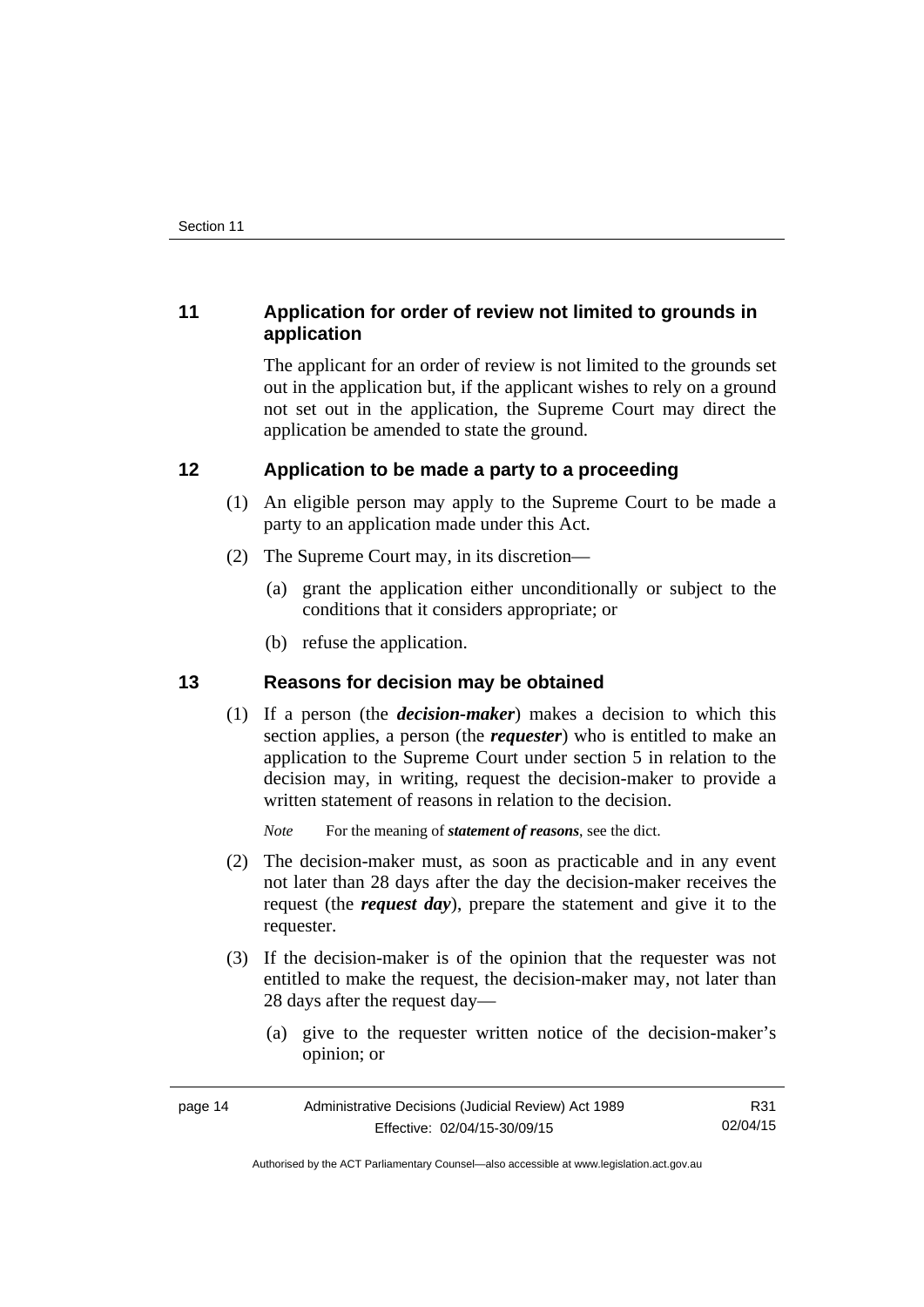- (b) apply to the Supreme Court under subsection (6) for an order declaring that the requester was not entitled to make the request.
- (4) Despite subsection (2), if the decision-maker gives notice under subsection (3) or applies to the Supreme Court under subsection (6), the decision-maker is not required to comply with the request unless—
	- (a) the court, on an application under subsection (6), orders the decision-maker to give the statement; or
	- (b) the decision-maker has applied to the court under subsection (6) for an order declaring that the requester was not entitled to make the request and the court refuses the application.
- (5) If subsection (4) (a) or (b) applies, the decision-maker must prepare the statement and give it to the requester not later than 28 days after the day of the Supreme Court's decision.
- (6) On the application of either the decision-maker or requester under this subsection, the Supreme Court may make an order declaring that the requester was, or was not, entitled to make the request.
- (7) Despite subsection (2), the decision-maker may refuse to prepare and give the statement to the requester if—
	- (a) for a decision the terms of which were recorded in writing and set out in a document that was given to the requester—the request was made later than 28 days after the day the document was given to the requester; or
	- (b) in any other case—the relevant request was not made within a reasonable time after the decision was made.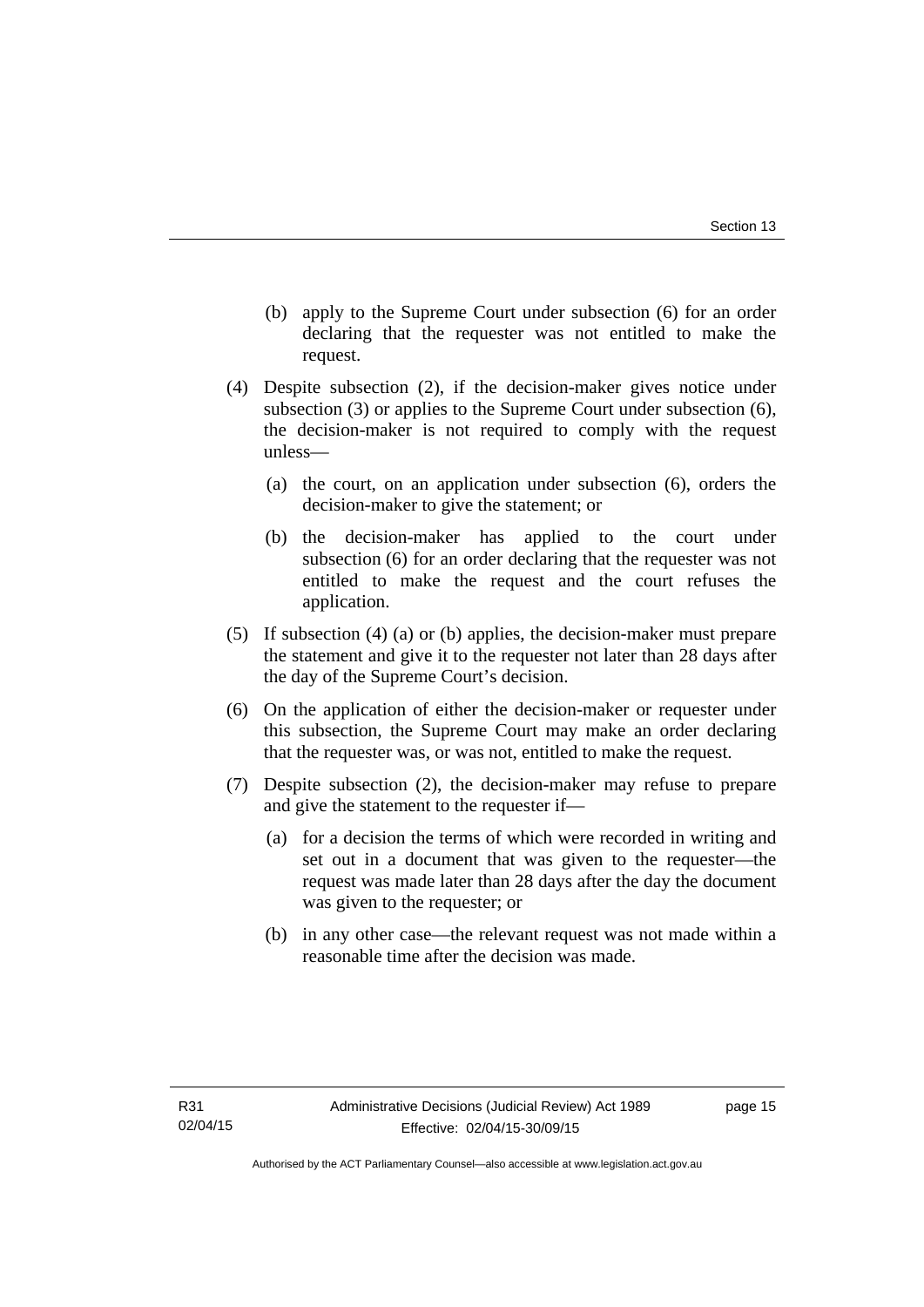- (8) If subsection (7) (a) or (b) applies, the decision maker must give to the requester, not later than 14 days after the request day, written notice stating—
	- (a) that the statement will not be given to the requestor; and
	- (b) the reasons why it will not be given.
- (9) For subsection (7) (b), a request for a statement in relation to a decision is taken to have been made within a reasonable time after the decision was made if the Supreme Court, on application by the requester, declares that the request was made within a reasonable time after the decision was made.
- (10) On application by the requester under this subsection, the Supreme Court may order the decision-maker to give the requester, within a stated period, an additional statement containing better particulars in relation to stated matters if the court considers that the statement given to the requester does not contain adequate particulars, in relation to the decision.
- (11) A regulation may declare decisions not to be decisions to which this section applies.
- (12) A regulation made under subsection (11) applies only in relation to decisions made after the regulation takes effect.
- (13) In this section:

*decision to which this section applies* means a decision to which this Act applies, other than—

- (a) a decision to which the *[ACT Civil and Administrative Tribunal](http://www.legislation.act.gov.au/a/2008-35)  [Act 2008](http://www.legislation.act.gov.au/a/2008-35)*, section 22B (Requirement to give reasons statement) applies; or
- (b) a decision that includes, or is accompanied by, a statement of reasons; or
- (c) a decision mentioned in schedule 2.

Authorised by the ACT Parliamentary Counsel—also accessible at www.legislation.act.gov.au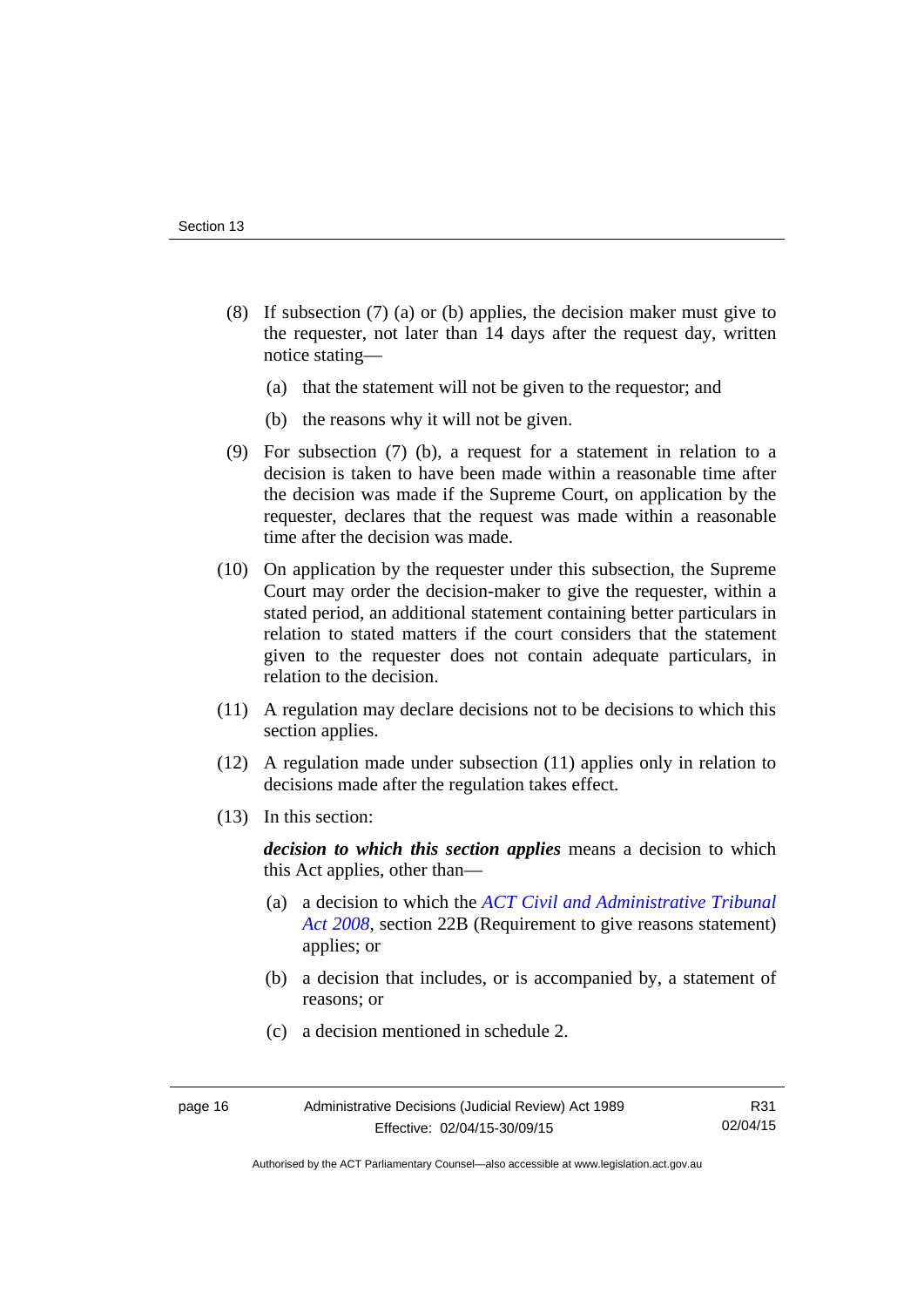### <span id="page-20-0"></span>**14 Certain information not required to be disclosed**

- (1) This section applies in relation to any information to which a request made to a person under section 13 (1) relates if the information—
	- (a) relates to the personal affairs or business affairs of a person other than the person making the request; and
	- (b) is information—
		- (i) that was supplied in confidence; or
		- (ii) the publication of which would reveal a trade secret; or
		- (iii) that was provided in compliance with a duty imposed by an enactment; or
		- (iv) the giving of which in accordance with the request would be in contravention of an enactment that expressly imposes on the person to whom the request is made a duty not to divulge or communicate information of that kind—
			- (A) to anyone; or
			- (B) to anyone, other than a particular person; or
			- (C) except in particular circumstances.
- (2) If a person has been requested under section 13 (1) to give a statement to a person—
	- (a) the person to whom the request is made is not required to include in the statement any information in relation to which this section applies; and
	- (b) if the statement would be false or misleading if it did not include the information—the person is not required to give the statement.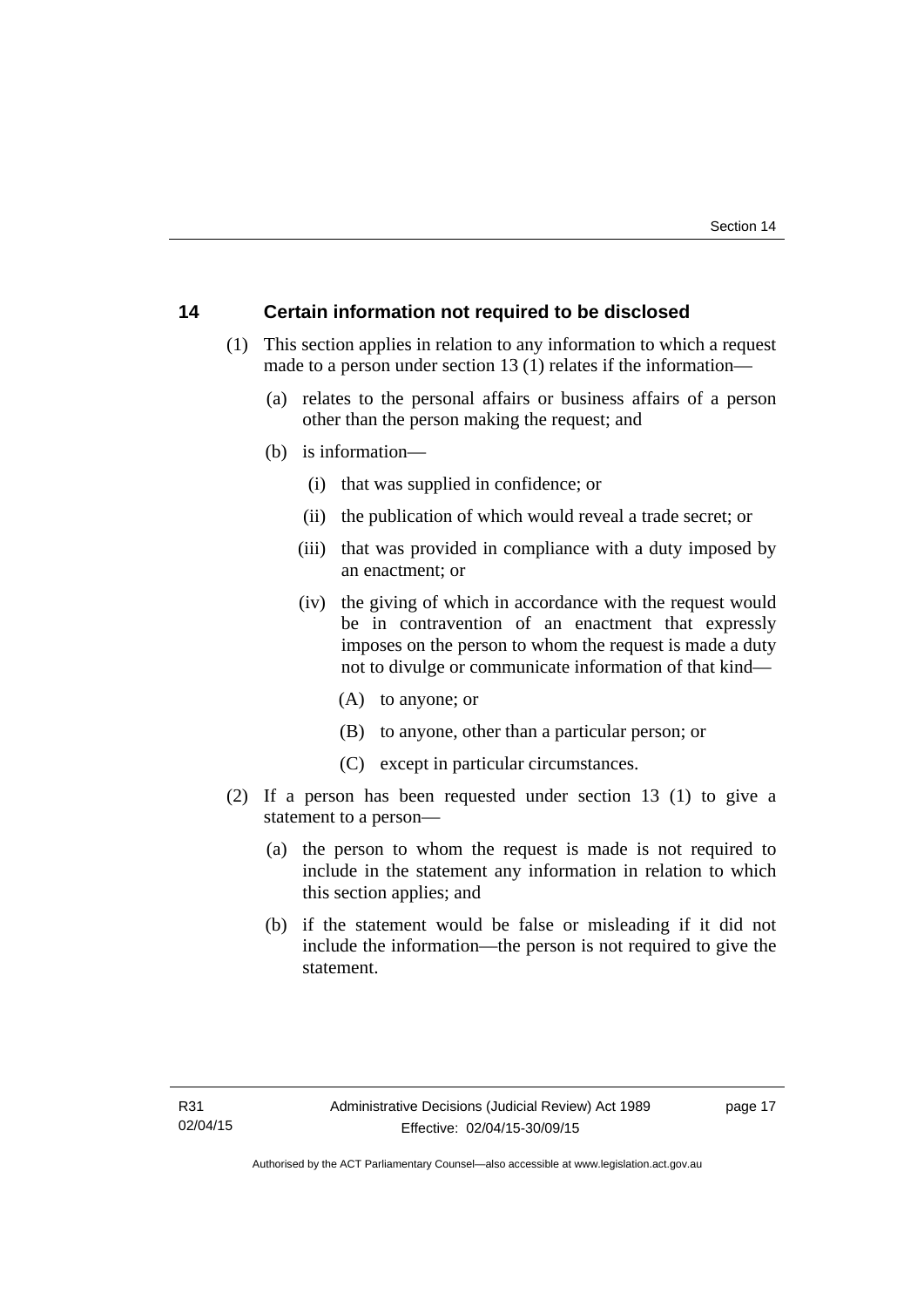- (3) If, under subsection (2), information is not included in a statement provided by a person or a statement is not provided by a person, the person must provide written notice to the person who requested the statement—
	- (a) if information is not included in a statement—stating that the information is not so included and giving the reason for not including the information; or
	- (b) if a statement is not provided—stating that the statement will not be provided and giving the reason for not providing the statement.
- (4) This section does not affect the power of the Supreme Court to make an order for the discovery of documents or to require the giving of evidence or the production of documents to the court.

### <span id="page-21-0"></span>**15 Ministerial certificate about disclosure of information**

- (1) This section applies to information relating to a matter if the Minister certifies, in writing, that the disclosure of information relating to the matter would be contrary to the public interest—
	- (a) because it would involve the disclosure of deliberations or a decision of the Executive or of a committee of the Executive; or
	- (b) for any other stated reason that could form the basis for a claim in a judicial proceeding that the information should not be disclosed.
- (2) If a person has been requested under section 13 to give a statement to a person—
	- (a) the person to whom the request is made is not required to include in the statement any information in relation to which this section applies; and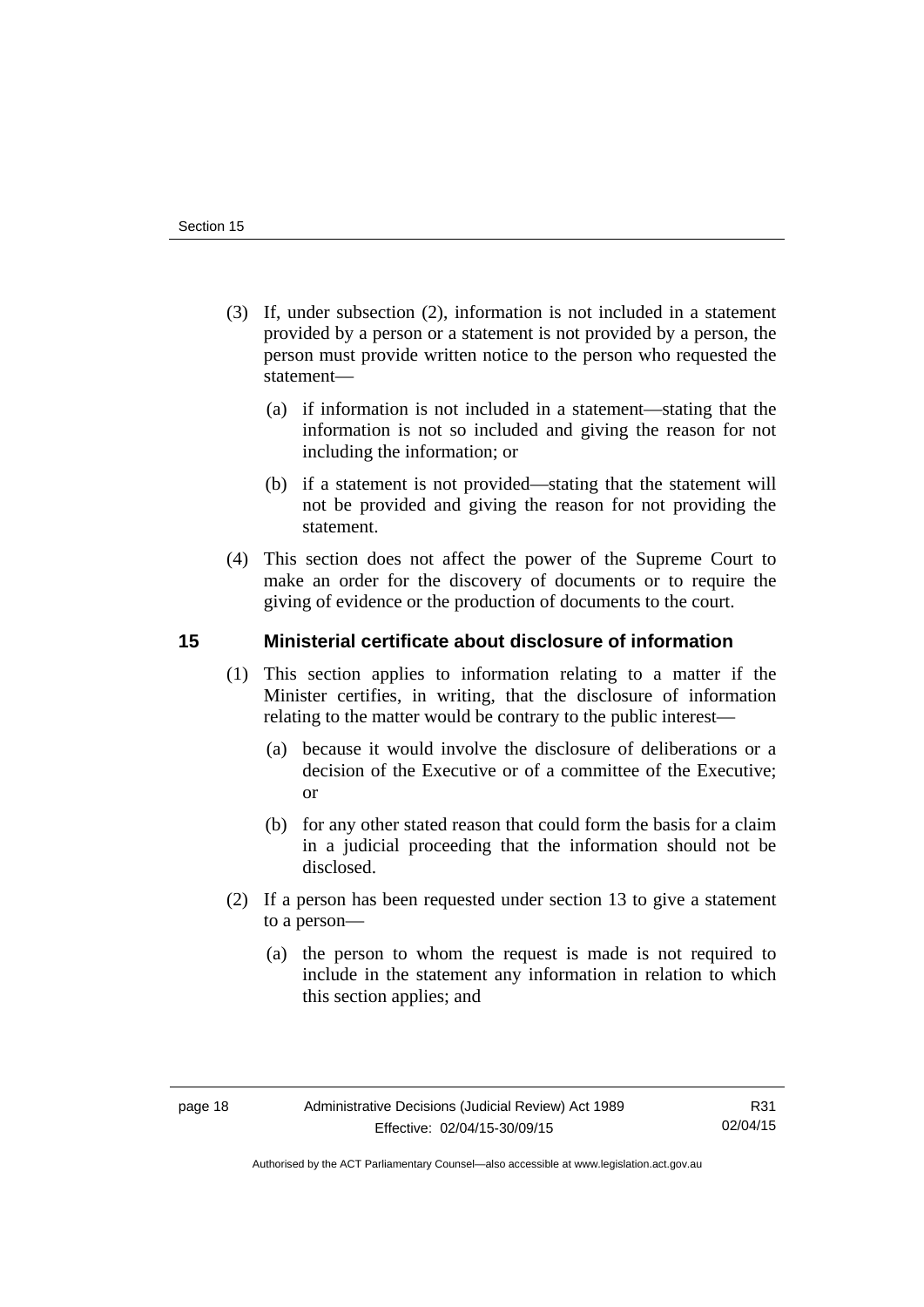- (b) if the statement would be false or misleading if it did not include the information—the person is not required to give the statement.
- (3) If, under subsection (2), information is not included in a statement provided by a person or a statement is not provided by a person, the person must give a written notice to the person who requested the statement—
	- (a) if information is not included in a statement—stating that the information is not so included and giving the reason for not including the information; or
	- (b) if a statement is not provided—stating that the statement will not be provided and giving the reason for not providing the statement.
- (4) This section does not affect the power of the Supreme Court to make an order for the discovery of documents or to require the giving of evidence or the production of documents to the court.

### <span id="page-22-0"></span>**16 Stay of proceedings**

- (1) The making of an application to the Supreme Court under section 5 in relation to a decision does not affect the operation of the decision or prevent the implementation of the decision, but—
	- (a) the Supreme Court may, by order, on the conditions (if any) that the court decides, suspend the operation of the decision; and
	- (b) the Supreme Court may order, on the conditions (if any) that the court decides, a stay of all or any proceedings under the decision.
- (2) The Supreme Court may make an order under subsection (1) on its own initiative or on the application of the person who made the application under section 5.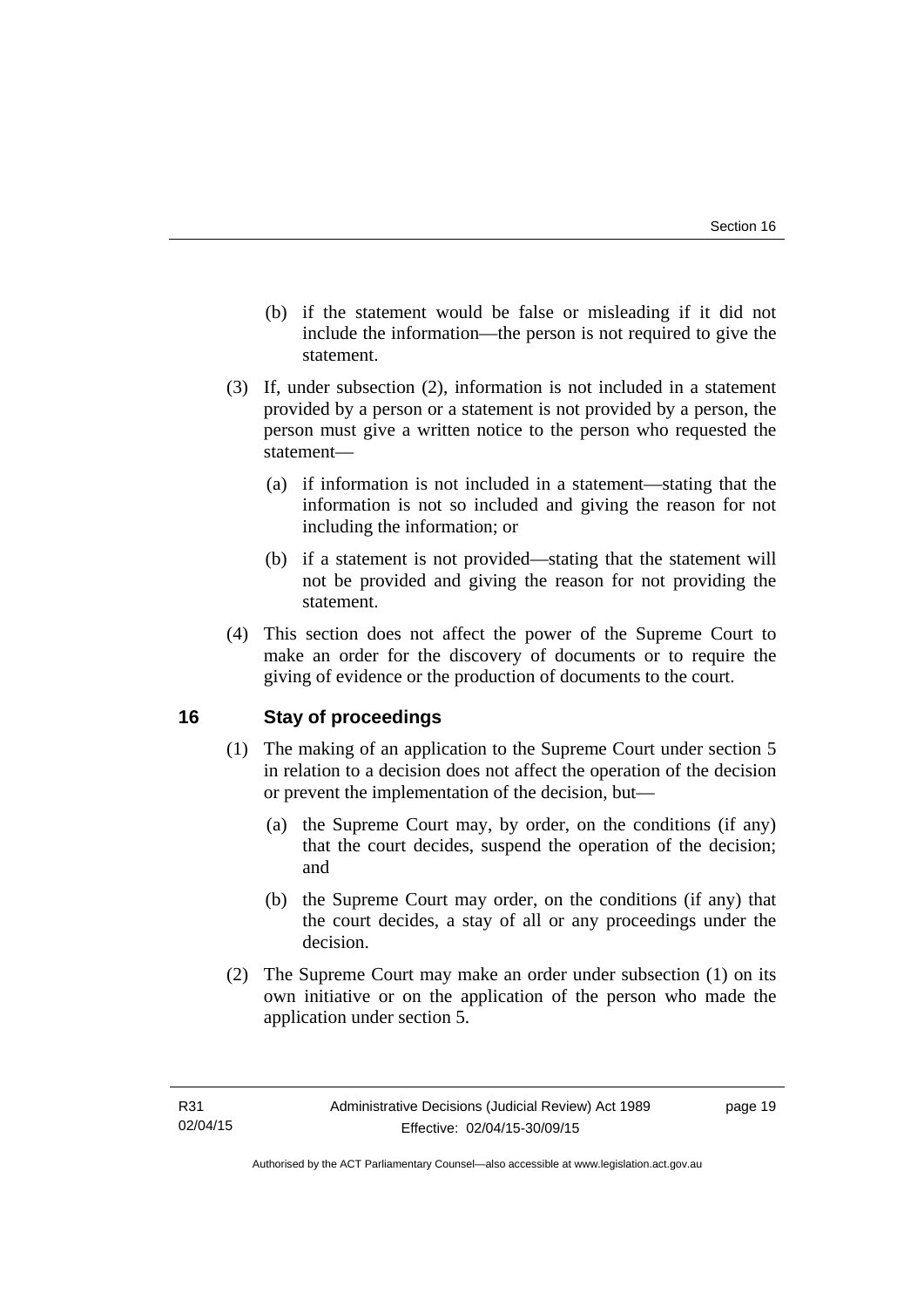### <span id="page-23-0"></span>**17 Powers of Supreme Court in relation to applications for order of review**

- (1) On an application for an order of review in relation to a decision, the Supreme Court may, in its discretion, make all or any of the following orders:
	- (a) an order quashing or setting aside the decision, or a part of the decision, with effect from the date of the order or from the earlier or later date that the court specifies;
	- (b) an order referring the matter to which the decision relates to the person who made the decision for further consideration, subject to the directions that the court considers appropriate;
	- (c) an order declaring the rights of the parties in relation to any matter to which the decision relates;
	- (d) an order directing any of the parties to do, or to refrain from doing, anything to do justice between the parties.
- (2) On an application for an order of review in relation to conduct that has been, is being, or is proposed to be, engaged in for the purpose of the making of a decision, the Supreme Court may, in its discretion, make either or both of the following orders:
	- (a) an order declaring the rights of the parties in relation to any matter to which the conduct relates;
	- (b) an order directing any of the parties to do, or to refrain from doing, anything to do justice between the parties.
- (3) On an application for an order of review in relation to a failure to make a decision, or in relation to a failure to make a decision within the period within which the decision was required to be made, the Supreme Court may, in its discretion, make all or any of the following orders:
	- (a) an order directing the making of the decision;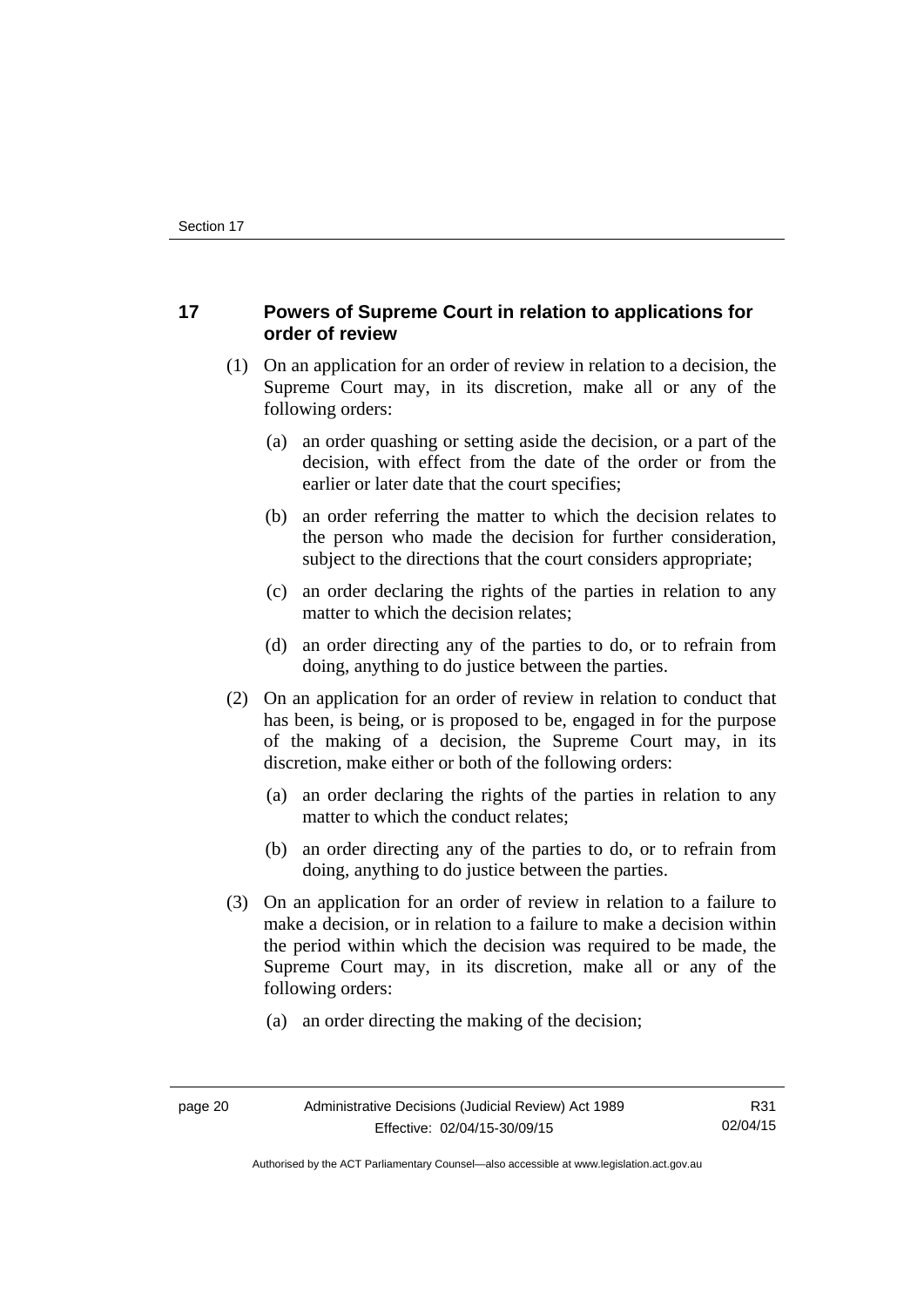- (b) an order declaring the rights of the parties in relation to the making of the decision;
- (c) an order directing any of the parties to do, or to refrain from doing, anything to do justice between the parties.
- (4) The Supreme Court may at any time, on its own initiative or on the application of any party, revoke, vary, or suspend the operation of any order made by it under this section.

### <span id="page-24-0"></span>**18 Change in person holding, or performing the duties of, an office**

- (1) This section applies if—
	- (a) a person has, in the performance of the duties of an office, made a decision in relation to which an application may be made to the Supreme Court under this Act; and
	- (b) the person no longer holds, or, for whatever reason, is not performing the duties of, that office.
- (2) This Act has effect as if the decision had been made by—
	- (a) the person for the time being holding or performing the duties of that office; or
	- (b) if there is no person for the time being holding or performing the duties of that office or that office no longer exists—the person that the Minister administering the enactment under which the decision was made, or a person authorised by that Minister, specifies.

### <span id="page-24-1"></span>**19 Intervention by Minister**

- (1) The Minister may, on behalf of the Territory, intervene in a proceeding before the Supreme Court under this Act.
- (2) If the Minister intervenes in a proceeding—
	- (a) the Minister is taken to be a party to the proceeding; and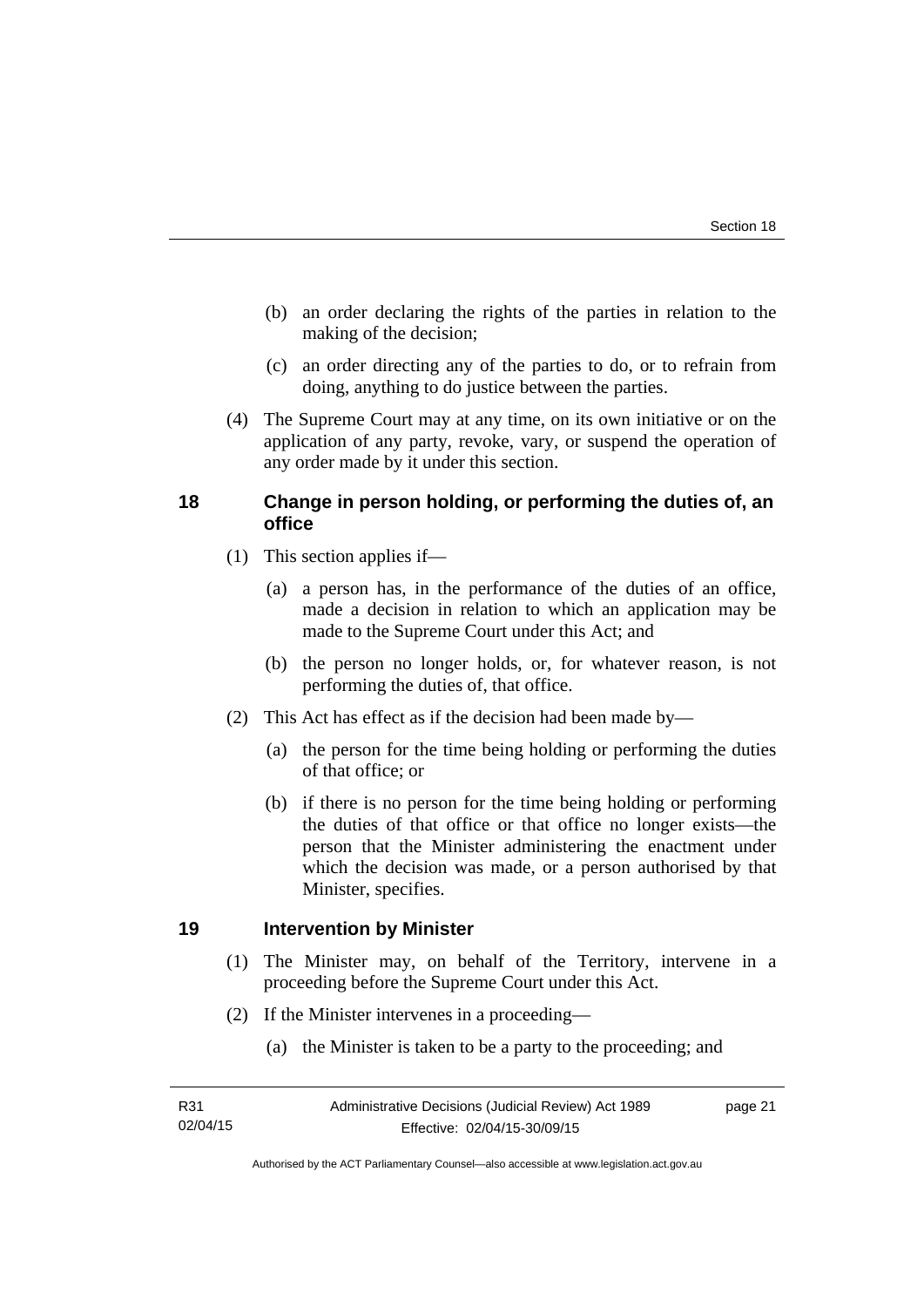(b) the Supreme Court may, in the proceeding, make orders about costs against the Territory that the court considers appropriate.

### <span id="page-25-0"></span>**19A Intervention by other people**

- (1) The Supreme Court may, on application by a party or its own initiative, give leave to a person (an *intervener*) to intervene in a proceeding under this Act.
- (2) In considering whether to give leave, the Supreme Court—
	- (a) must have regard to the following:
		- (i) whether the intervener's contribution is different from the contribution of the parties to the proceeding;
		- (ii) whether the intervener's contribution is likely to be useful to the court;
		- (iii) whether the intervention will unreasonably interfere with the ability of someone who has a private interest in the subject matter of the application to deal with it differently or at all; and
	- (b) may have regard to any other matter the court considers relevant.
- (3) The Supreme Court may give leave subject to conditions.
- (4) There is no right of appeal in relation to a decision of the Supreme Court under this section.

### <span id="page-25-1"></span>**20 Act not to apply to certain decisions**

- (1) A regulation may declare decisions to be decisions that are not subject to judicial review by the Supreme Court under this Act.
- (2) If a regulation is so made in relation to a decision—
	- (a) section 5 does not apply in relation to that decision; and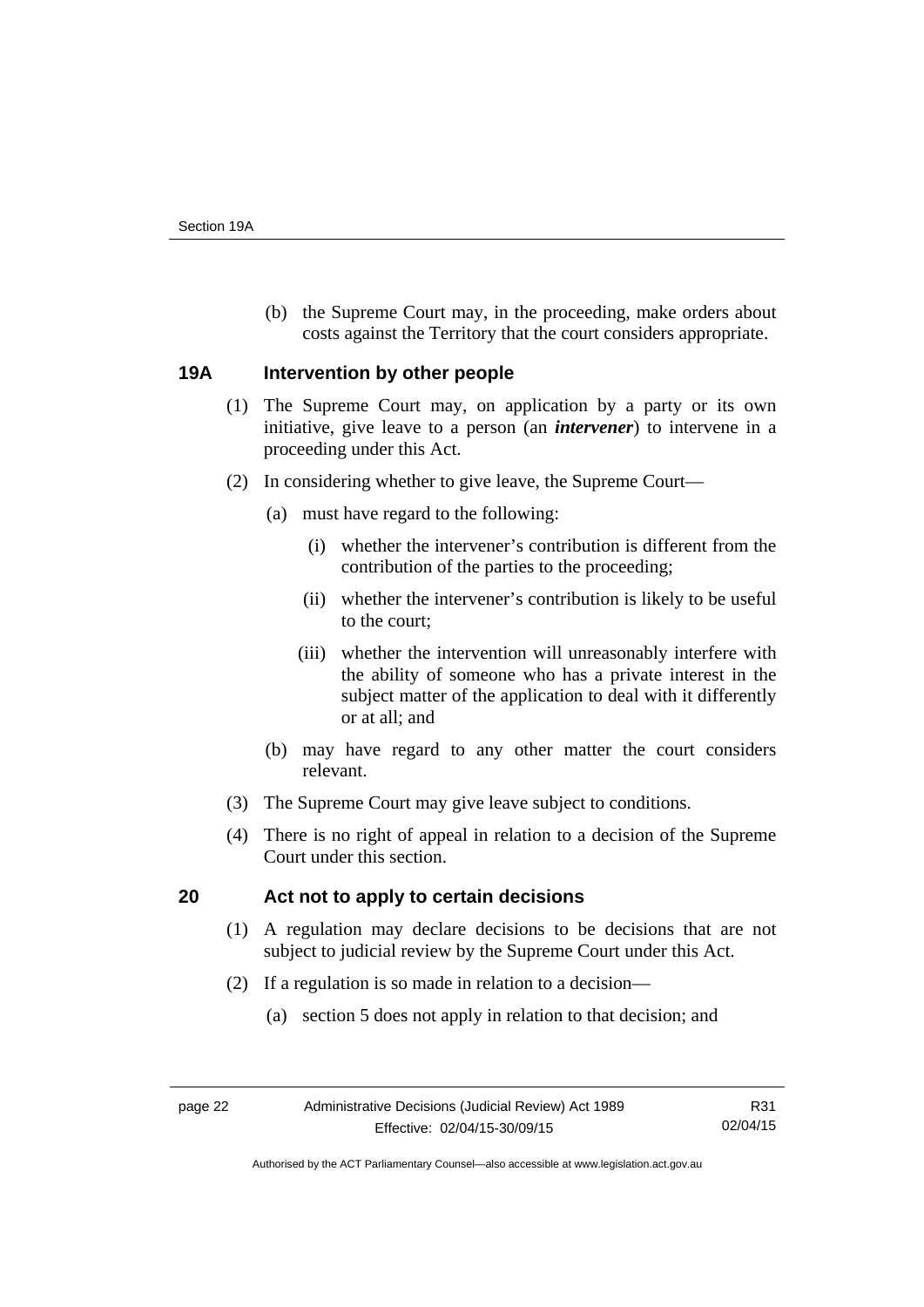- (b) section 6 does not apply in relation to conduct that has been, is being, or is proposed to be, engaged in for the purpose of making that decision; and
- (c) section 7 does not apply in relation to a failure to make that decision.
- (3) A regulation made for subsection (1) applies only in relation to decisions made after the regulation take effect.

### <span id="page-26-0"></span>**21 Regulation-making power**

The Executive may make regulations for this Act.

*Note* A regulation must be notified, and presented to the Legislative Assembly, under the [Legislation Act](http://www.legislation.act.gov.au/a/2001-14).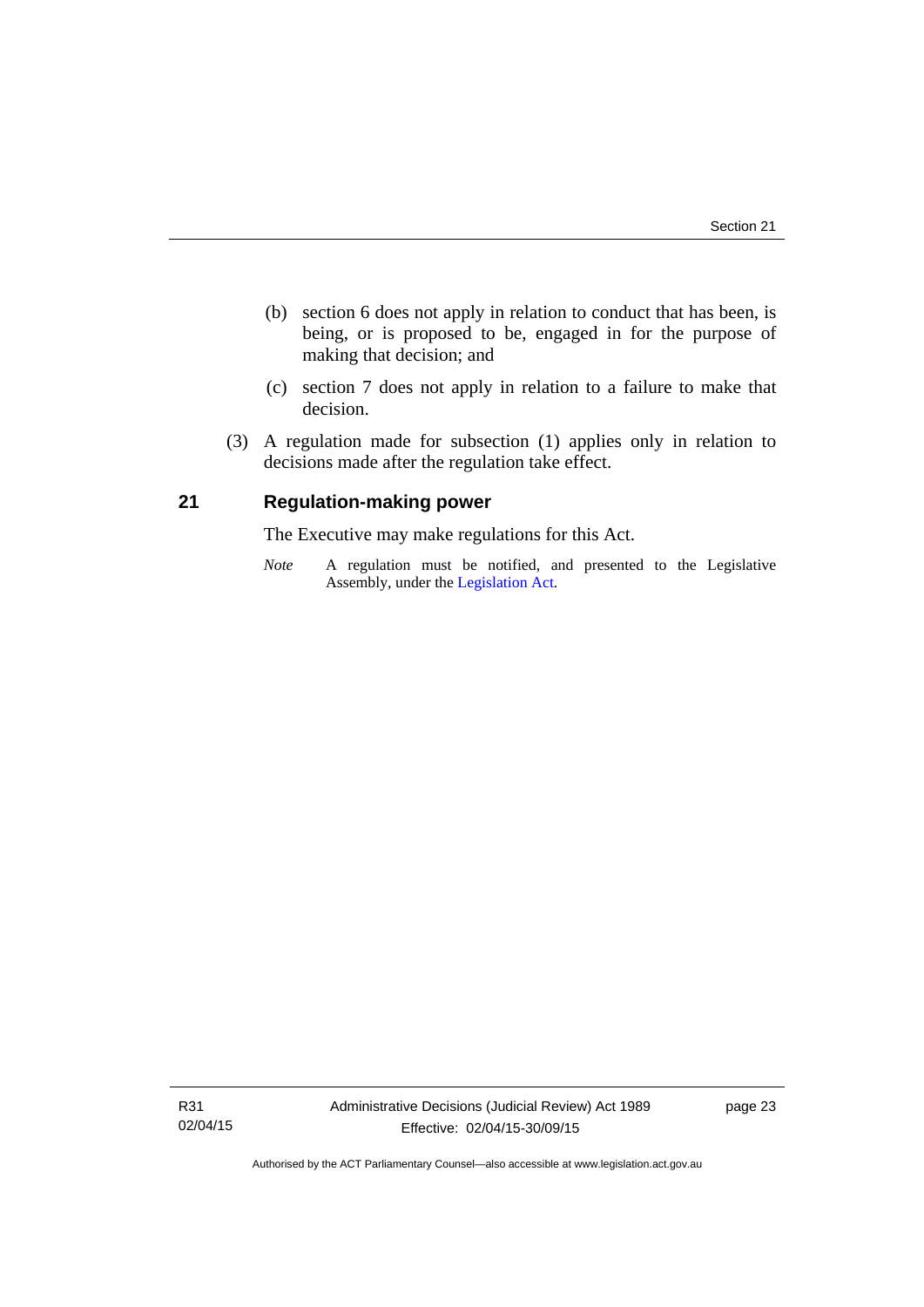# <span id="page-27-0"></span>**Schedule 1 Decisions to which this Act does not apply**

(see dict, def *decision to which this Act applies*)

| column 1       | column <sub>2</sub>                                            | column 3                                                                                                                                                                                                                                                                                 |
|----------------|----------------------------------------------------------------|------------------------------------------------------------------------------------------------------------------------------------------------------------------------------------------------------------------------------------------------------------------------------------------|
| item           | enactment                                                      | decision under enactment                                                                                                                                                                                                                                                                 |
| 1              | <b>Building Act 2004</b>                                       | a decision under section 96 (Approval of fidelity<br>$\bullet$<br>fund schemes)<br>a decision under section 107 (Suspension or<br>cancellation of approval of approved scheme)                                                                                                           |
| $\overline{2}$ | Confiscation of<br><b>Criminal Assets Act</b><br>2003          | any decision                                                                                                                                                                                                                                                                             |
| 3              | Crimes (Restorative<br>Justice) Act 2004                       | any decision                                                                                                                                                                                                                                                                             |
| $\overline{4}$ | <b>Crimes</b> (Sentence<br><b>Administration</b> ) Act<br>2005 | A decision of the director-general under any of the<br>following provisions:<br>section 20 (Directions to escort officers)<br>section 31 (Early release of offender)<br>section 37 (Full-time detention-return<br>from NSW)<br>section 45 (Periodic detention—alcohol<br>and drug tests) |
|                |                                                                | section 46 (Periodic detention—searches)<br>section 95 (Community service work—<br>alcohol and drug tests)<br>section 96 (Community service work—<br>frisk searches).                                                                                                                    |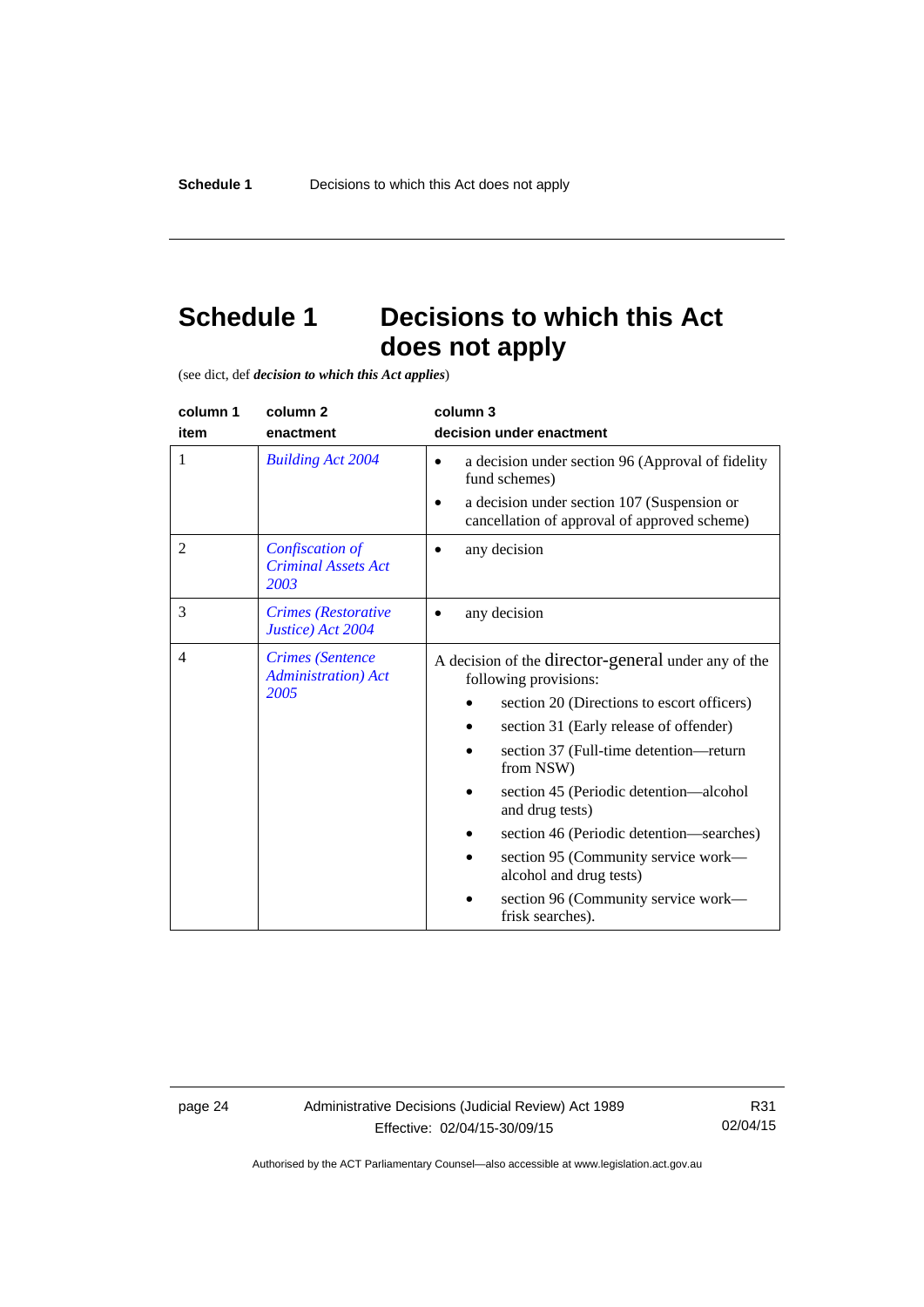| column 1<br>item | column <sub>2</sub><br>enactment                                                                  | column 3<br>decision under enactment                                                                                         |
|------------------|---------------------------------------------------------------------------------------------------|------------------------------------------------------------------------------------------------------------------------------|
| 5                | Duties Act 1999                                                                                   | a decision making or forming part of the process<br>$\bullet$<br>of making, or leading up to the making of, an<br>assessment |
|                  |                                                                                                   | a decision disallowing, completely or partly, an<br>objection to an assessment                                               |
|                  |                                                                                                   | a decision refusing to amend, completely or<br>partly, an assessment                                                         |
| 6                | Electoral Act 1992                                                                                | a decision under part 4 (Electorates)<br>$\bullet$                                                                           |
| 7                | <b>Financial Institutions</b><br>Duty Act 1987 (which<br>has been repealed)                       | a decision making or forming part of the process<br>$\bullet$<br>of making, or leading up to the making, of an<br>assessment |
|                  |                                                                                                   | a decision disallowing, completely or partly, an<br>$\bullet$<br>objection to an assessment                                  |
|                  |                                                                                                   | a decision refusing to amend, completely or<br>partly, an assessment                                                         |
| 8                | <b>Gene Technology (GM</b><br>Crop Moratorium)                                                    | a decision of the Minister under section 7<br>(Moratorium orders)                                                            |
|                  | Act 2004                                                                                          | a decision of the Minister under section 8<br>(Exemptions)                                                                   |
| 9                | <b>Gungahlin Drive</b><br><b>Extension Authorisation</b><br>Act 2004 (which has<br>been repealed) | any decision                                                                                                                 |
| 10               | <b>Health Practitioner</b><br><b>Regulation National</b><br>Law (ACT)                             | any decision                                                                                                                 |
| 11               | <b>Inquiries Act 1991</b>                                                                         | any decision                                                                                                                 |

R31 02/04/15 page 25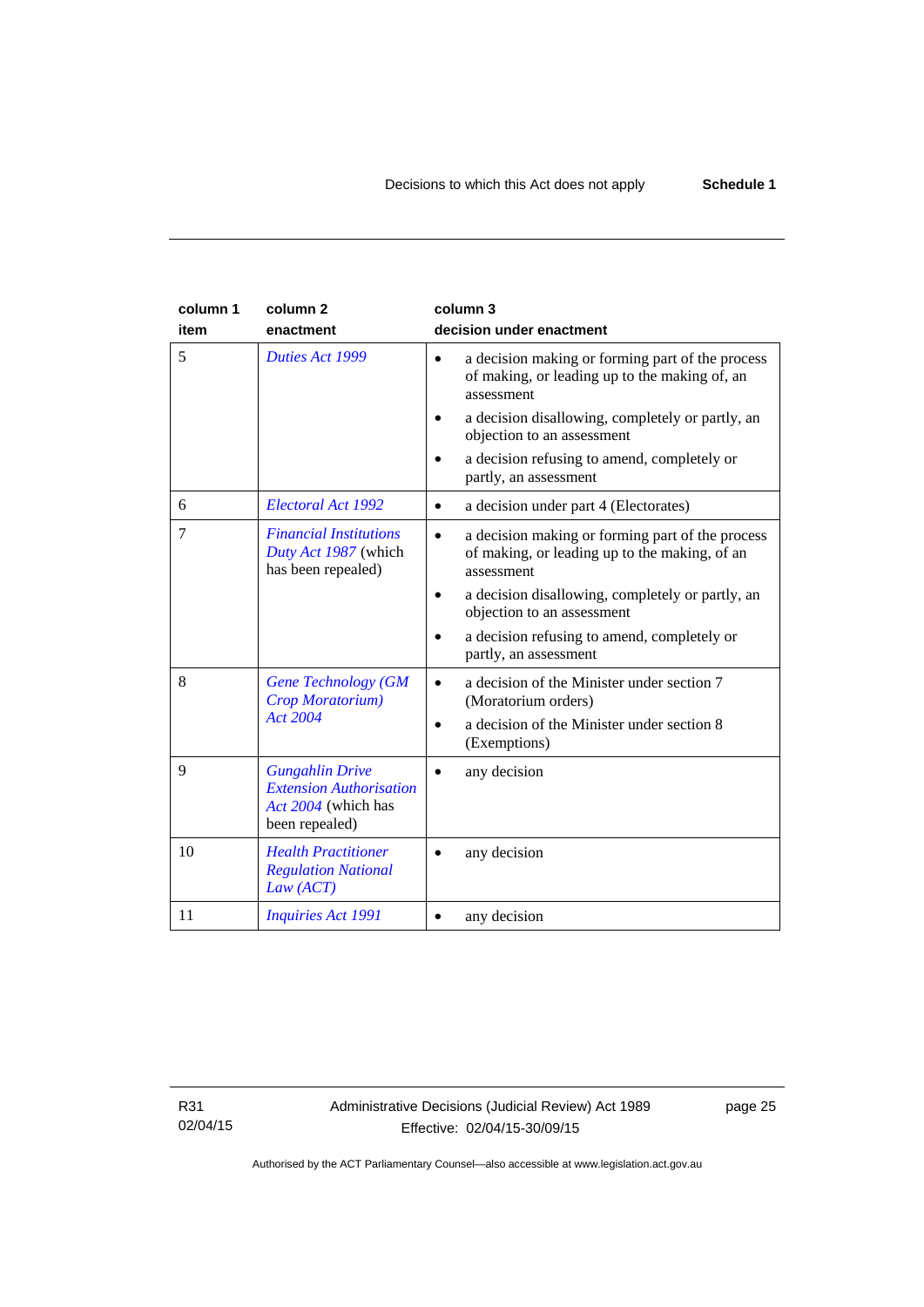| column 1 | column <sub>2</sub>                            | column 3                                                                                                                                                                                                               |
|----------|------------------------------------------------|------------------------------------------------------------------------------------------------------------------------------------------------------------------------------------------------------------------------|
| item     | enactment                                      | decision under enactment                                                                                                                                                                                               |
| 12       | <b>Judicial Commissions</b><br><b>Act 1994</b> | a decision of the Executive under<br>section $5(1)$ , section $16(3)$ or section 18                                                                                                                                    |
|          |                                                | a decision of a member of the Legislative<br>Assembly to propose a motion in accordance<br>with section $14(3)(a)$ or to give notice of the<br>motion to the Attorney-General in accordance<br>with section $14(3)(b)$ |
|          |                                                | a decision of the Attorney-General under<br>section 16 (1), section 17 (1) or section 23 (3)                                                                                                                           |
|          |                                                | a resolution passed by the Legislative Assembly<br>for the examination by a judicial commission of<br>a complaint in relation to a judicial officer                                                                    |
|          |                                                | a decision of a judicial commission                                                                                                                                                                                    |
| 13       | <b>Legislation Act 2001</b>                    | a decision under chapter 5 (Regulatory impact)<br>$\bullet$<br>statements for subordinate laws and disallowable<br>instruments)                                                                                        |
| 14       | Payroll Tax Act 2011                           | a decision making or forming part of the process<br>of making, or leading up to the making, of an<br>assessment                                                                                                        |
|          |                                                | a decision disallowing, completely or partly, an<br>objection to an assessment                                                                                                                                         |
|          |                                                | a decision refusing to amend, completely or<br>partly, an assessment                                                                                                                                                   |

page 26 Administrative Decisions (Judicial Review) Act 1989 Effective: 02/04/15-30/09/15

R31 02/04/15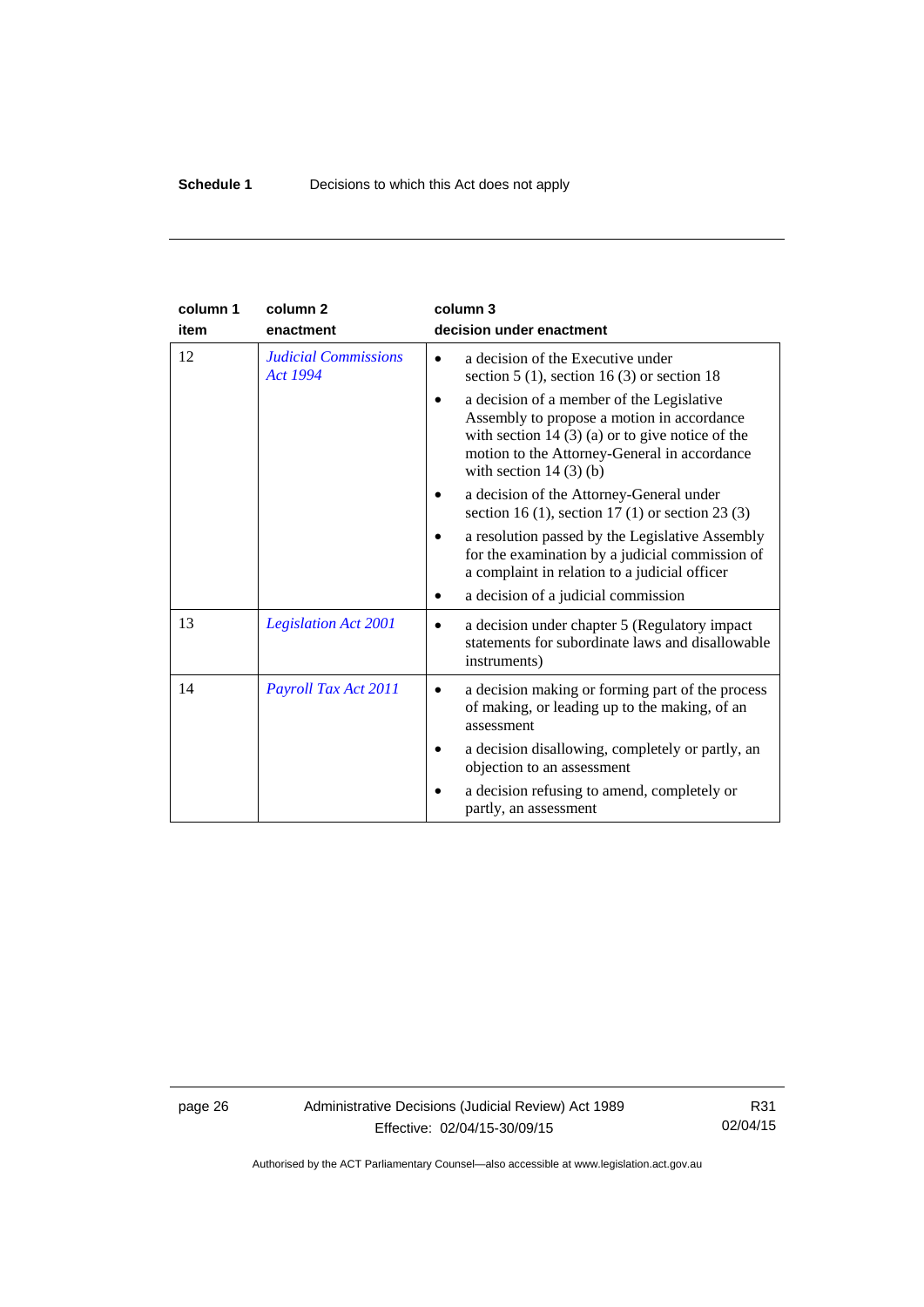| column 1<br>item | column <sub>2</sub><br>enactment                                       | column 3<br>decision under enactment                                                                                                                                                                               |
|------------------|------------------------------------------------------------------------|--------------------------------------------------------------------------------------------------------------------------------------------------------------------------------------------------------------------|
| 15               | <b>Planning and</b><br><b>Development Act 2007</b>                     | a decision in relation to a new development<br>$\bullet$<br>application within the meaning of the<br><b>Development Application (Block 20 Section 23</b><br>Hume) Assessment Facilitation Act 2008<br>(repealed)   |
|                  |                                                                        | a decision in relation to an approval of a new<br>development application within the meaning of<br>the Development Application (Block 20<br><b>Section 23 Hume) Assessment Facilitation</b><br>Act 2008 (repealed) |
|                  |                                                                        | a decision making, or forming part of the process<br>of making, or leading up to the making of, a<br>special variation                                                                                             |
|                  |                                                                        | a decision to make a light rail declaration                                                                                                                                                                        |
|                  |                                                                        | a decision under chapter 7, chapter 8 or chapter 9<br>in relation to a development proposal that is<br>related to light rail, other than a development<br>proposal involving a protected matter                    |
|                  |                                                                        | a decision under chapter 7, chapter 8 or chapter 9<br>in relation to a development proposal to which<br>section 85L applies                                                                                        |
| 16               | <b>Plant Diseases Act</b><br>2002                                      | a decision of the Minister under part 3 (Measures<br>$\bullet$<br>for the control of diseases and pests)                                                                                                           |
| 17               | <b>Royal Commissions Act</b><br>1991                                   | any decision<br>$\bullet$                                                                                                                                                                                          |
| 18               | <b>Stamp Duties and Taxes</b><br>Act 1987 (which has<br>been repealed) | a decision making or forming part of the process<br>$\bullet$<br>of making, or leading up to the making, of an<br>assessment                                                                                       |
|                  |                                                                        | a decision disallowing, completely or partly, an<br>$\bullet$<br>objection to an assessment                                                                                                                        |
|                  |                                                                        | a decision refusing to amend, completely or<br>partly, an assessment                                                                                                                                               |

R31 02/04/15 Administrative Decisions (Judicial Review) Act 1989 Effective: 02/04/15-30/09/15

page 27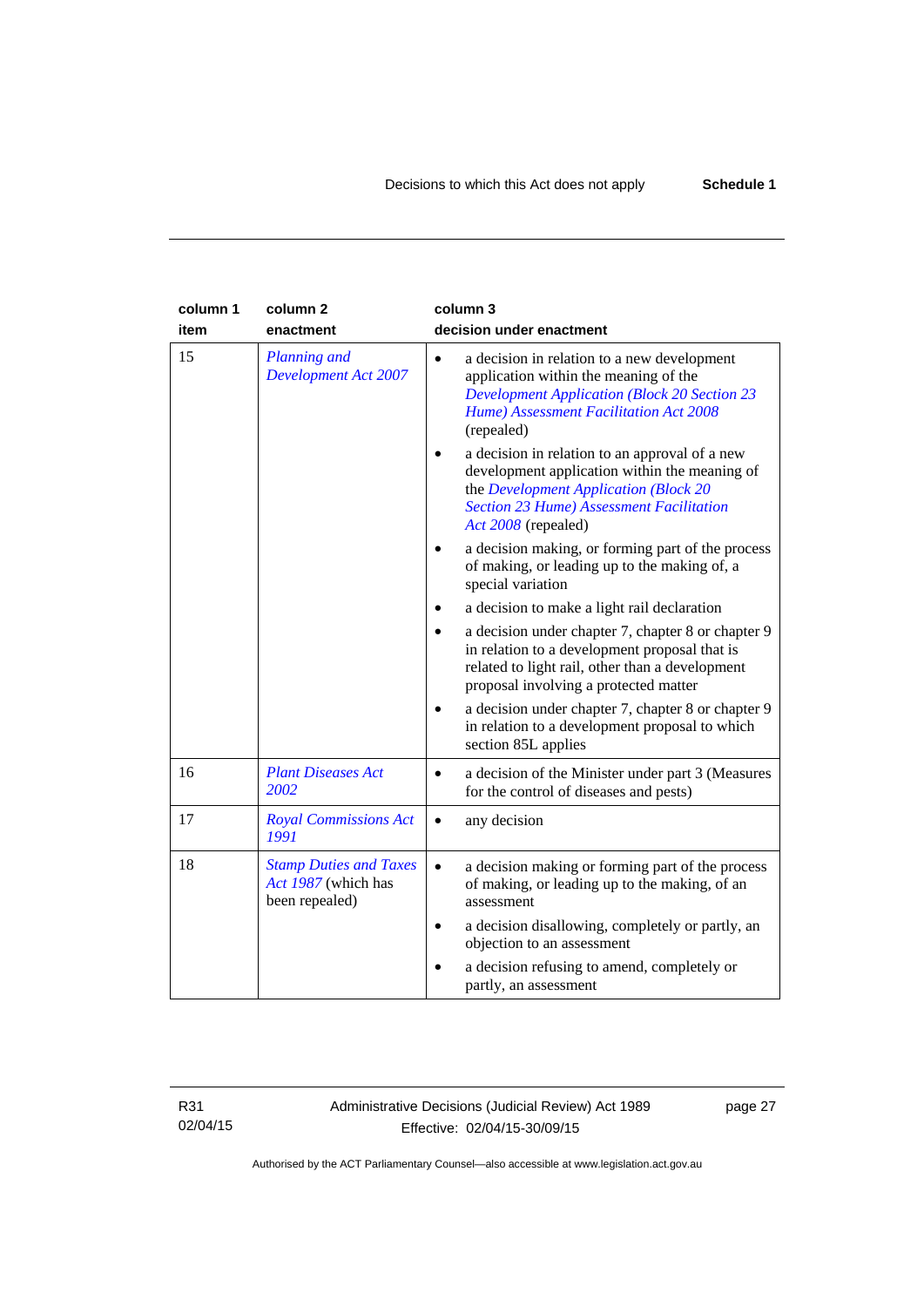### **Schedule 1** Decisions to which this Act does not apply

| column 1<br>item | column 2<br>enactment                                | column 3<br>decision under enactment                                                                                         |
|------------------|------------------------------------------------------|------------------------------------------------------------------------------------------------------------------------------|
| 19               | <b>Taxation</b><br><b>Administration Act</b><br>1999 | a decision making or forming part of the process<br>$\bullet$<br>of making, or leading up to the making, of an<br>assessment |
|                  |                                                      | a decision disallowing, completely or partly, an<br>$\bullet$<br>objection to an assessment                                  |
|                  |                                                      | a decision refusing to amend, completely or<br>$\bullet$<br>partly, an assessment                                            |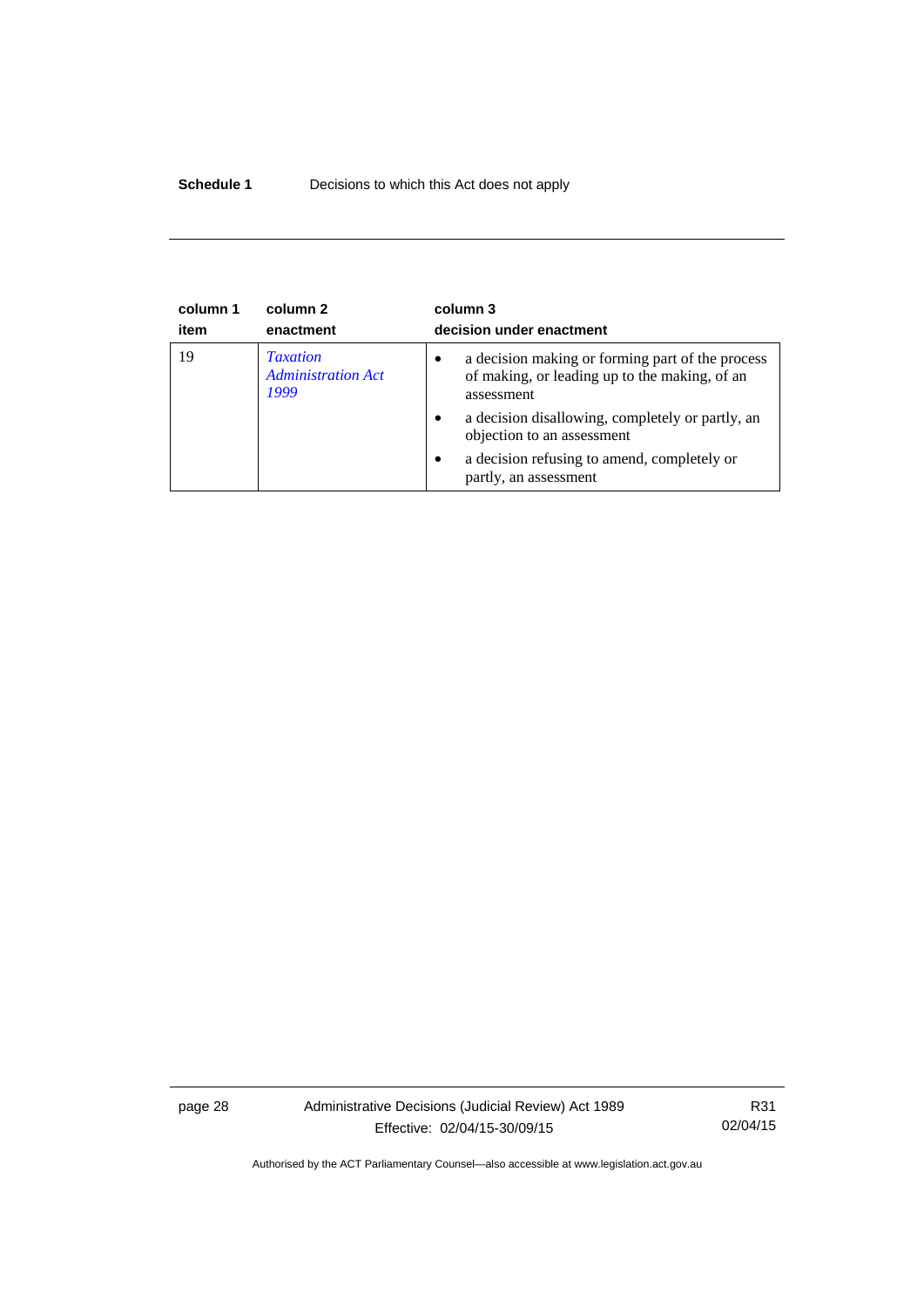## <span id="page-32-0"></span>**Schedule 2 Decisions to which s 13 does not apply**

(see s 13 (13))

### <span id="page-32-1"></span>**2.1 Administration of criminal justice**

A decision relating to the administration of criminal justice and, in particular—

- (a) a decision in relation to the investigation or prosecution of a person for an offence against a law in force in the ACT; and
- (b) a decision in relation to the appointment of an investigator or inspector for the purposes of such an investigation; and
- (c) a decision in relation to the issue of a search warrant under a law in force in the ACT; and
- (d) a decision under a law in force in the ACT requiring the production of a document, the giving of information or the issue of a subpoena or summons to a person as a witness.

### <span id="page-32-2"></span>**2.2 Civil proceedings**

A decision relating to the bringing or conduct of a civil proceeding, including a decision relating to, or that may result, in the bringing of a civil proceeding for the recovery of a financial penalty arising from a contravention of an enactment and, in particular—

- (a) a decision in relation to the investigation of a person for such a contravention; and
- (b) a decision in relation to the appointment of an investigator or inspector for the purposes of such an investigation; and
- (c) a decision in relation to the issue of a search warrant under an enactment; and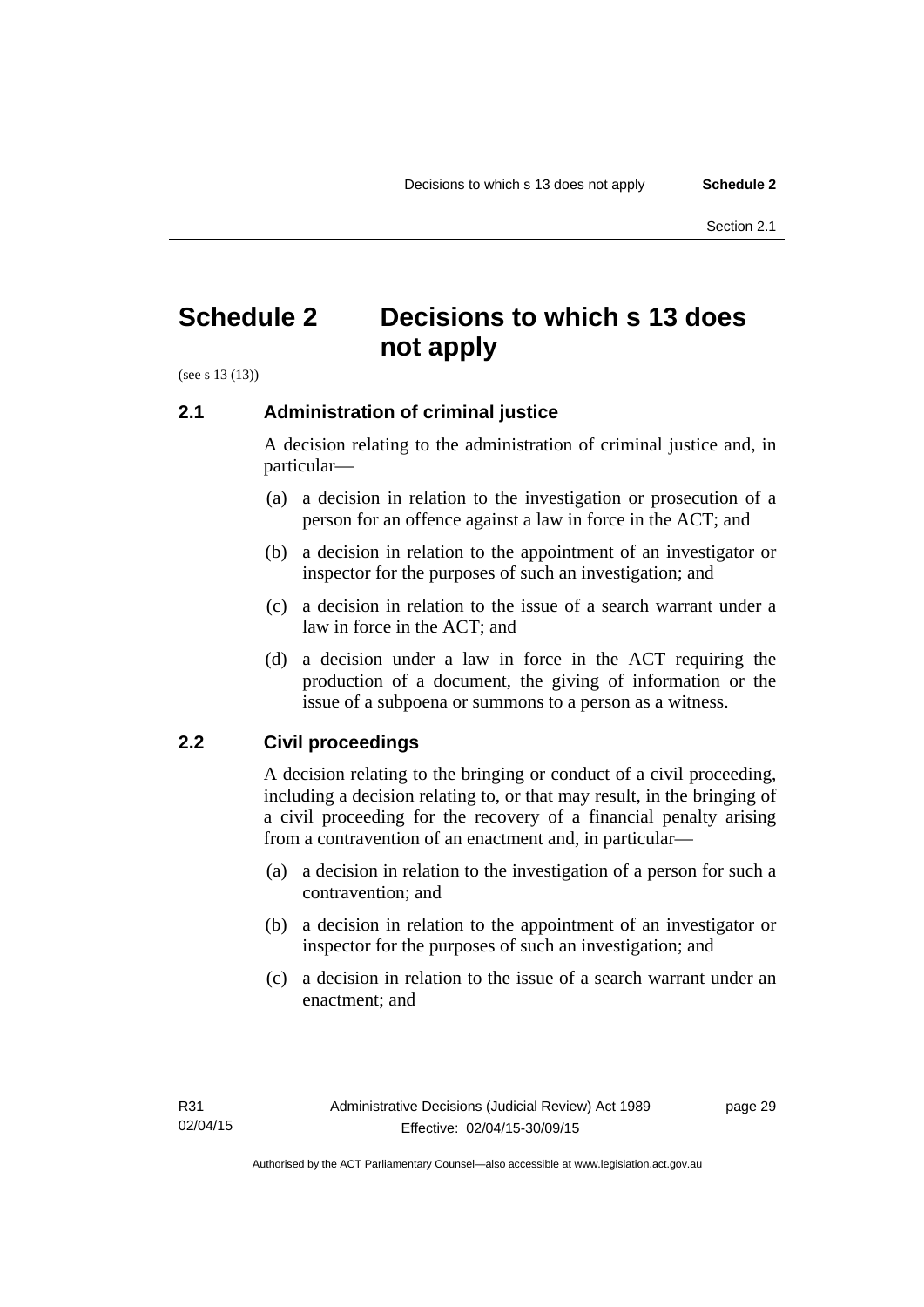#### **Schedule 2** Decisions to which s 13 does not apply

Section 2.3

 (d) a decision under an enactment requiring the production of a document, the giving of information or the issue of a subpoena or summons to a person as a witness.

### <span id="page-33-0"></span>**2.3 Decisions relating to territory finance**

The following decisions:

- (a) a decision authorised by an Act to issue an amount out of the public money of the Territory;
- (b) a decision of the Treasurer under the *[Financial Management](http://www.legislation.act.gov.au/a/1996-22)*  [Act 1996](http://www.legislation.act.gov.au/a/1996-22), section 18 (Treasurer's advance);
- (c) a decision in relation to the enforcement of a judgment or order for the recovery of an amount by—
	- (i) the Territory; or
	- (ii) a public servant in an official capacity;

### <span id="page-33-1"></span>**2.4 Decisions relating to administration of the public service**

A decision relating to—

- (a) personnel management (including recruitment, training, promotion and organisation) in relation to the public service, other than a decision relating to, and having regard to the particular characteristics of, or other circumstances relating to, a particular person; or
- (b) the promotion, transfer, temporary performance of duties, of or by an individual officer of the public service; or
- (c) the making of an appointment to the public service; or
- (d) the engagement of a person as an employee under the *[Public](http://www.legislation.act.gov.au/a/1994-37)  [Sector Management Act 1994](http://www.legislation.act.gov.au/a/1994-37)*; or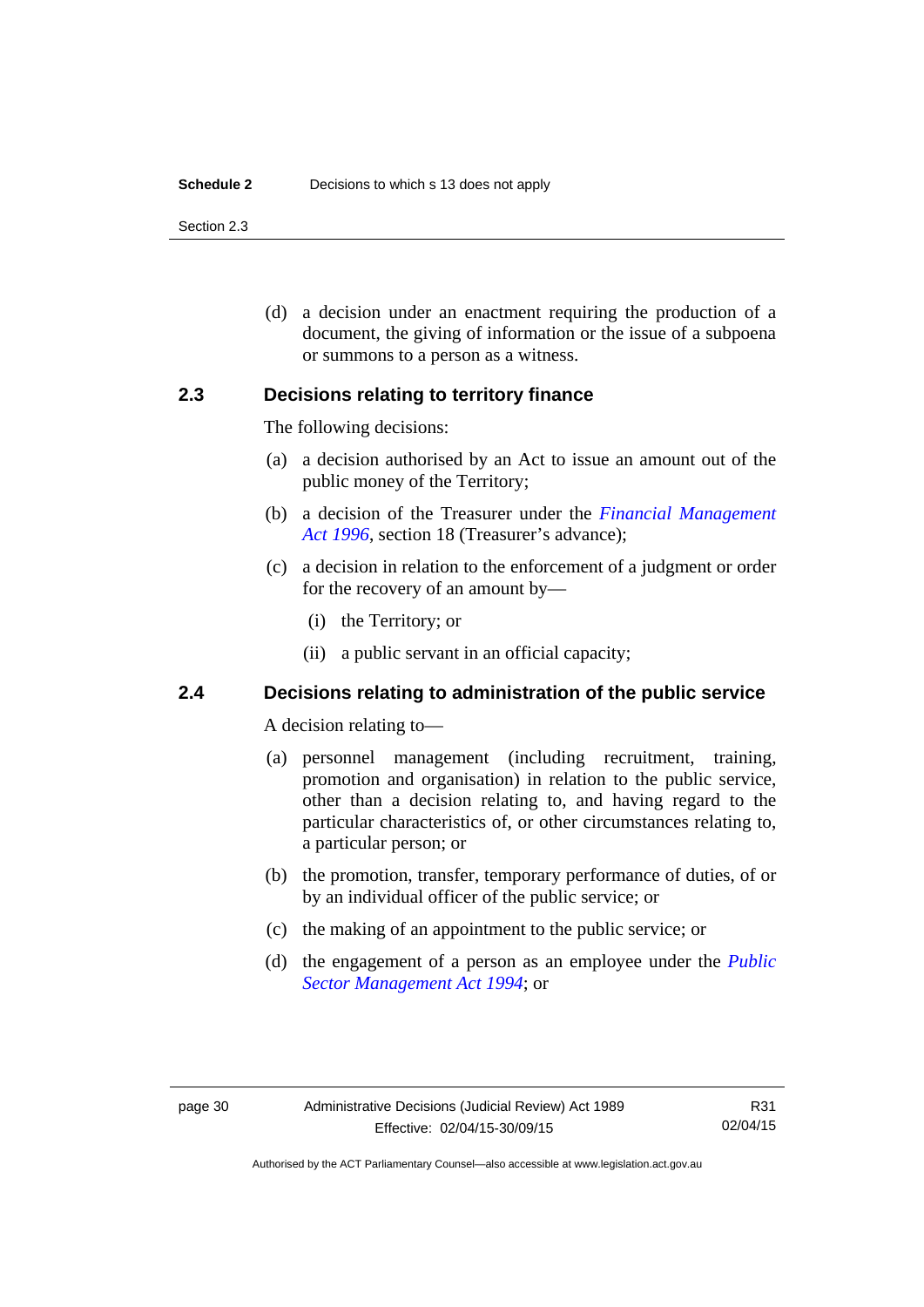- (e) the prevention or settlement of an industrial dispute, or otherwise relating to industrial matters, in relation to the public service; or
- (f) the appointment, or ending of the appointment, of a director-general under the *[Public Sector Management](http://www.legislation.act.gov.au/a/1994-37)  [Act 1994](http://www.legislation.act.gov.au/a/1994-37)*.

### <span id="page-34-0"></span>**2.5 Certain other appointment decisions**

A decision relating to—

- (a) the making of an appointment under an enactment or to an office established under an enactment; or
- (b) the appointment, or the ending of the appointment, of the commissioner for public administration; or
- (c) the employment, or the ending of employment, of staff under the *[Legislative Assembly \(Members' Staff\) Act 1989](http://www.legislation.act.gov.au/a/1989-19)*.

### <span id="page-34-1"></span>**2.6 Certain decisions under the Crimes (Sentence Administration) Act**

- (1) A decision by the director-general under any of the following provisions of the *[Crimes \(Sentence Administration\) Act 2005](http://www.legislation.act.gov.au/a/2005-59)*:
	- section 25 (Full-time detention—director-general directions)
	- section 28 (Work and activities by full-time detainee)
	- section 44 (Periodic detention—director-general directions)
	- section 53 (Periodic detention—activities and work)
	- section 55 (Periodic detention—approval not to perform etc)
	- section 58 (Failing to perform periodic detention—extension of periodic detention period)
	- section 59 (Failing to perform periodic detention—referral to board)
	- section 60 (Offender not fit for periodic detention—extension of periodic detention period)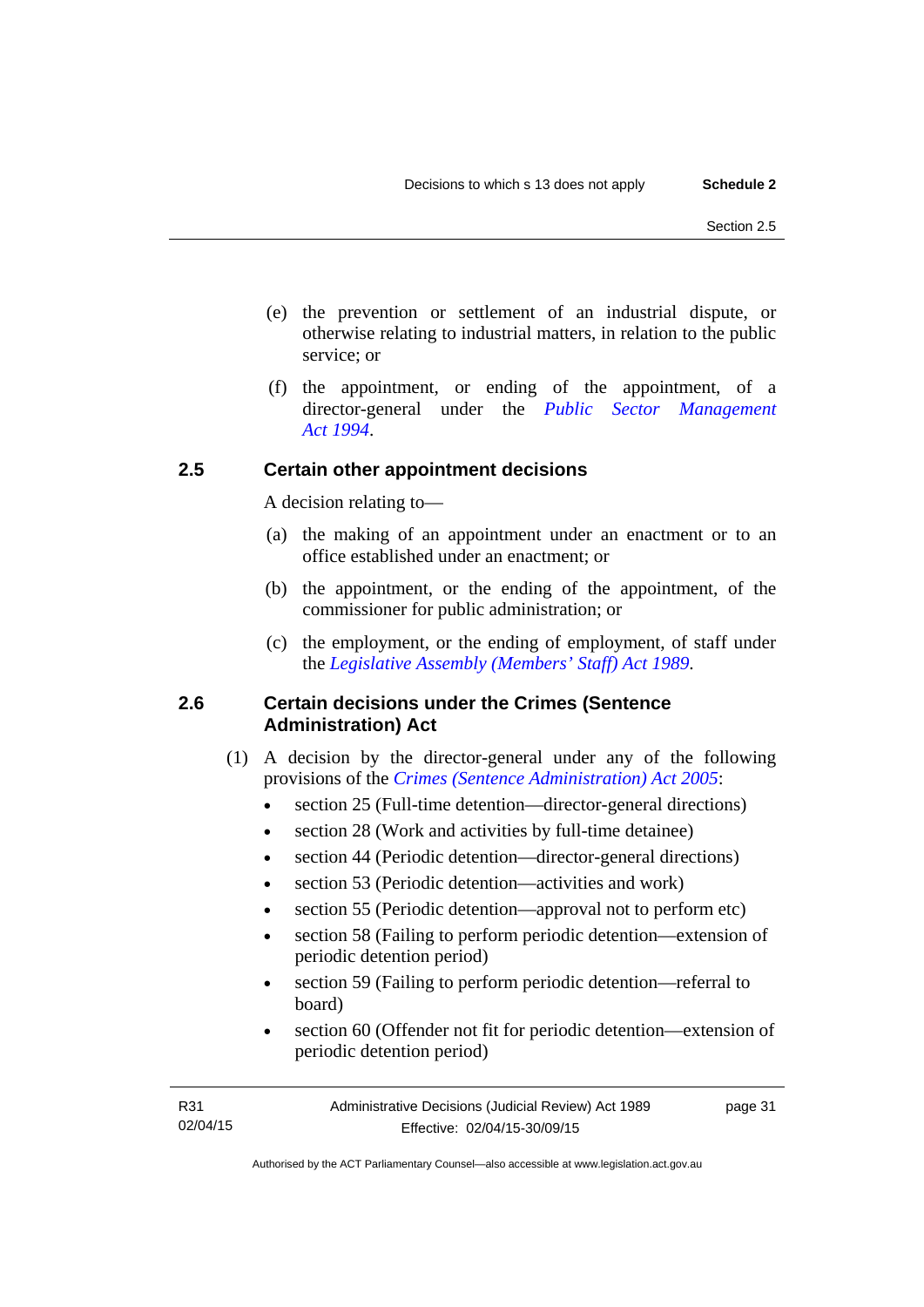Section 2.7

- section 87 (Good behaviour—director-general directions)
- section 91 (Community service work—director-general directions)
- section 92 (Community service work—failure to report etc)
- section 100 (Rehabilitation programs—director-general directions)
- section 138 (Parole—director-general directions)
- section 302 (Release on licence—director-general directions)
- section 321 (Director-general directions—general).
- (2) A decision by a work supervisor under the *[Crimes \(Sentence](http://www.legislation.act.gov.au/a/2005-59)  [Administration\) Act 2005](http://www.legislation.act.gov.au/a/2005-59)*, section 54 (3) or (4) (Periodic detention—activities or work outside correctional centres).

### <span id="page-35-0"></span>**2.7 Decisions of the ACAT**

A decision of the ACAT.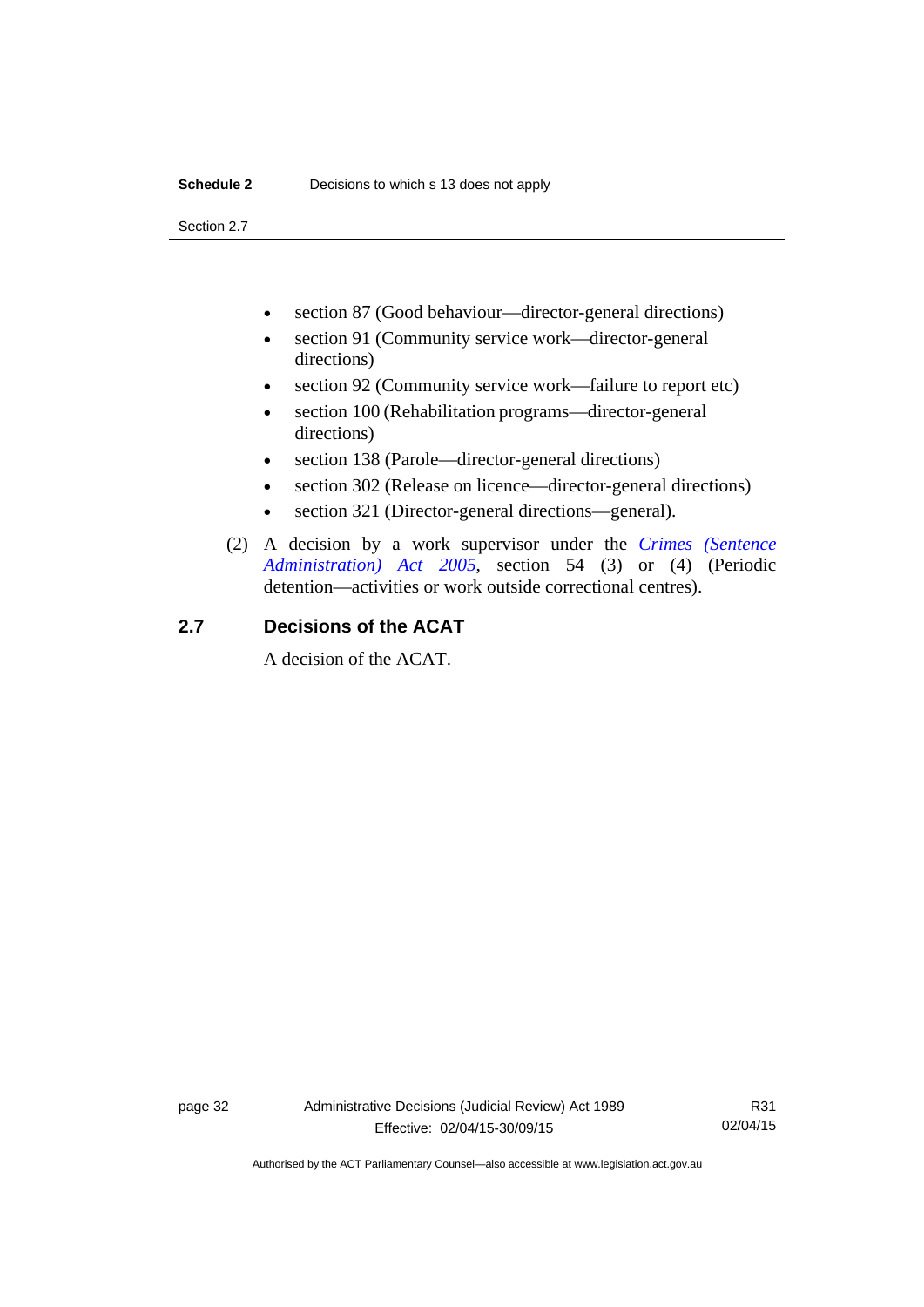# <span id="page-36-0"></span>**Dictionary**

(see s 2)

*Note 1* The [Legislation Act](http://www.legislation.act.gov.au/a/2001-14) contains definitions and other provisions relevant to this Act.

*Note 2* For example, the [Legislation Act,](http://www.legislation.act.gov.au/a/2001-14) dict, pt 1 defines the following terms:

- ACAT
- corporation
- fail
- *individual*
- judge
- Minister (see s 162)
- regulation
- Supreme Court
- the Territory.

*conduct engaged in* for the purpose of making a decision—see section 3C.

*decision*, of the ACAT—see the *[ACT Civil and Administrative](http://www.legislation.act.gov.au/a/2008-35)  [Tribunal Act 2008](http://www.legislation.act.gov.au/a/2008-35)*, dictionary.

*decision to which this Act applies* means a decision of an administrative character made, proposed to be made or required to be made (whether in the exercise of a discretion or not) under an enactment, other than a decision mentioned in schedule 1.

*duty* includes a duty imposed on a person in his or her capacity as a public employee.

*eligible person*, for an application under this Act, means—

- (a) an individual; or
- (b) a corporation, if the subject matter of the application relates to a matter that happens after the corporation was incorporated or came into existence; or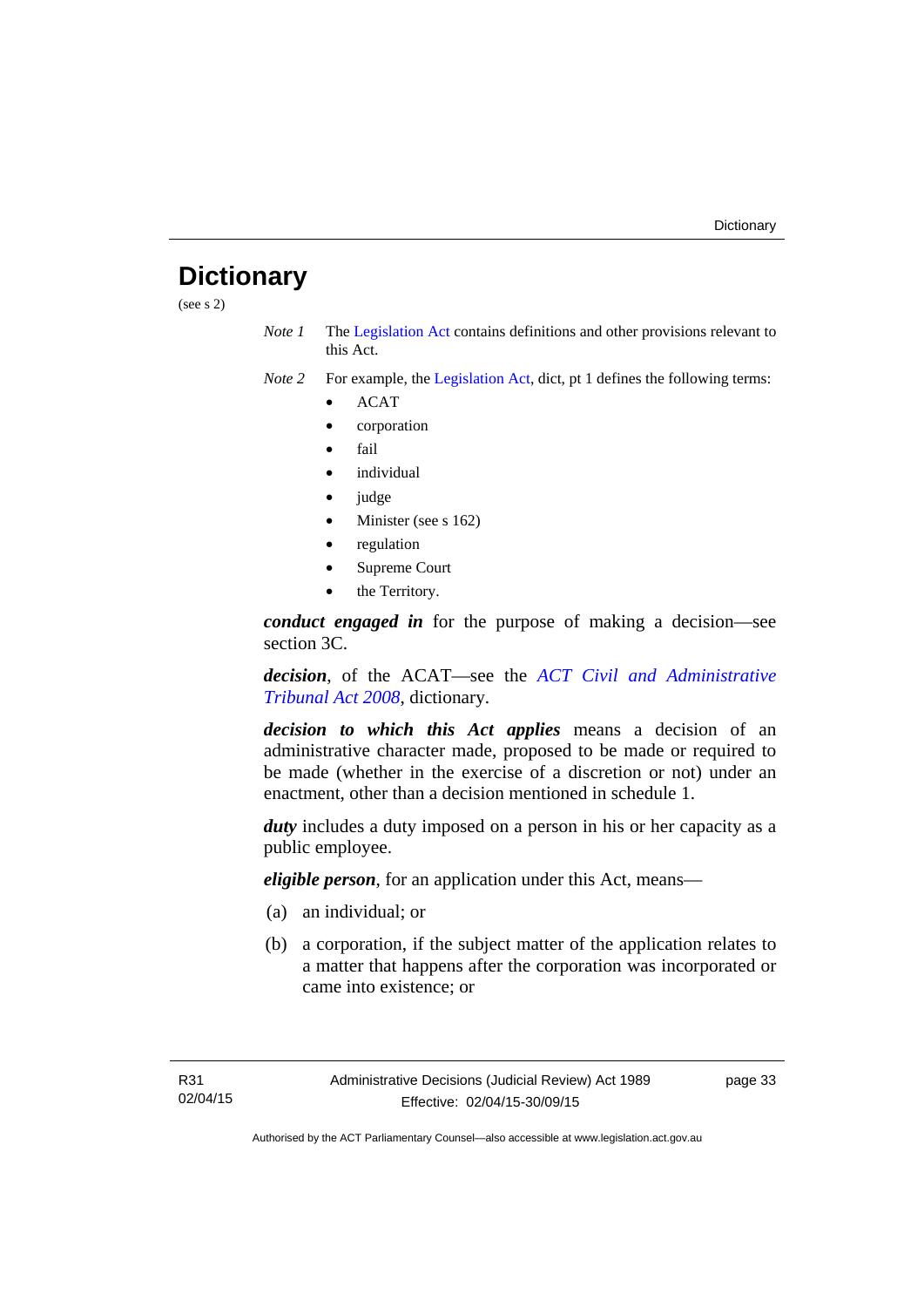- (c) an unincorporated organisation or association if the subject matter of the application relates to a matter that—
	- (i) forms part of the objects or purposes of the organisation or association; and
	- (ii) happens after the organisation or association came into existence.

### *enactment* means—

- (a) an Act or subordinate law; or
- (b) the *[Canberra Water Supply \(Googong Dam\) Act 1974](http://www.comlaw.gov.au/Details/C2008C00317)* (Cwlth).
- *Note* A reference to an Act or subordinate law includes a reference to a provision of an Act or subordinate law (see [Legislation Act](http://www.legislation.act.gov.au/a/2001-14), s 7 and s 8).

*failure to make* a decision—see section 3A.

*making* a decision—see section 3A.

*order of review*, in relation to a decision, in relation to conduct engaged in for the purpose of making a decision or in relation to a failure to make a decision, means an order on an application made under section 5, section 6 or section 7 in relation to the decision, conduct or failure.

*statement of reasons*, for a decision, means a statement—

- (a) of the findings on material questions of fact; and
- (b) referring to the evidence or other material on which the findings were based; and
- (c) giving the reasons for the decision.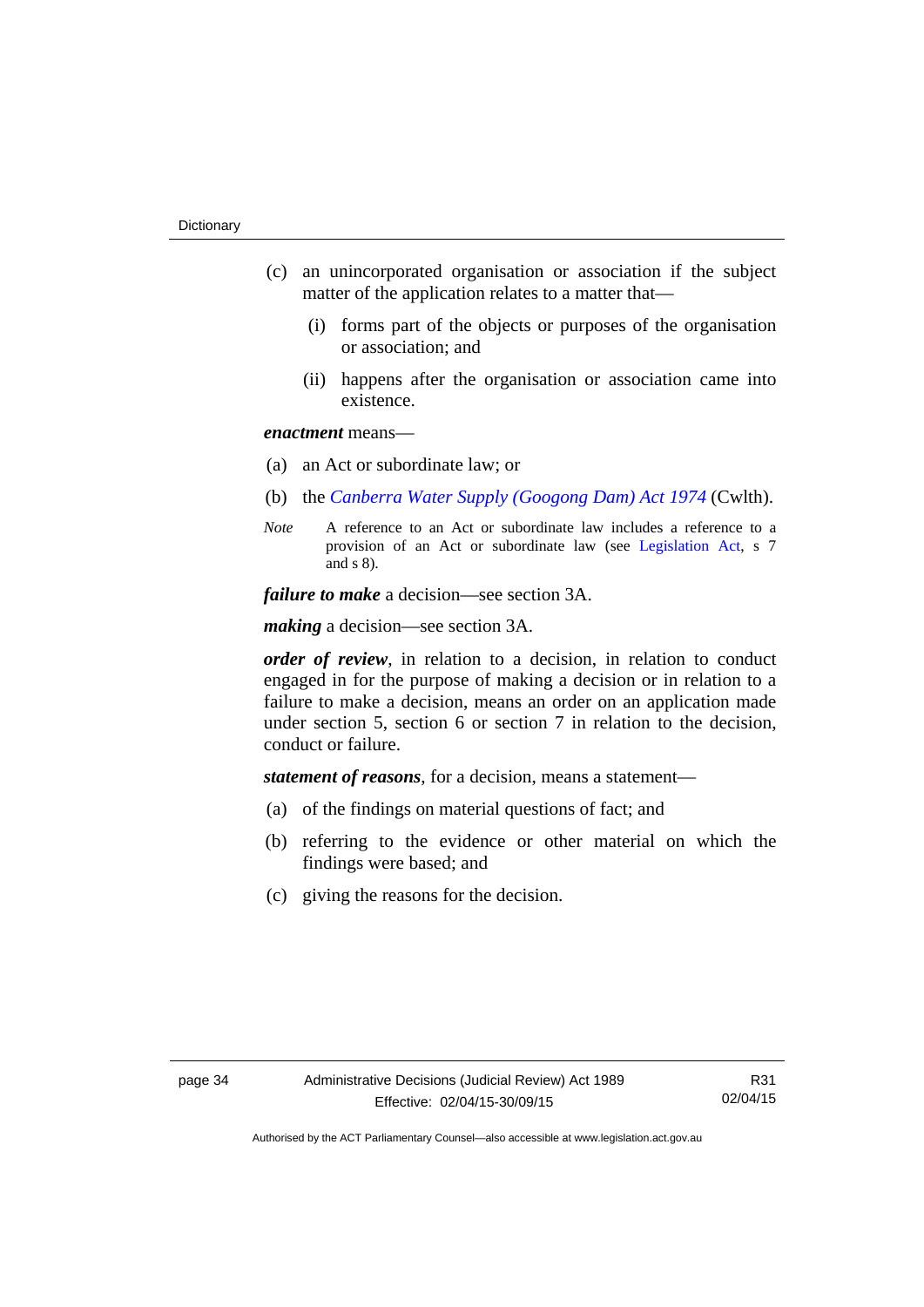### <span id="page-38-0"></span>**Endnotes**

### **1 About the endnotes**

Amending and modifying laws are annotated in the legislation history and the amendment history. Current modifications are not included in the republished law but are set out in the endnotes.

Not all editorial amendments made under the *[Legislation Act 2001](http://www.legislation.act.gov.au/a/2001-14)*, part 11.3 are annotated in the amendment history. Full details of any amendments can be obtained from the Parliamentary Counsel's Office.

Uncommenced amending laws are not included in the republished law. The details of these laws are underlined in the legislation history. Uncommenced expiries are underlined in the legislation history and amendment history.

If all the provisions of the law have been renumbered, a table of renumbered provisions gives details of previous and current numbering.

The endnotes also include a table of earlier republications.

| $A = Act$                                    | NI = Notifiable instrument                  |
|----------------------------------------------|---------------------------------------------|
| $AF =$ Approved form                         | $o = order$                                 |
| $am = amended$                               | om = omitted/repealed                       |
| $amdt = amendment$                           | $ord = ordinance$                           |
| $AR = Assembly resolution$                   | orig = original                             |
| $ch = chapter$                               | par = paragraph/subparagraph                |
| $CN =$ Commencement notice                   | $pres = present$                            |
| $def = definition$                           | $prev = previous$                           |
| $DI = Disallowable instrument$               | $(\text{prev}) = \text{previously}$         |
| $dict = dictionary$                          | $pt = part$                                 |
| $disallowed = disallowed by the Legislative$ | $r = rule/subrule$                          |
| Assembly                                     | $reloc = relocated$                         |
| $div = division$                             | $renum = renumbered$                        |
| $exp = expires/expired$                      | $R[X]$ = Republication No                   |
| $Gaz = gazette$                              | $RI =$ reissue                              |
| $hdg =$ heading                              | s = section/subsection                      |
| $IA = Interpretation Act 1967$               | $sch = schedule$                            |
| $ins = inserted/added$                       | $sdiv = subdivision$                        |
| $LA =$ Legislation Act 2001                  | $SL = Subordinate$ law                      |
| $LR =$ legislation register                  | $sub =$ substituted                         |
| $LRA =$ Legislation (Republication) Act 1996 | $underlining = whole or part not commenced$ |
| $mod = modified/modification$                | or to be expired                            |
|                                              |                                             |

### <span id="page-38-2"></span>**2 Abbreviation key**

R31 02/04/15 Administrative Decisions (Judicial Review) Act 1989 Effective: 02/04/15-30/09/15

page 35

<span id="page-38-1"></span>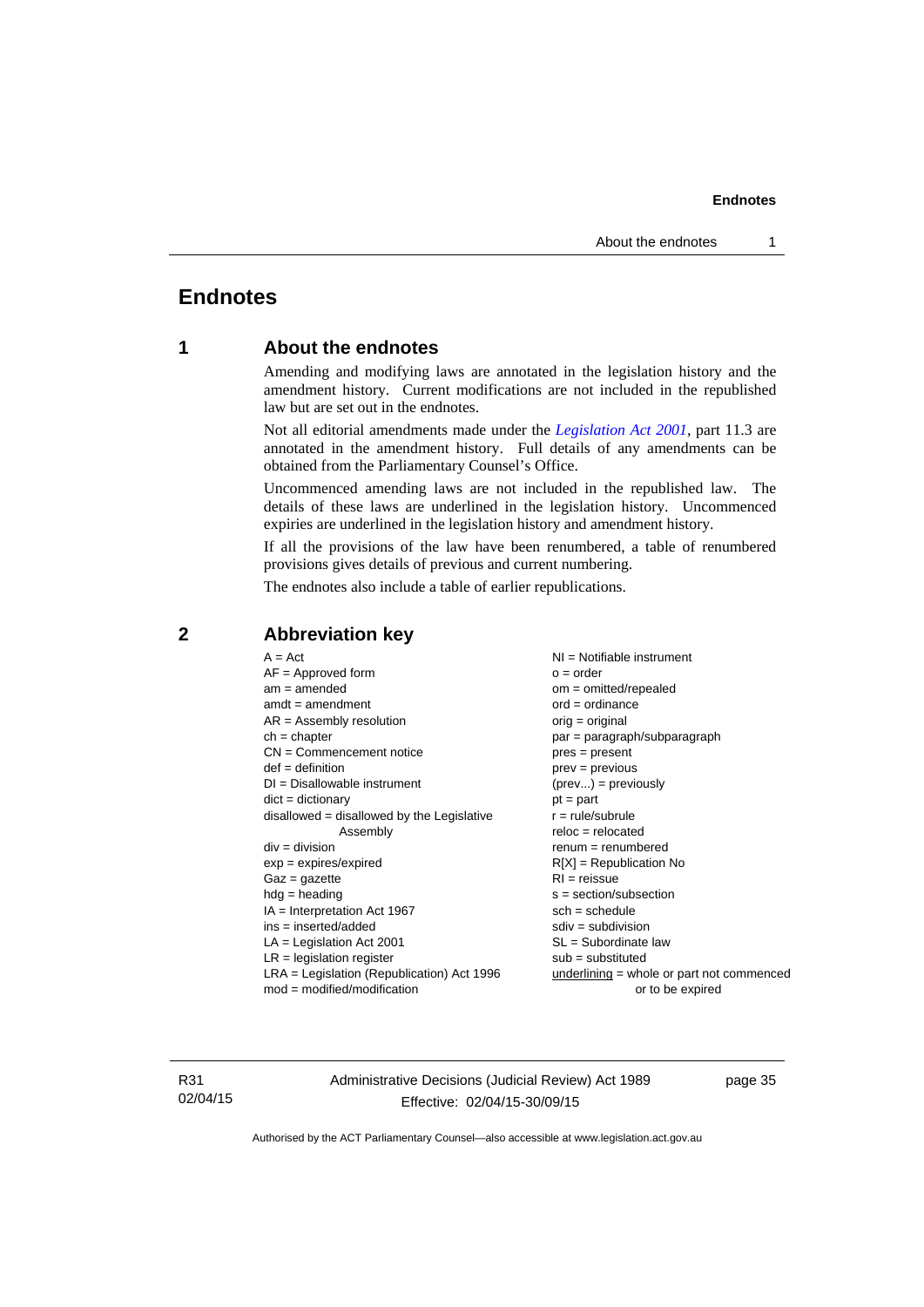3 Legislation history

### <span id="page-39-0"></span>**3 Legislation history**

This Act was originally a Commonwealth ordinance—the *[Administrative](http://www.legislation.act.gov.au/a/alt_a1989-33co)  [Decisions \(Judicial Review\) Ordinance 1989](http://www.legislation.act.gov.au/a/alt_a1989-33co)* No 33 (Cwlth).

The *[Australian Capital Territory \(Self-Government\) Act 1988](http://www.comlaw.gov.au/Current/C2004A03699)* (Cwlth), s 34 (4) converted most former Commonwealth ordinances in force in the ACT into ACT enactments. This allowed the ACT Legislative Assembly to amend and repeal the laws. This Act was converted into an ACT enactment on 11 May 1989 (selfgovernment day).

As with most ordinances in force in the ACT, the name was changed from *Ordinance* to *Act* by the *[Self-Government \(Citation of Laws\) Act 1989](http://www.legislation.act.gov.au/a/alt_ord1989-21/default.asp)* A1989-21, s 5 on 11 May 1989 (self-government day).

#### **Legislation before becoming Territory enactment**

#### **Administrative Decisions (Judicial Review) Act 1989 A1989-33**

notified 10 May 1989 commenced 11 May 1989 (s 2)

as amended by

### **Legislation after becoming Territory enactment**

**[Royal Commissions and Inquiries \(Consequential Provisions\) Act](http://www.legislation.act.gov.au/a/1991-3)  [1991](http://www.legislation.act.gov.au/a/1991-3) A1991-3 sch**  notified 1 March 1991 [\(Gaz 1991 No S7](http://www.legislation.act.gov.au/gaz/1991-S7/default.asp)) s 1, s 2 commenced 1 March 1991 (s 2 (1))

sch commenced 1 May 1991 (s 2 (2) and [Gaz 1991 No 16](http://www.legislation.act.gov.au/gaz/1991-16/default.asp))

#### **[Administrative Decisions \(Judicial Review\) \(Amendment\) Act 1991](http://www.legislation.act.gov.au/a/1991-102) A1991-102**

notified 15 January 1992 ([Gaz 1991 No S3\)](http://www.legislation.act.gov.au/gaz/1991-S3/default.asp) s 1, s 2 commenced 15 January 1992 (s 2 (1)) remainder (ss 3-5) commenced 15 July 1992 (s 2 (3))

### **[Electoral Act 1992](http://www.legislation.act.gov.au/a/1992-71) A1992-71 s 53**

notified 8 December 1992 ([Gaz 1992 No S218\)](http://www.legislation.act.gov.au/gaz/1992-S218/default.asp) s 1, s 2 commenced 8 December 1992 (s 2 (1)) s 53 commenced 21 December 1992 (s 2 (2) and [Gaz 1992 No S243\)](http://www.legislation.act.gov.au/gaz/1992-S243/default.asp)

page 36 Administrative Decisions (Judicial Review) Act 1989 Effective: 02/04/15-30/09/15

R31 02/04/15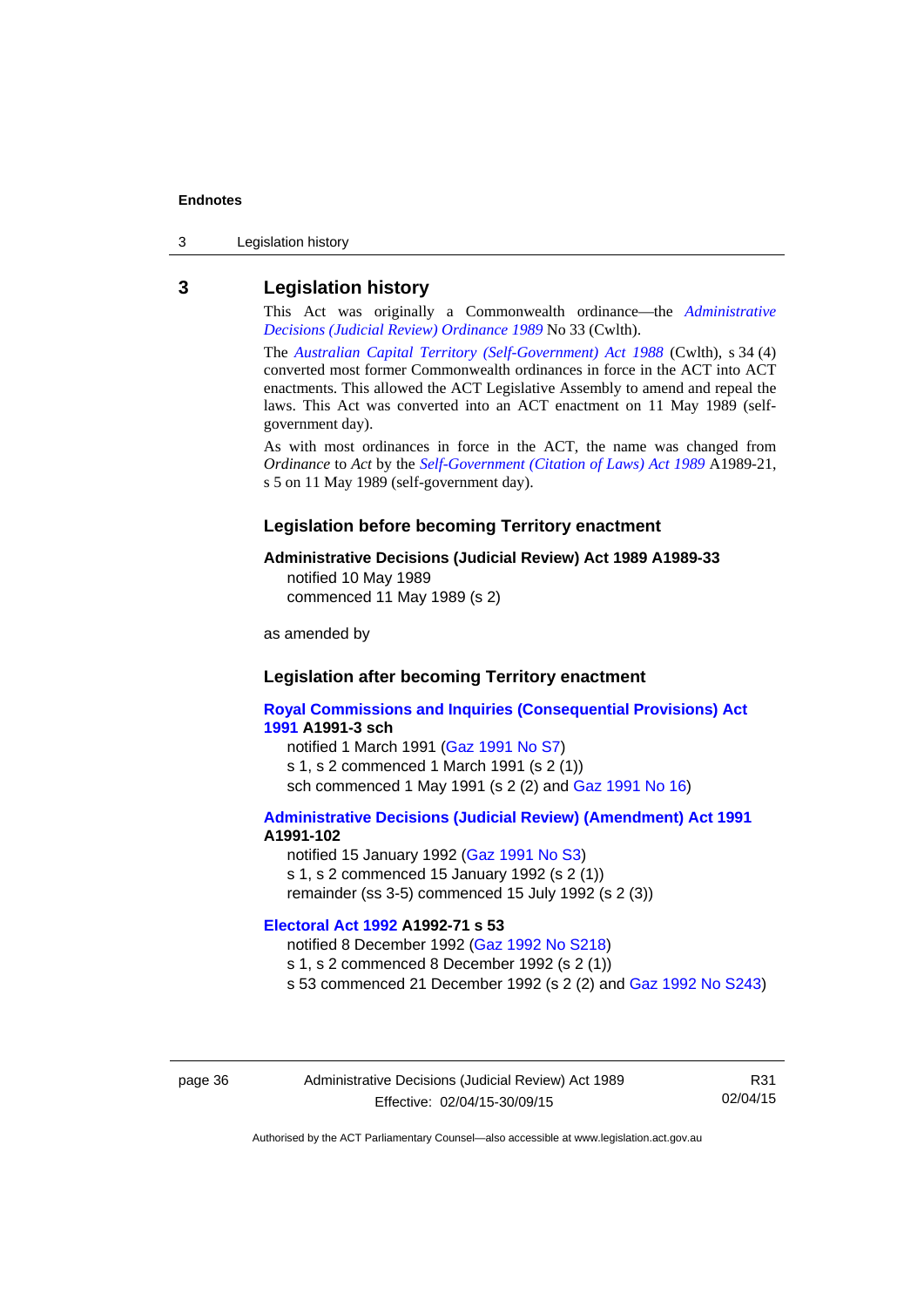### **[Administrative Decisions \(Judicial Review\) \(Amendment\) Act 1993](http://www.legislation.act.gov.au/a/1993-65) A1993-65**

notified 6 September 1993 [\(Gaz 1993 No S172\)](http://www.legislation.act.gov.au/gaz/1993-S172/default.asp) commenced 6 September 1993 (s 2)

#### **[Supreme Court \(Amendment\) Act \(No 2\) 1993](http://www.legislation.act.gov.au/a/1993-91) A1993-91 sch 3**

notified 17 December 1993 [\(Gaz 1993 No S258](http://www.legislation.act.gov.au/gaz/1993-S258/default.asp)) sch 3 commenced 17 December 1993 (s 2)

### **[Judicial Commissions \(Consequential Amendments\) Act 1994](http://www.legislation.act.gov.au/a/1994-10) A1994-10 s 4**

notified 14 March 1994 ([Gaz 1994 No S44](http://www.legislation.act.gov.au/gaz/1994-S44/default.asp)) s 4 commenced 14 March 1994 (s 2)

#### **[Public Sector Management \(Consequential and Transitional](http://www.legislation.act.gov.au/a/1994-38)  [Provisions\) Act 1994](http://www.legislation.act.gov.au/a/1994-38) A1994-38 sch 1 pt 3**

notified 30 June 1994 ([Gaz 1994 No S121\)](http://www.legislation.act.gov.au/gaz/1994-S121/default.asp) s 1, s 2 commenced 30 June 1994 (s 2 (1))

sch 1 pt 3 commenced 1 July 1994 (s 2 (2) and [Gaz 1994 No S142](http://www.legislation.act.gov.au/gaz/1994-S142/default.asp))

### **[Financial Management and Audit \(Consequential and Transitional](http://www.legislation.act.gov.au/a/1996-26)  [Provisions\) Act 1996](http://www.legislation.act.gov.au/a/1996-26) A1996-26 sch pt 1**

notified 1 July 1996 [\(Gaz 1996 No S130](http://www.legislation.act.gov.au/gaz/1996-S130/default.asp)) sch pt 1 commenced 1 July 1996 (s 2)

### **[Land \(Planning and Environment\) \(Amendment\) Act \(No 3\) 1996](http://www.legislation.act.gov.au/a/1996-85) A1996-85 s 88**

notified 24 December 1996 [\(Gaz 1996 No S345](http://www.legislation.act.gov.au/gaz/1996-S345/default.asp)) s 1, s 2 commenced 24 December 1996 (s 2 (1)) s 88 commenced 24 June 1997 (s 2 (3))

#### **[Tobacco Licensing \(Amendment\) Act 1998](http://www.legislation.act.gov.au/a/1998-18) A1998-18 sch 1**

notified 10 July 1998 ([Gaz 1998 No S190\)](http://www.legislation.act.gov.au/gaz/1998-S190/default.asp) commenced 10 July 1998 (s 2)

### **[Taxation Administration \(Consequential and Transitional Provisions\)](http://www.legislation.act.gov.au/a/1999-5)  [Act 1999](http://www.legislation.act.gov.au/a/1999-5) A1999-5 sch 2**

notified 1 March 1999 [\(Gaz 1999 No S8](http://www.legislation.act.gov.au/gaz/1999-S8/default.asp)) s 1, s 2 commenced 1 March 1999 (s 2 (1)) sch 2 commenced 1 March 1999 (s 2 (2))

R31 02/04/15 Administrative Decisions (Judicial Review) Act 1989 Effective: 02/04/15-30/09/15

page 37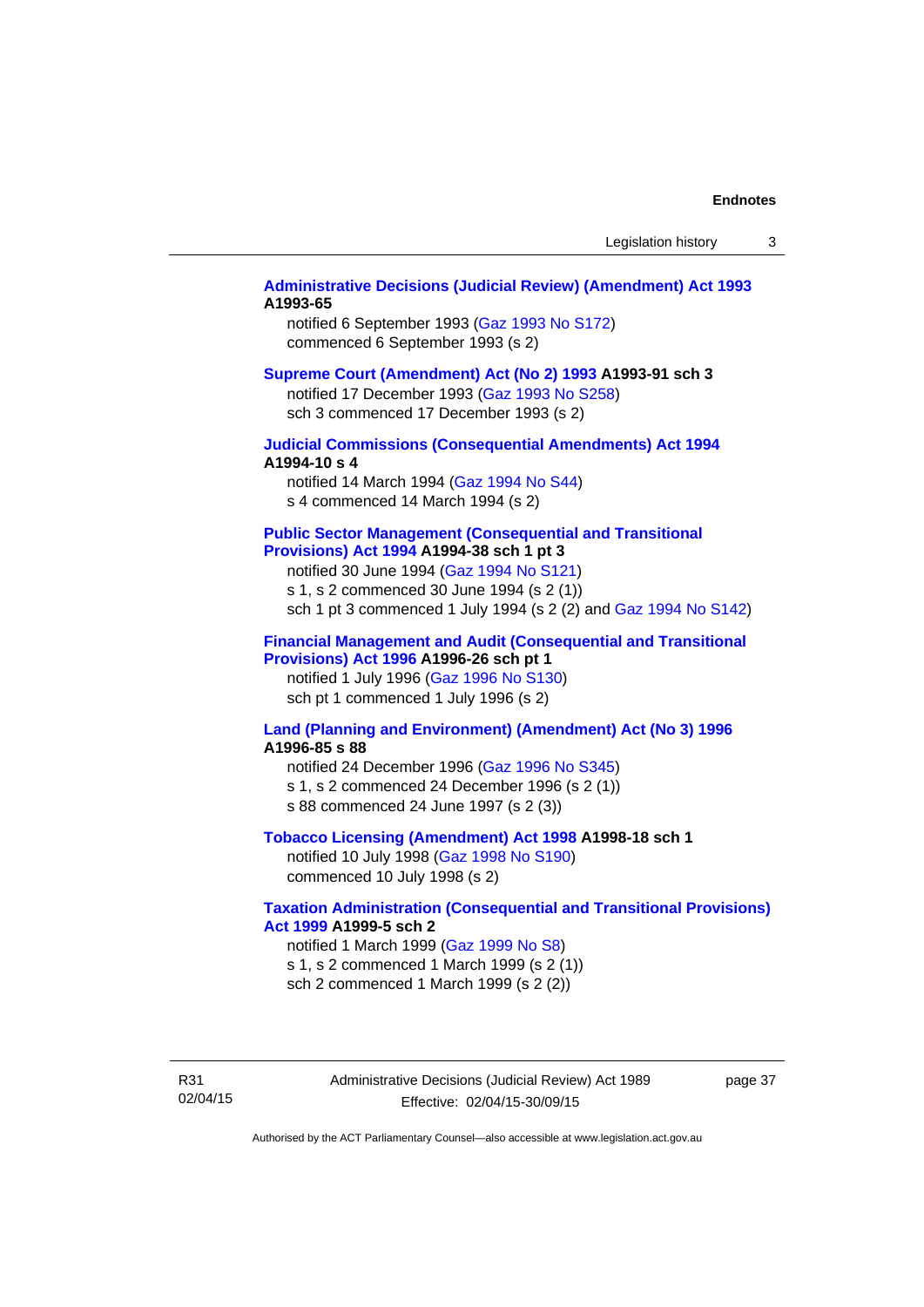| -3 | Legislation history |  |
|----|---------------------|--|
|----|---------------------|--|

**[Duties \(Consequential and Transitional Provisions\) Act 1999](http://www.legislation.act.gov.au/a/1999-8) A1999-8 s 33** 

notified 1 March 1999 [\(Gaz 1999 No S8](http://www.legislation.act.gov.au/gaz/1999-S8/default.asp)) ss 1-3 commenced 1 March 1999 (s 2 (1)) s 33 commenced 1 March 1999 (s 2 (2) and see [Duties Act 1999](http://www.legislation.act.gov.au/a/1999-7) A1999-7, s 2 (2) and [Gaz 1999 No S8\)](http://www.legislation.act.gov.au/gaz/1999-S8/default.asp)

#### **[Law Reform \(Miscellaneous Provisions\) Act 1999](http://www.legislation.act.gov.au/a/1999-66) A1999-66 sch 3**  notified 10 November 1999 [\(Gaz 1999 No 45](http://www.legislation.act.gov.au/gaz/1999-45/default.asp))

commenced 10 November 1999 (s 2)

### **[Tobacco Amendment Act 2000](http://www.legislation.act.gov.au/a/2000-16) A2000-16 sch 3 pt 1**

notified 20 April 2000 [\(Gaz 2000 No 16\)](http://www.legislation.act.gov.au/gaz/2000-16/default.asp) s 1, s 2 commenced 20 April 2000 (s 2 (1)) sch 3 pt 1 commenced 1 July 2000 (s 2 (3))

#### **[Subordinate Laws Amendment Act 2000](http://www.legislation.act.gov.au/a/2000-71) A2000-71 sch 2**

notified 21 December 2000 [\(Gaz 2000 No S69\)](http://www.legislation.act.gov.au/gaz/2000-S69/default.asp) s 1, s 2 commenced 21 December 2000 (IA s 10B) sch 2 commenced 21 June 2001 (IA s 10E)

#### **[Legislation \(Consequential Amendments\) Act 2001](http://www.legislation.act.gov.au/a/2001-44) A2001-44 pt 6**

notified 26 July 2001 ([Gaz 2001 No 30\)](http://www.legislation.act.gov.au/gaz/2001-30/default.asp)

s 1, s 2 commenced 26 July 2001 (IA s 10B)

pt 6 commenced 12 September 2001 (s 2 and see [Gaz 2001 No S65\)](http://www.legislation.act.gov.au/gaz/2001-S65/default.asp)

#### **[Building Amendment Act 2002](http://www.legislation.act.gov.au/a/2002-15) A2002-15 s 14**

notified LR 17 May 2002

- s 1, s 2 commenced 17 May 2002 (LA s 75)
- s 14 commenced 18 May 2002 (s 2)

### **[Plant Diseases Act 2002](http://www.legislation.act.gov.au/a/2002-42) A2002-42 s 44**

notified LR 2 December 2002 s 1, s 2 commenced 2 December 2002 (LA s 75 (1)) s 44 commenced 2 June 2003 (s 2 and LA s 79)

**[Confiscation of Criminal Assets Act 2003](http://www.legislation.act.gov.au/a/2003-8) A2003-8 sch 1 pt 1.1** 

notified LR 27 March 2003 s 1, s 2 commenced 27 March 2003 (LA s 75 (1)) sch 1 pt 1.1 commenced 15 August 2003 (s 2 and [CN2003-7](http://www.legislation.act.gov.au/cn/2003-7/default.asp))

page 38 Administrative Decisions (Judicial Review) Act 1989 Effective: 02/04/15-30/09/15

R31 02/04/15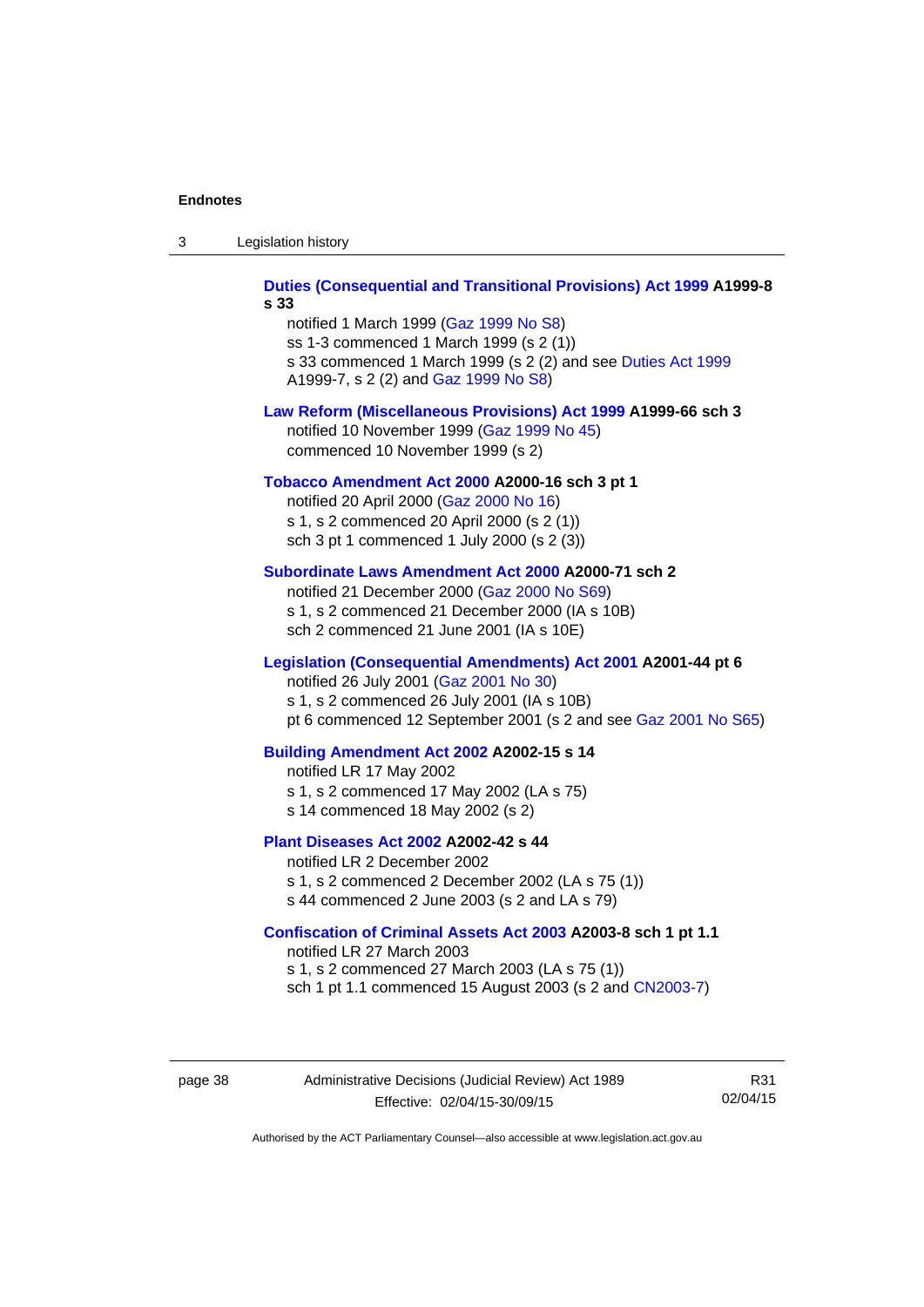### **[Construction Occupations Legislation Amendment Act 2004](http://www.legislation.act.gov.au/a/2004-13)  [A2004-13](http://www.legislation.act.gov.au/a/2004-13) sch 2 pt 2.1**

notified LR 26 March 2004

s 1, s 2 commenced 26 March 2004 (LA s 75 (1)) sch 2 pt 2.1 commenced 1 September 2004 (s 2 and see [Construction](http://www.legislation.act.gov.au/a/2004-12)  [Occupations \(Licensing\) Act 2004](http://www.legislation.act.gov.au/a/2004-12) A2004-12, s 2 and [CN2004-8\)](http://www.legislation.act.gov.au/cn/2004-8/default.asp)

### **[Gungahlin Drive Extension Authorisation Act 2004](http://www.legislation.act.gov.au/a/2004-27) A2004-27 s 15**

notified LR 26 May 2004

- s 1, s 2 commenced 26 May 2004 (LA s 75 (1))
- s 15 commenced 27 May 2004 (s 2)

### **[Gene Technology \(GM Crop Moratorium\) Act 2004](http://www.legislation.act.gov.au/a/2004-40) A2004-40 s 40**

notified LR 9 July 2004

- s 1, s 2 commenced 9 July 2004 (LA s 75 (1)) s 40 commenced 10 July 2004 (s 2)
- 

### **[Heritage Act 2004](http://www.legislation.act.gov.au/a/2004-57) A2004-57 sch 1 pt 1.2**

notified LR 9 September 2004 s 1, s 2 commenced 9 September 2004 (LA s 75 (1)) sch 1 pt 1.2 commenced 9 March 2005 (s 2 and LA s 79)

### **[Court Procedures \(Consequential Amendments\) Act 2004](http://www.legislation.act.gov.au/a/2004-60) A2004-60 sch 1 pt 1.3**

notified LR 2 September 2004 s 1, s 2 commenced 2 September 2004 (LA s 75 (1)) sch 1 pt 1.3 commenced 10 January 2005 (s 2 and see [Court](http://www.legislation.act.gov.au/a/2004-59)  [Procedures Act 2004](http://www.legislation.act.gov.au/a/2004-59) A2004-59, s 2 and [CN2004-29\)](http://www.legislation.act.gov.au/cn/2004-29/default.asp)

#### **[Crimes \(Restorative Justice\) Act 2004](http://www.legislation.act.gov.au/a/2004-65) A2004-65 s 76**

notified LR 6 September 2004 s 1, s 2 commenced 6 September 2004 (LA s 75 (1)) s 76 commenced 31 January 2005 (s 2 and [CN2004-28](http://www.legislation.act.gov.au/cn/2004-28/default.asp))

### **[Statute Law Amendment Act 2005 \(No 2\)](http://www.legislation.act.gov.au/a/2005-62) A2005-62 sch 3 pt 3.1**

notified LR 21 December 2005 s 1, s 2 commenced 21 December 2005 (LA s 75 (1)) sch 3 pt 3.1 commenced 11 January 2006 (s 2 (1))

R31 02/04/15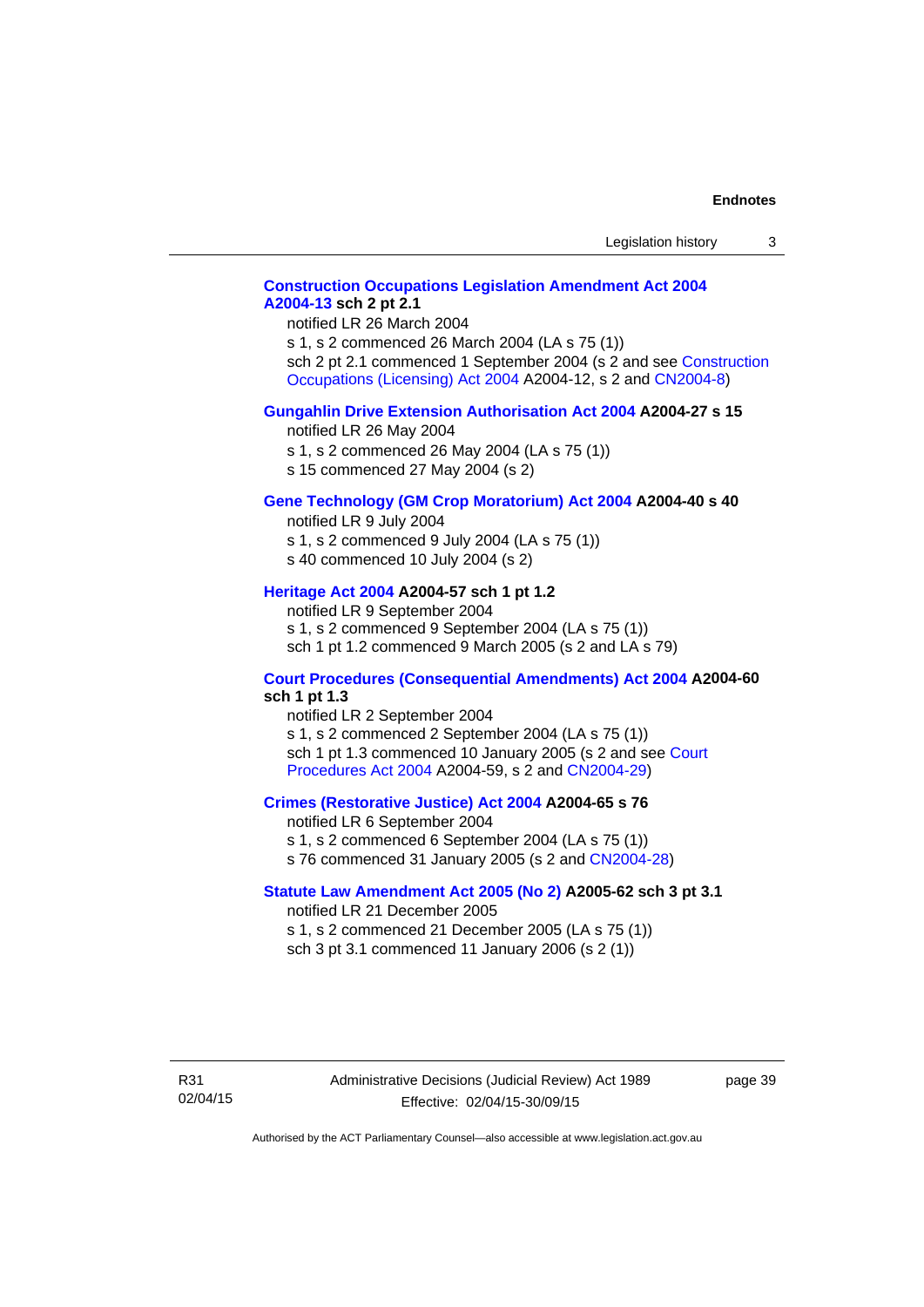| $\sqrt{2}$<br>- 3 | Legislation history |  |
|-------------------|---------------------|--|
|-------------------|---------------------|--|

## **[Sentencing Legislation Amendment Act 2006](http://www.legislation.act.gov.au/a/2006-23) A2006-23 sch 1 pt 1.1**

notified LR 18 May 2006

s 1, s 2 commenced 18 May 2006 (LA s 75 (1)) sch 1 pt 1.1 commenced 2 June 2006 (s 2 (1) and see [Crimes](http://www.legislation.act.gov.au/a/2005-59)  [\(Sentence Administration\) Act 2005](http://www.legislation.act.gov.au/a/2005-59) A2005-59 s 2, [Crimes](http://www.legislation.act.gov.au/a/2005-58)  [\(Sentencing\) Act 2005](http://www.legislation.act.gov.au/a/2005-58) A2005-58, s 2 and LA s 79)

#### **[Justice and Community Safety Legislation Amendment Act 2006](http://www.legislation.act.gov.au/a/2006-40) A2006-40 sch 2 pt 2.3**

notified LR 28 September 2006 s 1, s 2 commenced 28 September 2006 (LA s 75 (1)) sch 2 pt 2.3 commenced 29 September 2006 (s 2 (1))

### **[Water Resources Act 2007](http://www.legislation.act.gov.au/a/2007-19) A2007-19 s 208**

notified LR 20 June 2007 s 1, s 2 commenced 20 June 2007 (LA s 75 (1)) s 208 commenced 1 August 2007 (s 2 and [CN2007-8](http://www.legislation.act.gov.au/cn/2007-8/default.asp))

### **[Planning and Development \(Consequential Amendments\) Act 2007](http://www.legislation.act.gov.au/a/2007-25) A2007-25 sch 1 pt 1.2**

notified LR 13 September 2007

s 1, s 2 commenced 13 September 2007 (LA s 75 (1)) sch 1 pt 1.2 commenced 31 March 2008 (s 2 and see Planning and [Development Act 2007](http://www.legislation.act.gov.au/a/2007-24) A2007-24, s 2 and [CN2008-1](http://www.legislation.act.gov.au/cn/2008-1/default.asp))

#### **[ACT Civil and Administrative Tribunal Legislation Amendment](http://www.legislation.act.gov.au/a/2008-36)  [Act 2008](http://www.legislation.act.gov.au/a/2008-36) A2008-36 sch 1 pt 1.2**

notified LR 4 September 2008

s 1, s 2 commenced 4 September 2008 (LA s 75 (1))

sch 1 pt 1.2 commenced 2 February 2009 (s 2 and see [ACT Civil and](http://www.legislation.act.gov.au/a/2008-35)  [Administrative Tribunal Act 2008](http://www.legislation.act.gov.au/a/2008-35) A2008-35, s 2 and [CN2009-2\)](http://www.legislation.act.gov.au/cn/2009-2/default.asp)

### **[Development Application \(Block 20 Section 23 Hume\) Assessment](http://www.legislation.act.gov.au/a/2008-52)  [Facilitation Act 2008](http://www.legislation.act.gov.au/a/2008-52) A2008-52 s 12**

notified LR 16 December 2008

s 1, s 2 commenced 16 December 2008 (LA s 75 (1))

s 12 commenced 17 December 2008 (s 2)

R31 02/04/15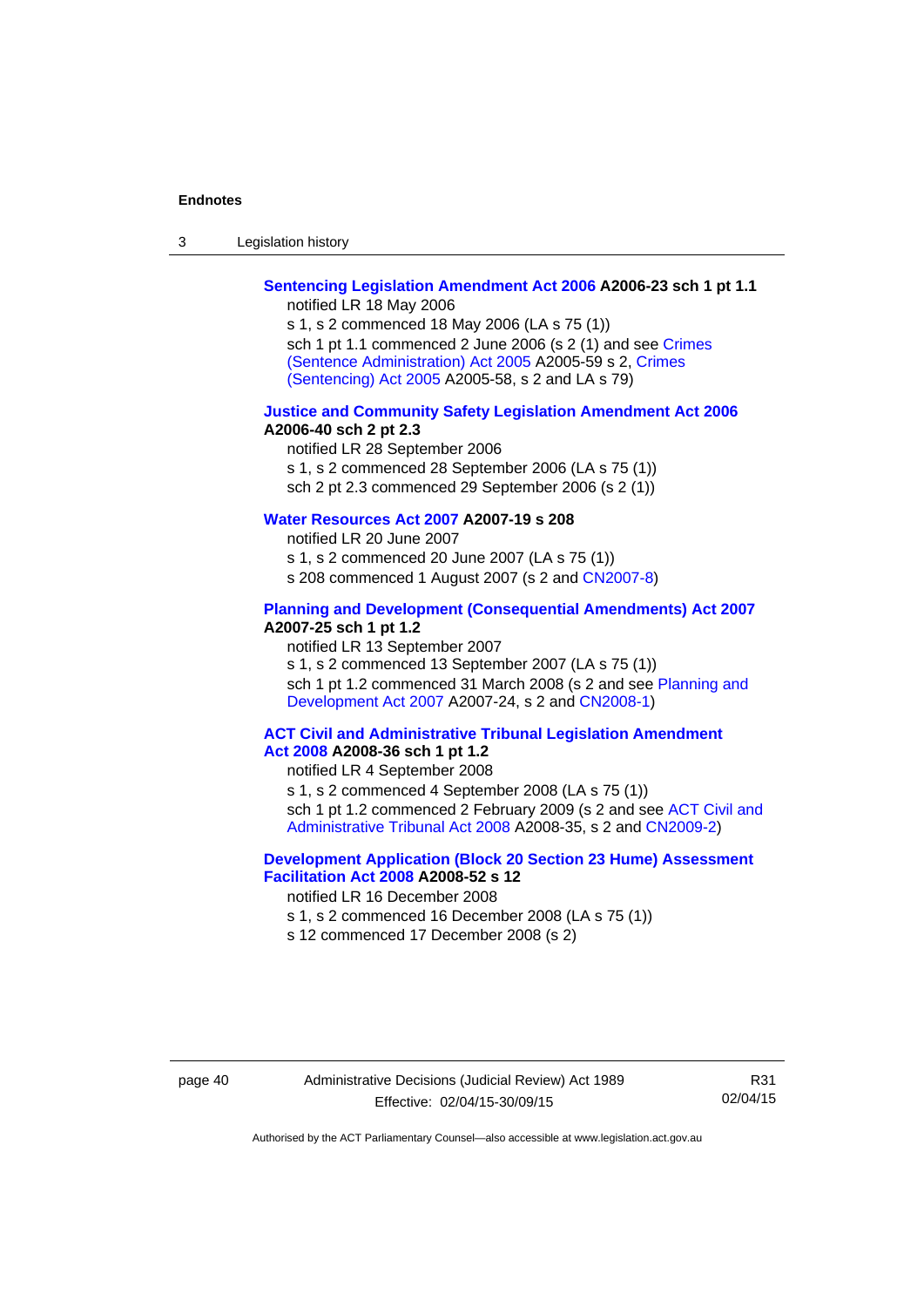Legislation history 3

### **[Health Practitioner Regulation National Law \(ACT\) Act 2010](http://www.legislation.act.gov.au/a/2010-10) A2010-10 sch 2 pt 2.1**

notified LR 31 March 2010 s 1, s 2 commenced 31 March 2010 (LA s 75 (1)) sch 2 pt 2.1 commenced 1 July 2010 (s 2 (1) (a))

### **[Payroll Tax Act 2011](http://www.legislation.act.gov.au/a/2011-18) A2011-18 sch 4 pt 4.1**

notified LR 30 June 2011 s 1, s 2 commenced 30 June 2011 (LA s 75 (1)) sch 4 pt 4.1 commenced 1 July 2011 (s 2)

#### **[Administrative \(One ACT Public Service Miscellaneous Amendments\)](http://www.legislation.act.gov.au/a/2011-22)**

#### **[Act 2011](http://www.legislation.act.gov.au/a/2011-22) A2011-22 sch 1 pt 1.4**

notified LR 30 June 2011 s 1, s 2 commenced 30 June 2011 (LA s 75 (1)) sch 1 pt 1.4 commenced 1 July 2011 (s 2 (1))

### **[Justice and Community Safety Legislation Amendment Act 2012](http://www.legislation.act.gov.au/a/2012-13)**

### **A2012-13 sch 1 pt 1.2**

notified LR 11 April 2012 s 1, s 2 commenced 11 April 2012 (LA s 75 (1)) sch 1 pt 1.2 commenced 12 April 2012 (s 2 (1))

#### **[Statute Law Amendment Act 2013](http://www.legislation.act.gov.au/a/2013-19) A2013-19 sch 3 pt 3.1**

notified LR 24 May 2013 s 1, s 2 commenced 24 May 2013 (LA s 75 (1)) sch 3 pt 3.1 commenced 14 June 2013 (s 2)

### **[Administrative Decisions \(Judicial Review\) Amendment Act 2013](http://www.legislation.act.gov.au/a/2013-37) A2013-37**

notified LR 25 September 2013 s 1, s 2 commenced 25 September 2013 (LA s 75 (1)) remainder commenced 26 September 2013 (s 2)

### **[Planning and Development \(Symonston Mental Health Facility\)](http://www.legislation.act.gov.au/a/2014-26)  [Amendment Act 2014](http://www.legislation.act.gov.au/a/2014-26) A2014-26 sch 1 pt 1.1**

notified LR 12 June 2014 s 1, s 2 commenced 12 June 2014 (LA s 75 (1)) sch 1 pt 1.1 commenced 13 June 2014 (s 2)

R31 02/04/15 Administrative Decisions (Judicial Review) Act 1989 Effective: 02/04/15-30/09/15

page 41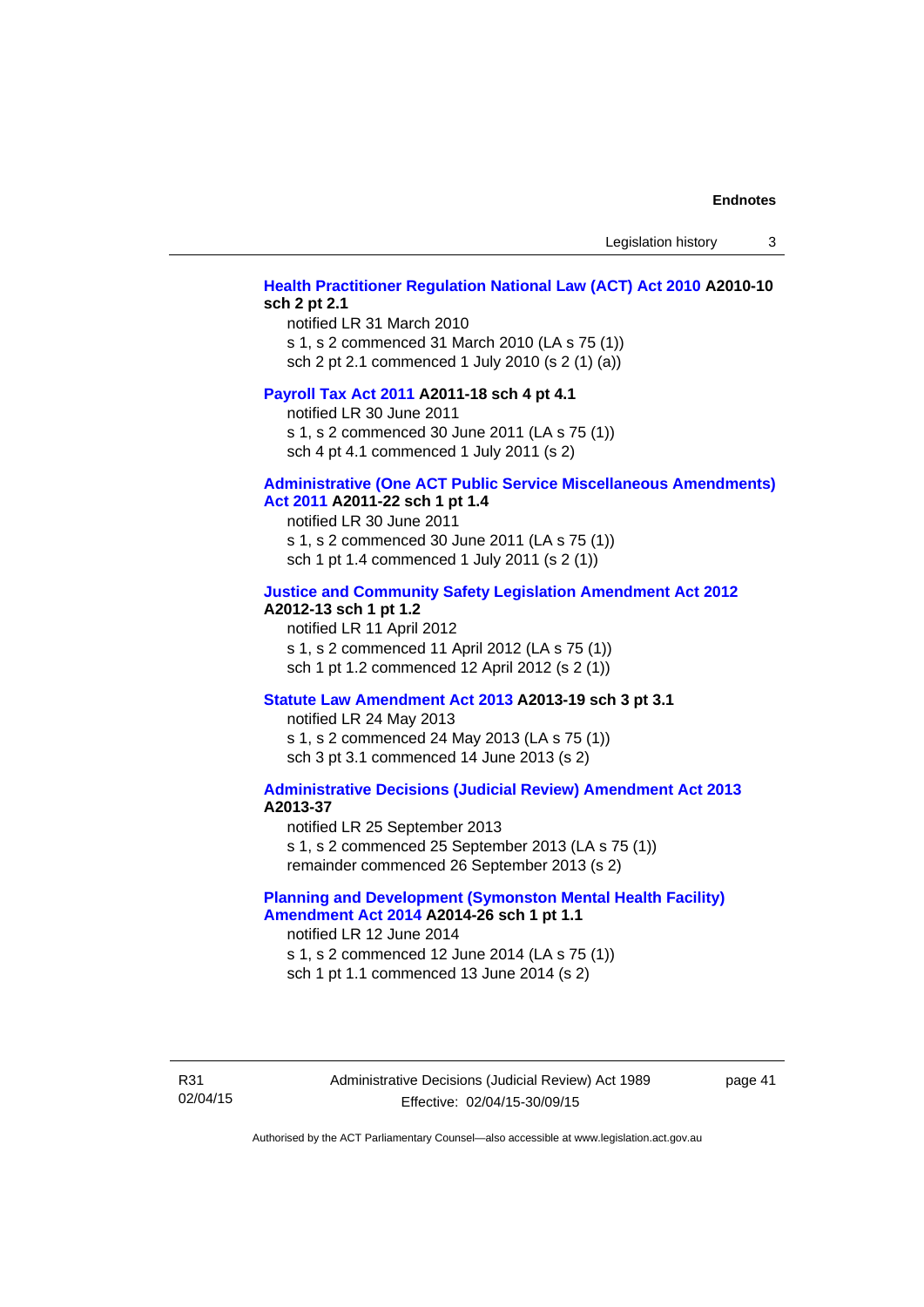3 Legislation history

### **[Judicial Commissions Amendment Act 2015](http://www.legislation.act.gov.au/a/2015-1) A2015-1 sch 1 pt 1.1**  notified LR 25 February 2015 s 1, s 2 commenced 25 February 2015 (LA s 75 (1)) sch 1 pt 1.1 awaiting commencement (s 2) *Note* default commencement under s 2 (2): 25 February 2016 (LA s 79 does not apply to this Act) **[Planning and Development \(Capital Metro\) Legislation Amendment](http://www.legislation.act.gov.au/a/2015-2)  [Act 2015](http://www.legislation.act.gov.au/a/2015-2) A2015-2 pt 2**  notified LR 25 February 2015 s 1, s 2 commenced 25 February 2015 (LA s 75 (1)) s 5 commenced 2 April 2015 (s 2 (1) and see [Planning and](http://www.legislation.act.gov.au/a/2014-41/default.asp)  [Development \(Bilateral Agreement\) Amendment Act 2014](http://www.legislation.act.gov.au/a/2014-41/default.asp) A2014-41,

s 2 and LA s 79)

pt 2 remainder commenced 2 April 2015 (s 2 (2) and [CN2015-2](http://www.legislation.act.gov.au/cn/2015-2/default.asp))

page 42 Administrative Decisions (Judicial Review) Act 1989 Effective: 02/04/15-30/09/15

R31 02/04/15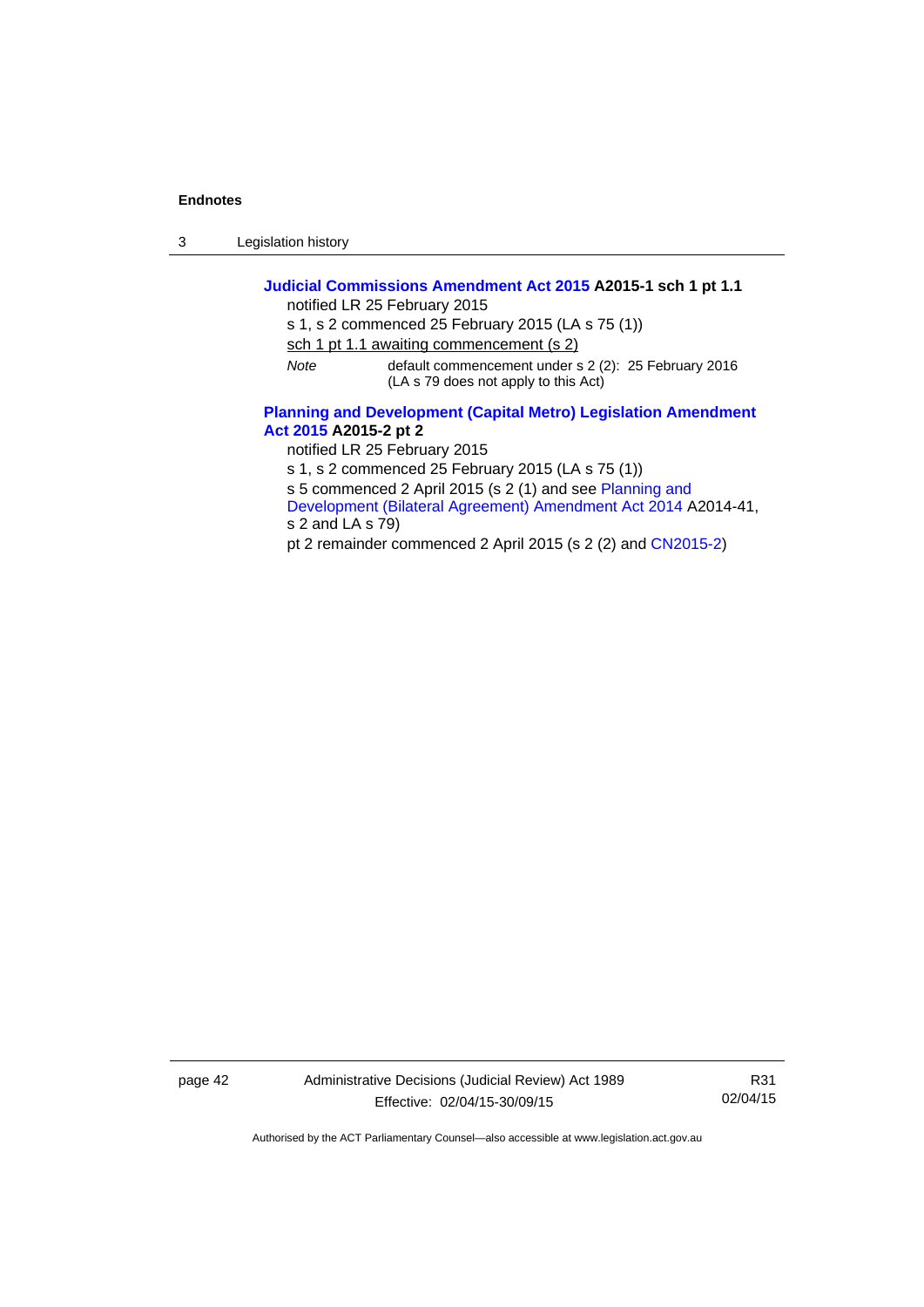<span id="page-46-0"></span>

| 4               |                                                                                                                                                                                                                                                                                                                                                            | <b>Amendment history</b> |  |  |
|-----------------|------------------------------------------------------------------------------------------------------------------------------------------------------------------------------------------------------------------------------------------------------------------------------------------------------------------------------------------------------------|--------------------------|--|--|
|                 | <b>Dictionary</b><br>s 2<br>om A2001-44 amdt 1.42<br>ins A2005-62 amdt 3.5<br>am A2013-37 s 4                                                                                                                                                                                                                                                              |                          |  |  |
|                 | <b>Notes</b><br>s 3<br>am A1991-102 s 4; A1993-65 s 4; A1996-85 s 88; A2001-44<br>amdts 1.43-1.45<br>defs reloc to dict A2005-62 amdt 3.4<br>sub A2005-62 amdt 3.5<br>def <i>failure</i> om A2005-62 amdt 3.2<br>def judge om A2005-62 amdt 3.2<br>def <i>rules of court</i> am A1993-91 sch 3<br>om A2004-60 amdt 1.7                                     |                          |  |  |
|                 | Meaning of <i>making</i> and <i>failure to make</i> a decision<br>s 3A<br>ins A2005-62 amdt 3.6                                                                                                                                                                                                                                                            |                          |  |  |
|                 | Meaning of person aggrieved<br>s 3B<br>ins A2005-62 amdt 3.6<br>om A2013-37 s 5                                                                                                                                                                                                                                                                            |                          |  |  |
|                 | Meaning of conduct engaged in for purpose of making decision<br>s 3C<br>ins A2005-62 amdt 3.6                                                                                                                                                                                                                                                              |                          |  |  |
|                 | Act to operate despite anything in existing laws<br>am A2005-62 amdt 3.7<br>s 4                                                                                                                                                                                                                                                                            |                          |  |  |
|                 | Who may make an application under this Act<br>ins A2013-37 s 6<br>s 4A                                                                                                                                                                                                                                                                                     |                          |  |  |
|                 | Applications for review of decisions<br>am A2005-62 amdts 3.8-3.15; A2012-13 amdt 1.12; A2013-37<br>s 5<br>s 7                                                                                                                                                                                                                                             |                          |  |  |
|                 | Applications for review of conduct related to making of decisions<br>s 6<br>am A2005-62 amdts 3.16-3.23; A2013-37 s 8                                                                                                                                                                                                                                      |                          |  |  |
|                 | Applications for failures to make decisions<br>s 7 hdg<br>sub A2005-62 amdt 3.24<br>s <sub>7</sub><br>am A2005-62 amdts 3.25-3.30; A2013-37 s 9, s 10                                                                                                                                                                                                      |                          |  |  |
|                 | <b>Effect of Act on other rights</b><br>s 8<br>orig s 8 om A2005-62 amdt 3.31<br>(prev s 9) am A1991-102 s 5; A1993-65 s 5; A1999-66 sch 3;<br>A2004-57 amdt 1.3; A2005-62 amdts 3.32-3.34<br>renum A2005-62 amdt 3.35<br>am A2006-40 amdt 2.47; A2007-25 amdt 1.11, amdt 1.12<br>(4)-(6) exp 30 September 2008 (s 8 (6) (LA s 88 declaration<br>applies)) |                          |  |  |
| R31<br>02/04/15 | Administrative Decisions (Judicial Review) Act 1989<br>Effective: 02/04/15-30/09/15                                                                                                                                                                                                                                                                        | page 43                  |  |  |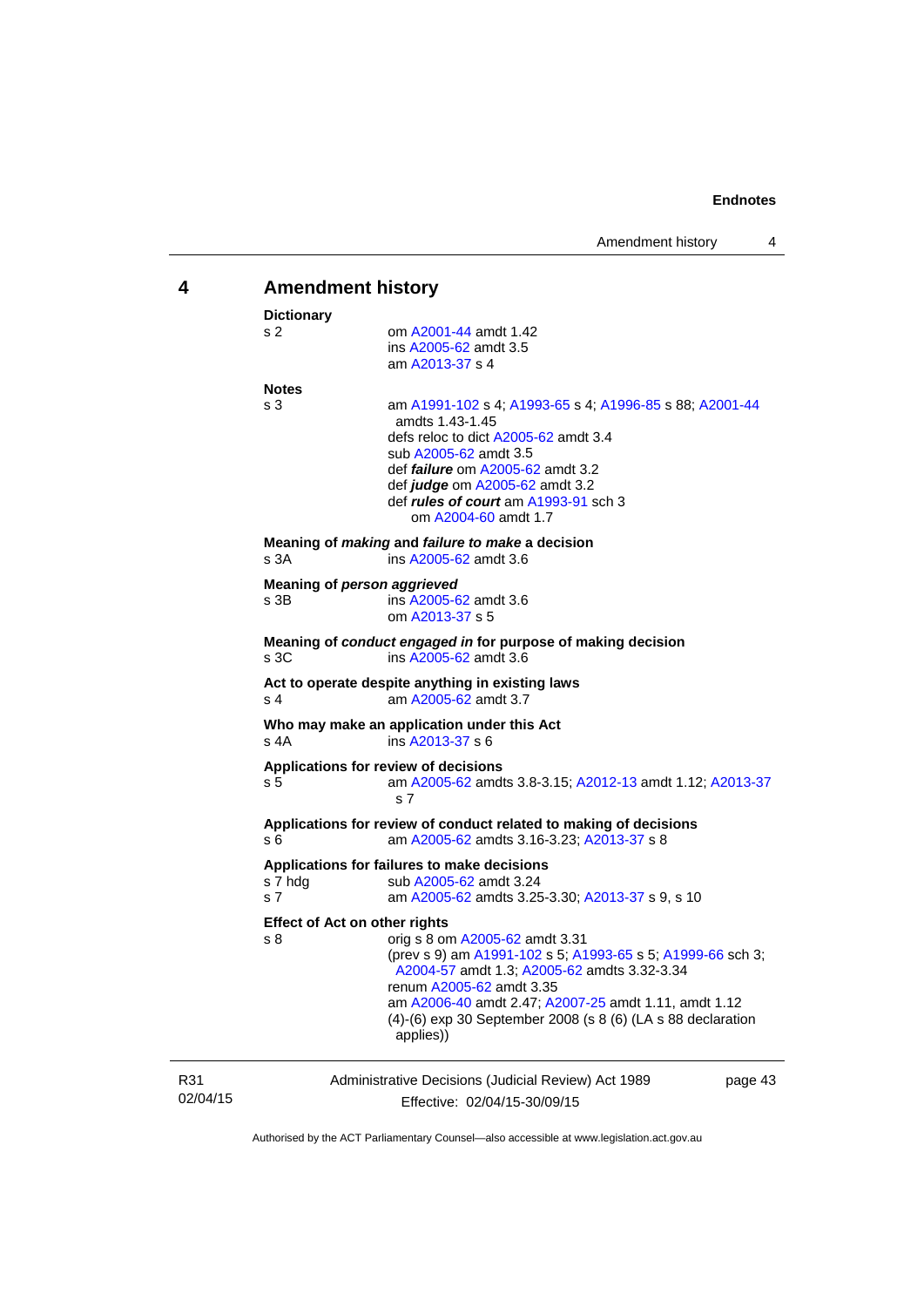4 Amendment history

**Applications for order of review must set out grounds**  s 9 hdg (prev s 10 hdg) sub [A2005-62](http://www.legislation.act.gov.au/a/2005-62) amdt 3.36 s 9 orig s 9 renum as s 8 (prev s 10 hdg) am [A2004-60](http://www.legislation.act.gov.au/a/2004-60) amdt 1.8; ss and pars renum R13 LA (see [A2004-60](http://www.legislation.act.gov.au/a/2004-60) amdt 1.9); [A2005-62](http://www.legislation.act.gov.au/a/2005-62) amdt 3.37, amdt 3.38 renum [A2005-62](http://www.legislation.act.gov.au/a/2005-62) amdt 3.39 **Period in which application for order of review must be made**  s 10 orig s 10 renum as s 9 ins [A2005-62](http://www.legislation.act.gov.au/a/2005-62) amdt 3.40; [A2013-19](http://www.legislation.act.gov.au/a/2013-19) amdt 3.1 **Application for order of review not limited to grounds in application**  s 11 sub [A2005-62](http://www.legislation.act.gov.au/a/2005-62) amdt 3.40 **Application to be made a party to a proceeding**  s 12 am [A2013-37](http://www.legislation.act.gov.au/a/2013-37) s 11 **Reasons for decision may be obtained**  s 13 am [A2005-62](http://www.legislation.act.gov.au/a/2005-62) amdt 3.41, amdt 3.42, amdt 3.44, amdt 3.45, amdt 3.47; ss renum [A2005-62](http://www.legislation.act.gov.au/a/2005-62) amdt 3.43, amdt 3.46; [A2008-36](http://www.legislation.act.gov.au/a/2008-36) amdt 1.13 **Certain information not required to be disclosed**<br>s 14 am A2005-62 amdts 3.48-3.51 am [A2005-62](http://www.legislation.act.gov.au/a/2005-62) amdts 3.48-3.51 **Ministerial certificate about disclosure of information**  s 15 hdg sub [A2005-62](http://www.legislation.act.gov.au/a/2005-62) amdt 3.52 s 15 am [A2005-62](http://www.legislation.act.gov.au/a/2005-62) amdts 3.53-3.55; ss renum [A2005-62](http://www.legislation.act.gov.au/a/2005-62) amdt 3.56 **Stay of proceedings**  s 16 am [A1999-66](http://www.legislation.act.gov.au/a/1999-66) sch 3; [A2005-62](http://www.legislation.act.gov.au/a/2005-62) amdt 3.57, amdt 3.58 **Powers of Supreme Court in relation to applications for order of review s 17 hdg sub A2005-62 amdt 3.59** sub [A2005-62](http://www.legislation.act.gov.au/a/2005-62) amdt 3.59 s 17 am [A2005-62](http://www.legislation.act.gov.au/a/2005-62) amdt 3.60-3.62 **Change in person holding, or performing the duties of, an office**  s 18 **am [A2005-62](http://www.legislation.act.gov.au/a/2005-62)** amdt 3.63; ss renum R17 LA

**Intervention by Minister**  s 19 sub [A2005-62](http://www.legislation.act.gov.au/a/2005-62) amdt 3.64 **Intervention by other people**  s 19A ins [A2013-37](http://www.legislation.act.gov.au/a/2013-37) s 12 **Act not to apply to certain decisions**  s 20 am [A2005-62](http://www.legislation.act.gov.au/a/2005-62) amdt 3.65; ss renum [A2005-62](http://www.legislation.act.gov.au/a/2005-62) amdt 3.66 **Regulation-making power**  s 21 sub [A2001-44](http://www.legislation.act.gov.au/a/2001-44) amdt 1.46

| page 44 | Administrative Decisions (Judicial Review) Act 1989 | R31      |
|---------|-----------------------------------------------------|----------|
|         | Effective: 02/04/15-30/09/15                        | 02/04/15 |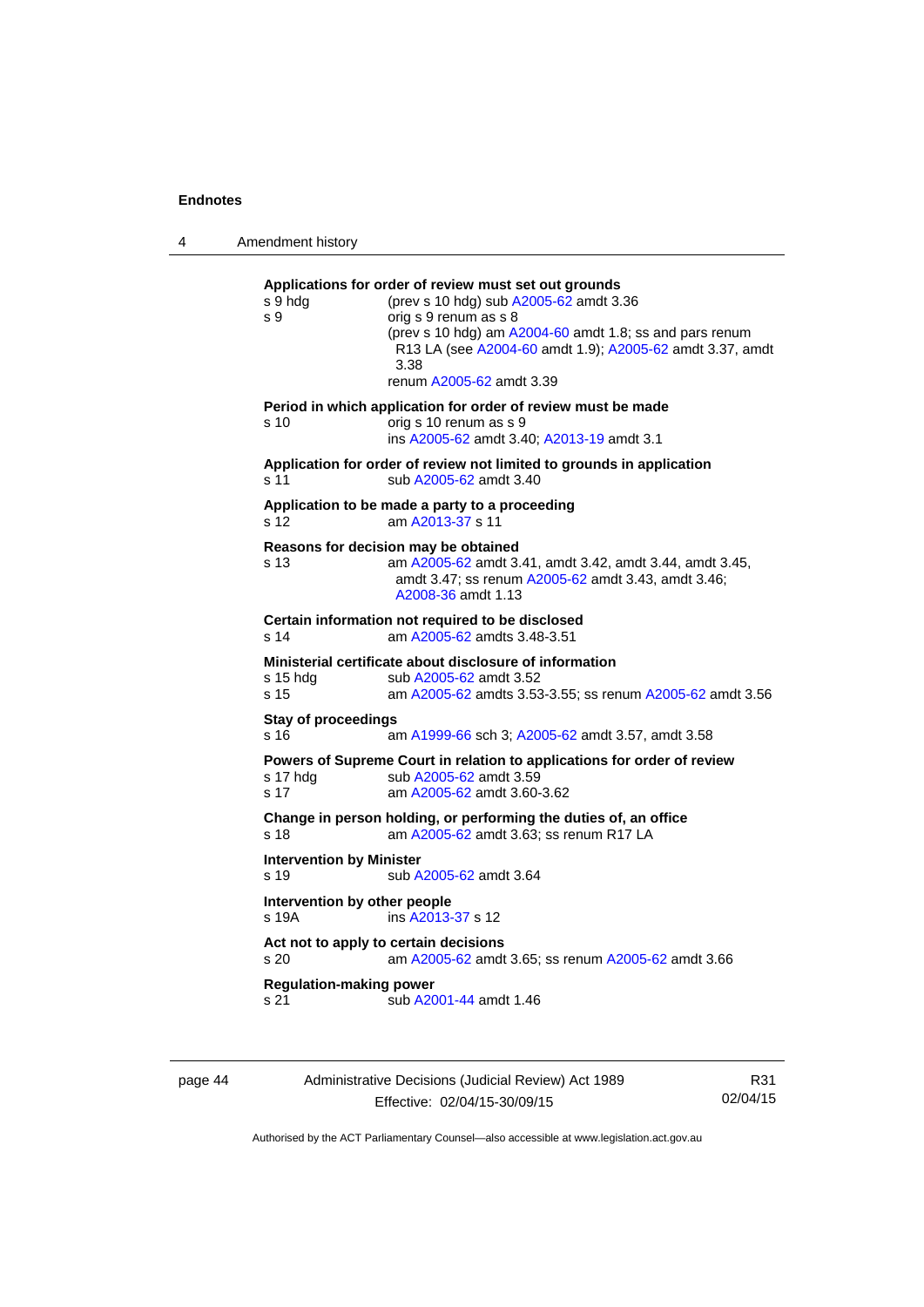| s 22              | ins A2004-13 amdt 2.1                                                                                                                                                                                                                                                                                                                                                                                                                                                                                                             |
|-------------------|-----------------------------------------------------------------------------------------------------------------------------------------------------------------------------------------------------------------------------------------------------------------------------------------------------------------------------------------------------------------------------------------------------------------------------------------------------------------------------------------------------------------------------------|
|                   | exp 1 July 2005 (s 22 (2))                                                                                                                                                                                                                                                                                                                                                                                                                                                                                                        |
|                   | Decisions to which this Act does not apply                                                                                                                                                                                                                                                                                                                                                                                                                                                                                        |
| sch 1             | am A1991-3 sch; A1992-71 s 53; A1994-10 s 4; A1998-18<br>sch 1; A1999-5 sch 2; A1999-8 s 33; A2000-16 sch 3 pt 1;<br>A2001-44 amdt 1.47; A2002-15 s 14; A2002-42, s 44;<br>A2003-8 amdt 1.1; A2004-13 amdt 2.2; A2004-27 s 15;<br>A2004-40 s 40; A2004-65 s 76<br>sub A2005-62 amdt 3.67<br>am A2006-23 amdt 1.1; items renum A2006-23 amdt 1.2;<br>A2007-19 s 208; A2008-52 s 12; items renum R23 LA;<br>A2010-10 amdt 2.1; items renum R25 LA; A2011-18<br>amdt 4.1; A2011-22 amdt 1.18; A2014-26 amdt 1.1; A2015-2<br>s 4, s 5 |
|                   | Decisions to which s 13 does not apply                                                                                                                                                                                                                                                                                                                                                                                                                                                                                            |
| sch 2             | am A1994-38 sch 1 pt 3; A1996-26 sch                                                                                                                                                                                                                                                                                                                                                                                                                                                                                              |
|                   | sub A2005-62 amdt 3.68                                                                                                                                                                                                                                                                                                                                                                                                                                                                                                            |
|                   | am A2006-23 amdt 1.3; A2008-36 amdt 1.14; A2011-22<br>amdt 1.19, amdt 1.20                                                                                                                                                                                                                                                                                                                                                                                                                                                        |
| <b>Dictionary</b> |                                                                                                                                                                                                                                                                                                                                                                                                                                                                                                                                   |
| dict              | ins A2005-62 amdt 3.69                                                                                                                                                                                                                                                                                                                                                                                                                                                                                                            |
|                   | am A2008-36 amdt 1.15; A2013-37 s 13                                                                                                                                                                                                                                                                                                                                                                                                                                                                                              |
|                   | def conduct engaged in ins A2005-62 amdt 3.69                                                                                                                                                                                                                                                                                                                                                                                                                                                                                     |
|                   | def <i>decision</i> ins A2008-36 amdt 1.16                                                                                                                                                                                                                                                                                                                                                                                                                                                                                        |
|                   | def decision to which this Act applies reloc from s 3<br>A2005-62 amdt 3.4                                                                                                                                                                                                                                                                                                                                                                                                                                                        |
|                   | def <i>duty</i> am A1994-38 sch 1 pt 3                                                                                                                                                                                                                                                                                                                                                                                                                                                                                            |
|                   | reloc from s 3 A2005-62 amdt 3.4                                                                                                                                                                                                                                                                                                                                                                                                                                                                                                  |
|                   | def eligible person ins A2013-37 s 14                                                                                                                                                                                                                                                                                                                                                                                                                                                                                             |
|                   | def enactment am A1999-66 sch 3                                                                                                                                                                                                                                                                                                                                                                                                                                                                                                   |
|                   | sub A2005-62 amdt 3.1                                                                                                                                                                                                                                                                                                                                                                                                                                                                                                             |
|                   | reloc from s 3 A2005-62 amdt 3.4                                                                                                                                                                                                                                                                                                                                                                                                                                                                                                  |
|                   | def <i>failure to make</i> ins A2005-62 amdt 3.69                                                                                                                                                                                                                                                                                                                                                                                                                                                                                 |
|                   | def <i>making</i> ins A2005-62 amdt 3.69                                                                                                                                                                                                                                                                                                                                                                                                                                                                                          |
|                   | def order of review am A2005-62 amdt 3.3                                                                                                                                                                                                                                                                                                                                                                                                                                                                                          |
|                   | reloc from s 3 A2005-62 amdt 3.4                                                                                                                                                                                                                                                                                                                                                                                                                                                                                                  |
|                   | def person aggrieved ins A2005-62 amdt 3.69<br>om A2013-37 s 15                                                                                                                                                                                                                                                                                                                                                                                                                                                                   |
|                   | def statement of reasons ins A2005-62 amdt 3.69                                                                                                                                                                                                                                                                                                                                                                                                                                                                                   |

R31 02/04/15 Administrative Decisions (Judicial Review) Act 1989 Effective: 02/04/15-30/09/15

page 45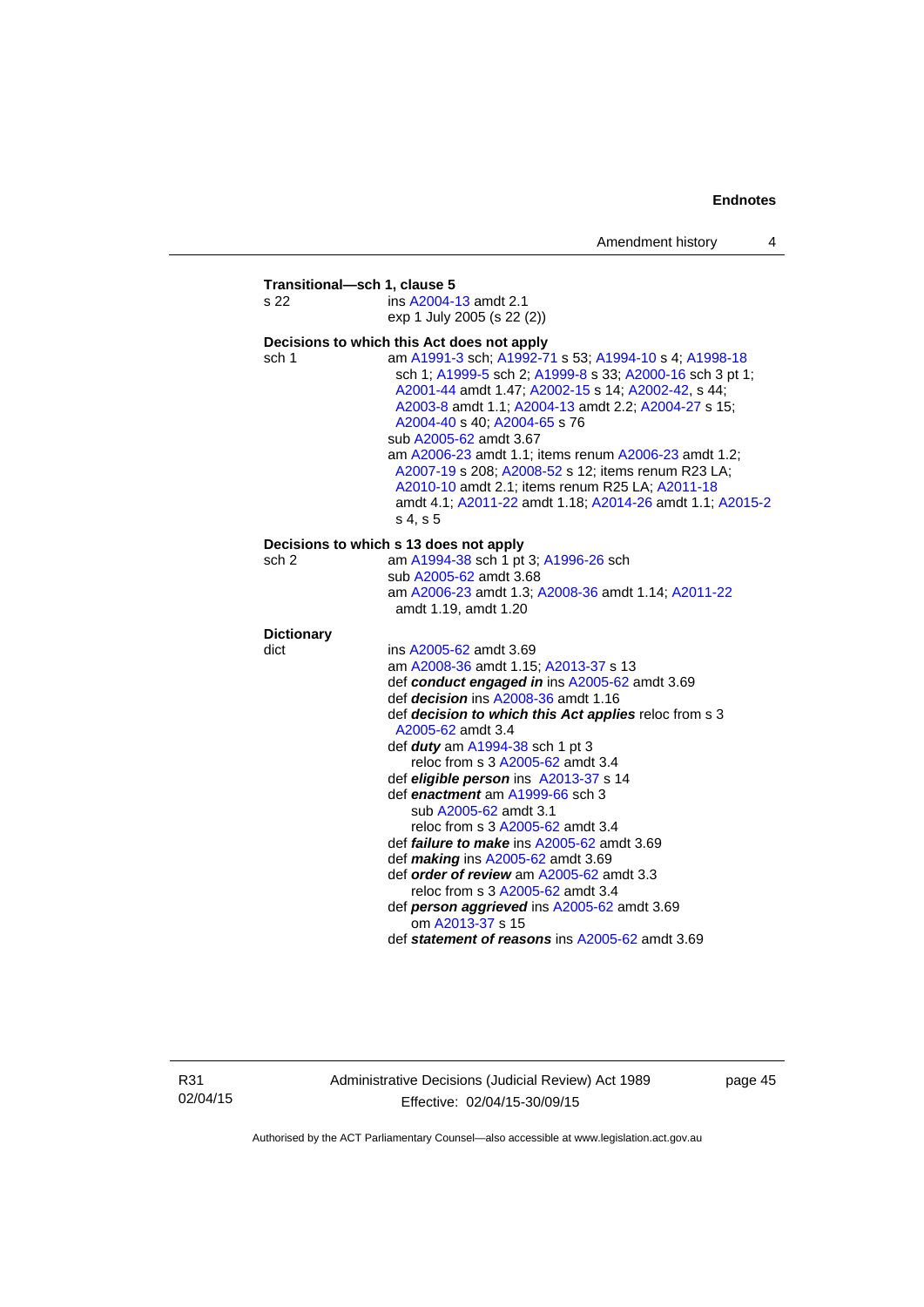5 Earlier republications

### <span id="page-49-0"></span>**5 Earlier republications**

Some earlier republications were not numbered. The number in column 1 refers to the publication order.

Since 12 September 2001 every authorised republication has been published in electronic pdf format on the ACT legislation register. A selection of authorised republications have also been published in printed format. These republications are marked with an asterisk (\*) in column 1. Electronic and printed versions of an authorised republication are identical.

| <b>Republication No</b> | <b>Amendments to</b> | <b>Republication date</b> |
|-------------------------|----------------------|---------------------------|
| 1                       | A1991-102            | 15 July 1992              |
| $\overline{2}$          | A1993-91             | 31 January 1994           |
| 3                       | A1994-38             | 31 January 1995           |
| 4                       | A1996-26             | 30 November 1996          |
| 5                       | A1999-8              | 1 March 1999              |
| 6                       | A2001-44             | 18 October 2001           |
| 7                       | A2002-15             | 20 May 2002               |
| 8                       | A2003-8              | 2 June 2003               |
| 9                       | A2003-8              | 15 August 2003            |
| 10                      | A2004-27             | 27 May 2004               |
| 11                      | A2004-40             | 10 July 2004              |
| 12                      | A2004-40             | 1 September 2004          |
| 13                      | A2004-65             | 10 January 2005           |
| 14                      | A2004-65             | 31 January 2005           |
| 15                      | A2004-65             | 9 March 2005              |
| 16                      | A2004-65             | 2 July 2005               |
| $17*$                   | A2005-62             | 11 January 2006           |
| 18                      | A2006-23             | 2 June 2006               |
| 19                      | A2006-40             | 29 September 2006         |
| 20                      | A2007-19             | 1 August 2007             |
| 21                      | A2007-25             | 31 March 2008             |
| 22                      | A2008-36             | 1 October 2008            |
|                         |                      |                           |

page 46 Administrative Decisions (Judicial Review) Act 1989 Effective: 02/04/15-30/09/15

R31 02/04/15